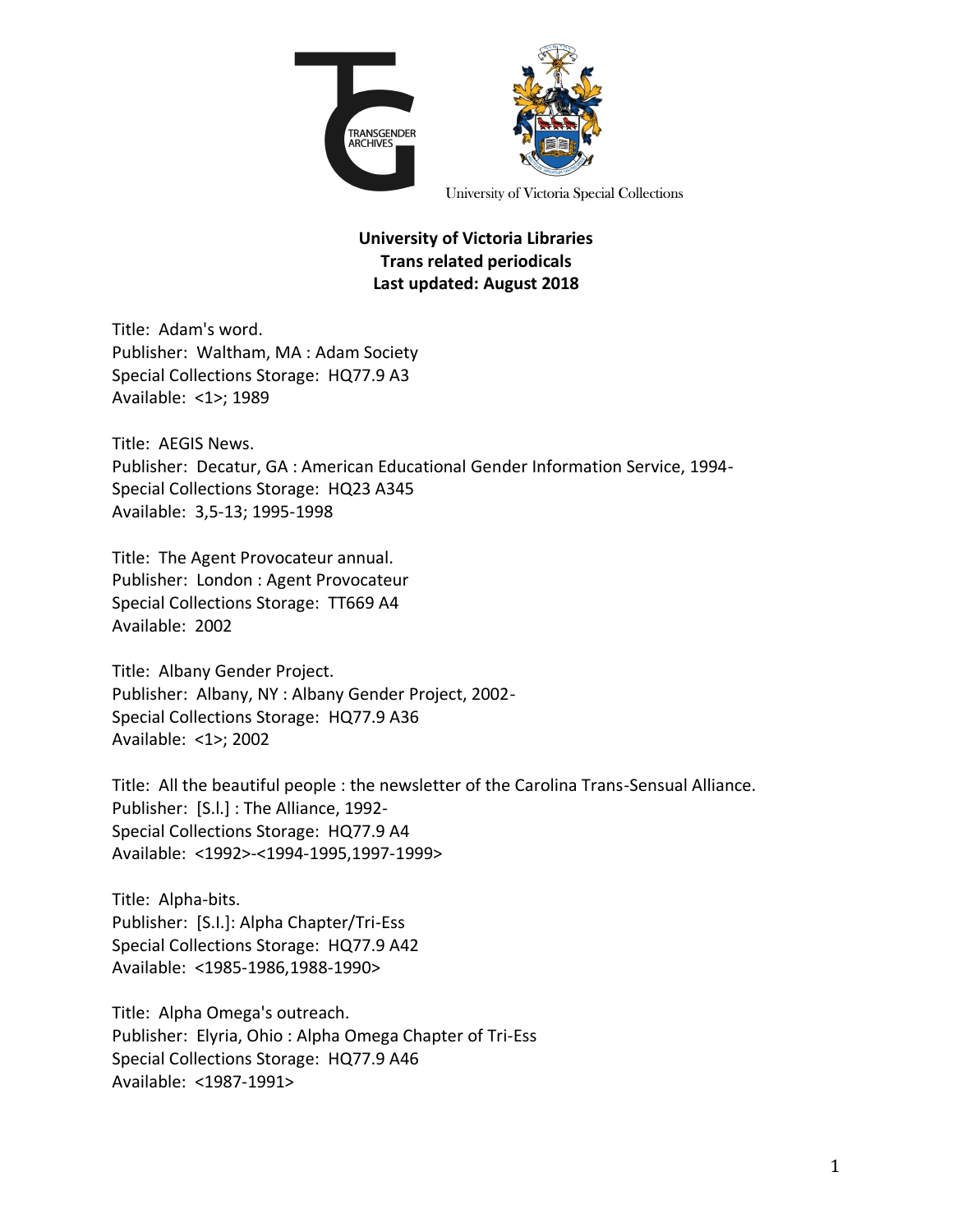Title: Alpha Zeta newsletter. Publisher: Mesa, AZ : Arizona Chapter of Tri Ess Special Collections Storage: HQ77.9 A49 Available: <3>; 1987

Title: Alpha Zeta & a rose newsletter. Publisher: Scottsdale, AZ : Arizona Chapter of Tri Ess, 1987- Special Collections Storage: HQ77.9 A49 Available: 3-<5> ;1987-1988

Title: Alternate news. Publisher: Kansas City, Mo. : Sparks/Walker Pub. Special Collections Storage: HQ76.3 U52A4 Available: <8>; 1987

Title: Ambush magazine. Publisher: Baton Rouge, La. : Ambush, 1984- Special Collections Storage: HQ75 A44 Available: <4>; 1986

Title: The American crossdresser. Publisher: Tulare, Ca : Chevalier Publications Special Collections Storage: HQ77 A43 Available: <1>

Title: Androgyny review. Publisher: San Diego, Calif. : Publisher/Editor John-David Schonbrook in cooperation with the Androgyny Center, [1979- Special Collections Storage: HQ23 A5 Available: <1>; 1979

Title: Annual Report of the Office of Gay, Lesbian, Bisexual & Transgender Affairs. Publisher: Office of Gay, Lesbian, Bisexual & Transgender Affairs, 2007-2011 Online Resource

Title: Archive news : bulletin of the Trans-Gender Archive. Publisher: L'Derry [i.e. Londonderry] : Trans-Gender Archive, University of Ulster, 1989- Special Collections Storage: HQ77.9 A7 Available: <3>; 1992

Title: A.T.E.C. [newsletter]. Publisher: Hollywood, Calif. : American Transsexual Education Center Special Collections Storage: HQ77.9 A18 Available: <1>-<4>; 1989-1992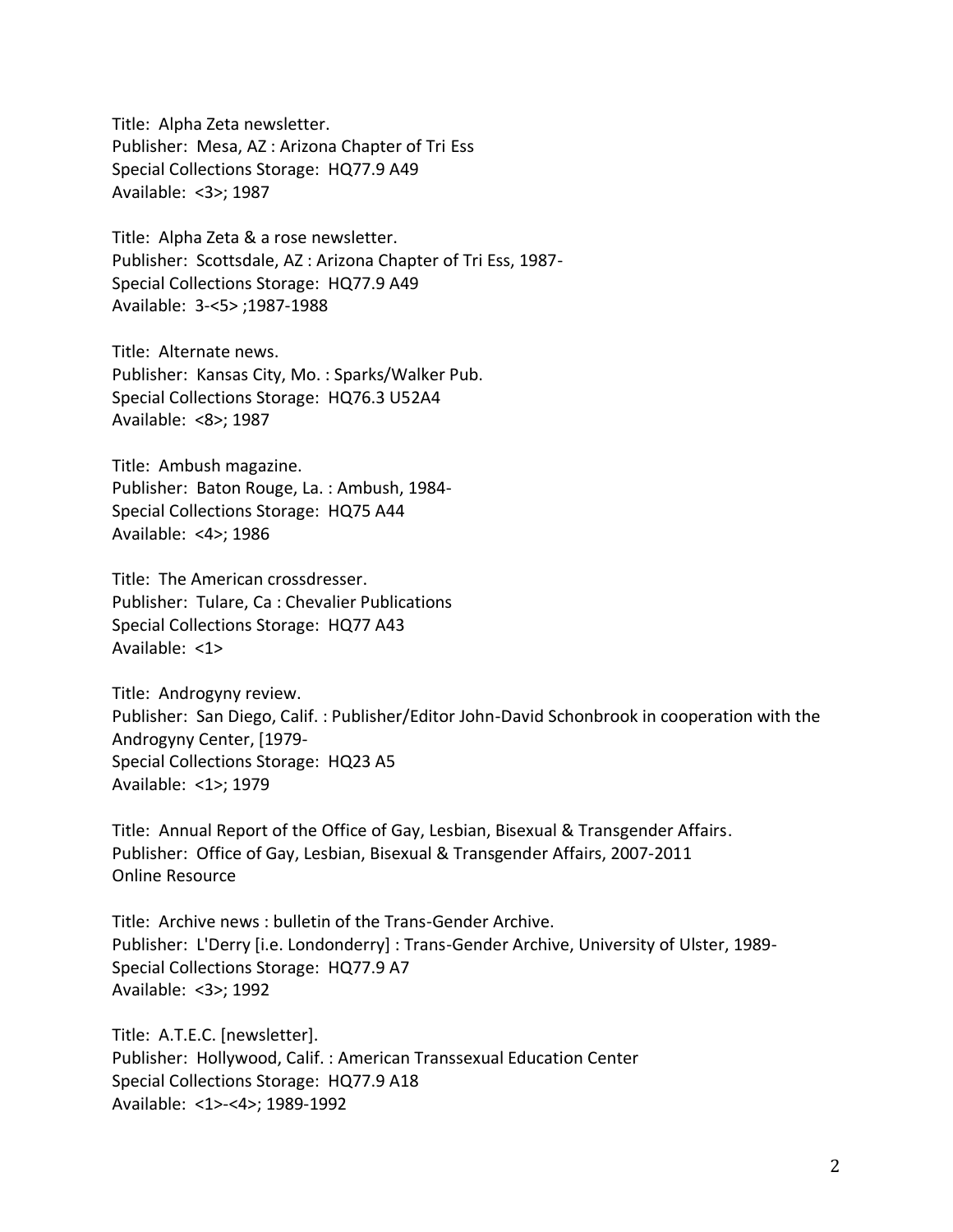Title: The Australian seahorse bulletin. Publisher: Melbourne, Vic., Australia: The Seahorse Club of Victoria Special Collections Storage: HQ77.9 A9 Available: <1984> Title: B.R. Creations : international custom victorian corsets. Publisher: Mountain View, Calif. : B.R. Creations Special Collections Storage: HQ77.9 B17 Available: 39-41,45-46,53-55; 1990-1993

Title: BabyDoll Publisher: Harrow, Middx : BabyDoll Publications, 1972- Special Collections Storage: HQ77 B3 Available: 1; 1992

Title: Baubles, bangles & beads. Publisher: West Franklin, NH : [s.n.] Special Collections Storage: HQ71 B39 Available: <1>

Title: BBMN news. Publisher: Boston, MA : Boston Bisexual Men's Network Special Collections Storage: HQ21 B12 Available: <4-8>; 1988-1992

Title: BC news. Publisher: Didenheim, France : Association Beaumont Continental Special Collections Storage: HQ77.9 B13 Available: 43-46; 1993-1995

Title: Beaumont bulletin. Publisher: London : Beaumont Society Special Collections Storage: HQ77.9 B4 Available: <2,16-20>-<22-25,28>; 1970-1996

Title: Beaumont magazine. Publisher: London : Beaumont Society, -2006. Special Collections Storage: HQ77.9 B46 Available: <1>-<3-4>-<6-7>; 1993-1999

Title: Beta Chi chapter of Tri-Ess. Publisher: Jackson, MS: Beta Chi chapter of Tri-Ess Special Collections Storage: HQ77 B4 Available: <1988-1989>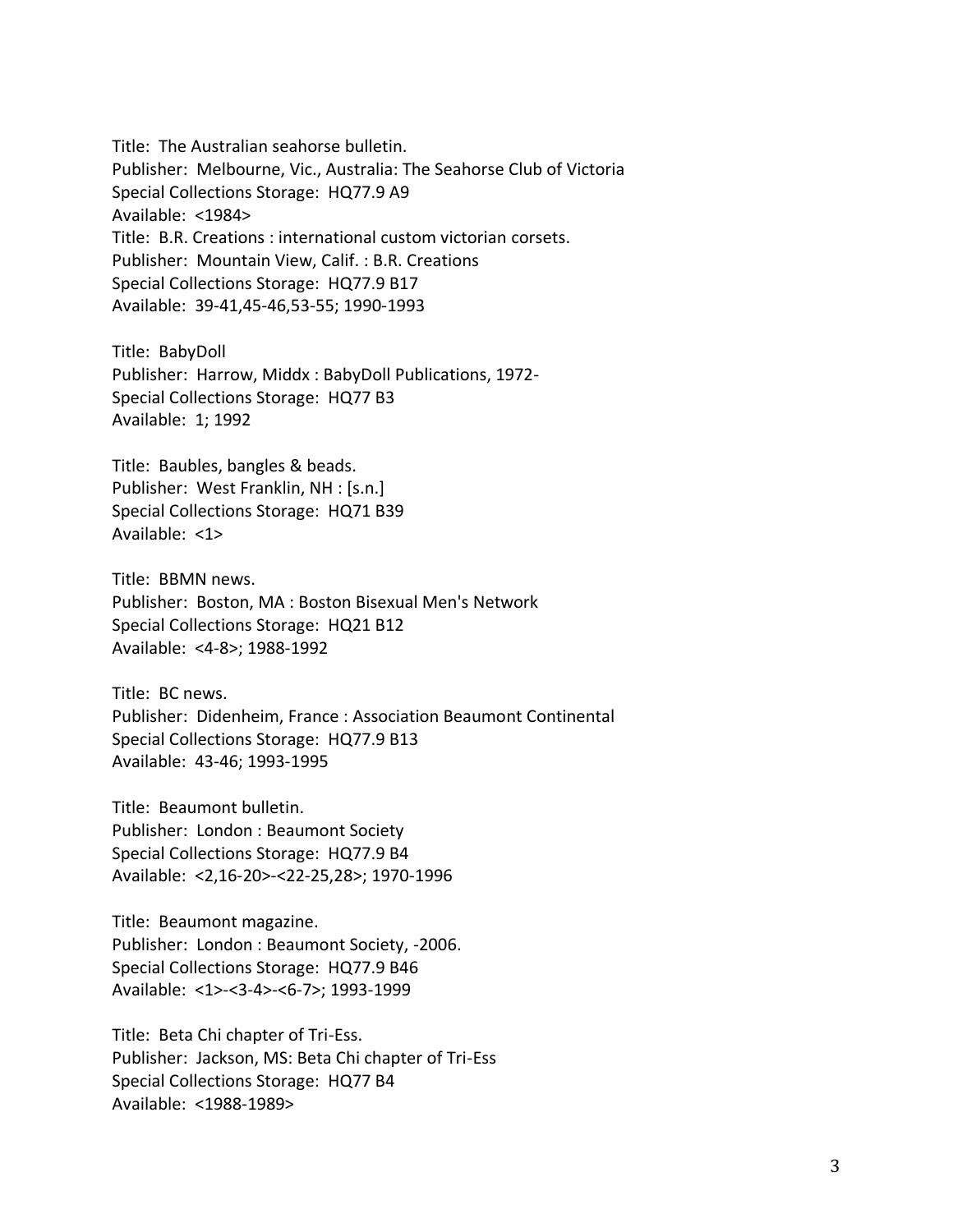Title: BGB belleview : newsletter of Kentuckiana's transgender social and support group. Publisher: Louisville, Ky. : BGB, 1998- Special Collections Storage: HQ77.9 B15 Available: <1998-1999> Title: Bi women : the newsletter of the Boston Bisexual Women's Network. Publisher: Cambridge, Ma. : Boston Bisexual Women's Network Special Collections Storage: HQ75.5 B5 Available: <7,15>; 1989-1997

Title: Bisexuality; news, views and networking. Publisher: Visalia, Ca. : Gibbin Publications, 1988- Special Collections Storage: HQ74 B5775 Available: <3>; 1990

Title: The bon mot. Publisher: London : Beaumont Society Special Collections Storage: HQ77 B6 Available: <4>; 1985

Title: Born free. Publisher: Corona, CA : Born free Special Collections Storage: HQ77.9 B66 Available: <1994-1999>

Title: Boy's own. Publisher: Manchester [England] : S. Whittle Special Collections Storage: HQ77.9 B69 Available: 1-7,11-19,22-34,37-38; 1991-2002

Title: Boys will be boys. Publisher: Sydney, Australia : BWBB Special Collections Storage: HQ77.9 B698 Available: <1993-1994>

Title: Buffalo Belles : [newsletter]. Publisher: [S.l.] : Buffalo Belles Special Collections Storage: HQ77.9 B78 Available: 1994<1995-1999>

Title: Butterflies : the newsletter of Starburst. Publisher: Pinellas Park, Fla. : StarBurst Special Collections Storage: HQ77.9 B8 Available: <1993>; <2-4>; 1994-1996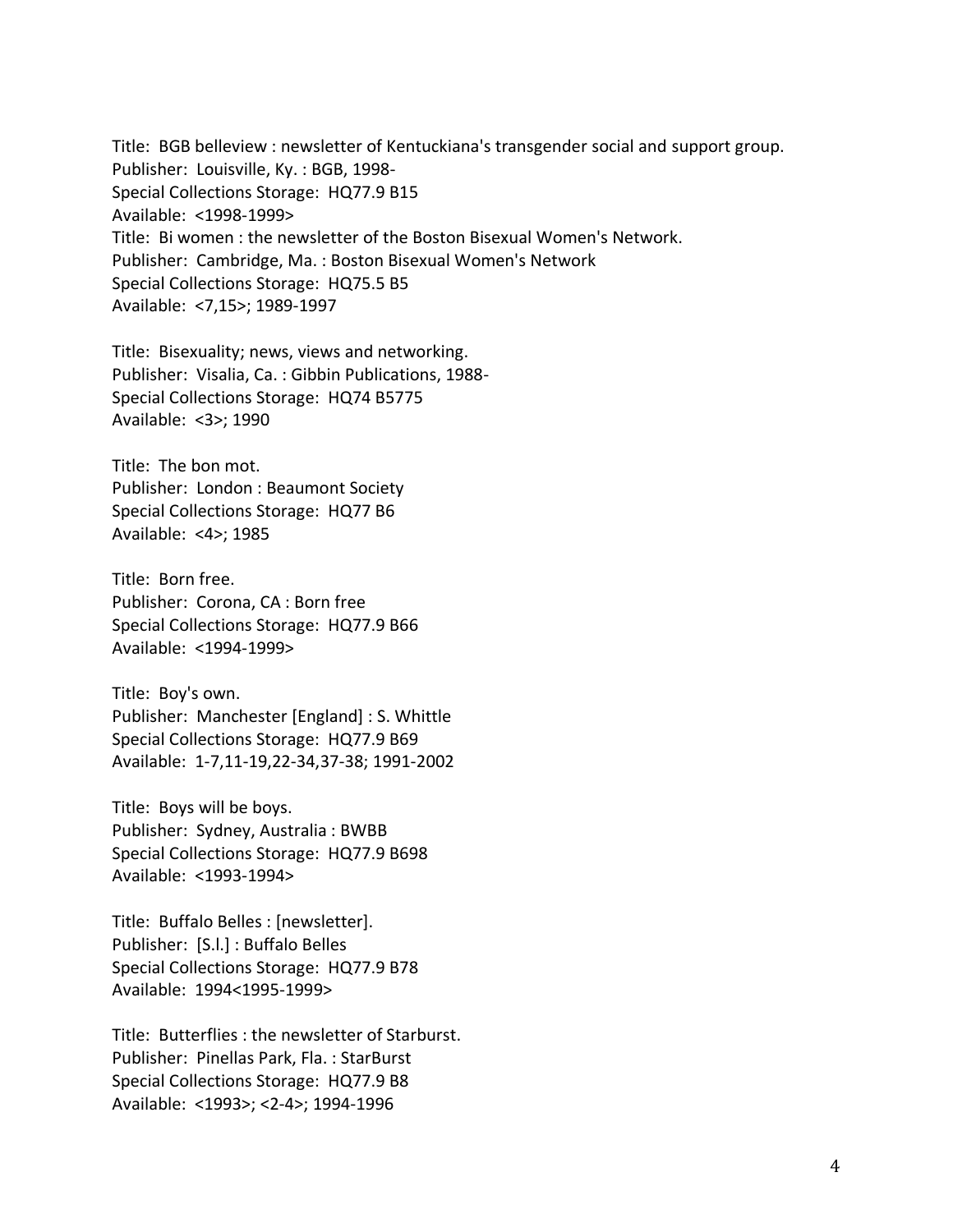Title: Butterfly newsletter. Publisher: Tuscon, AR : [s.n.] Special Collections Storage: HQ77.9 B85 Available: <1992> Title: The cactus flower. Publisher: Tempe, AZ : Alpha Zeta, Tri-Ess Sorority Special Collections Storage: HQ77 C3 Available: <1989>-<1991-1994>-<1996-2000>

Title: The Canadian crossDresser. Publisher: [Toronto : 903966 Ontario Limited Special Collections Storage: HQ77 C35 Available: <1>-<3>; 1991-1993

Title: Carrousel Club. Publisher: Marleston, SA : Carrousel Club of SA Special Collections Storage: HQ77.9 C3 Available: <1994>; 28,31-36; 1998-1999

Title: CD news. Publisher: Rochester, NY : CD Network, -1995. Special Collections Storage: HQ77 C13 Available: <1989-1993>-1995

Title: CD news quarterly. Publisher: Rochester, NY : CD Network, 1995-

Title: CDI news. Publisher: Easton, PA : Cross Dressers International Special Collections Storage: HQ77.9 C78766 Available: <1-3>; 1991-1993

Title: CDT : les chemins de trans. Publisher: Paris : CARITIG, 1995- Special Collections Storage: HQ77.9 C13 Available: 1-11; 1995-1997

Title: Center happenings. Publisher: New York, NY : Lesbian & Gay Community Services Center Special Collections Storage: HQ75 C4 Available: <13-14>; 1998-1999

Title: Center times.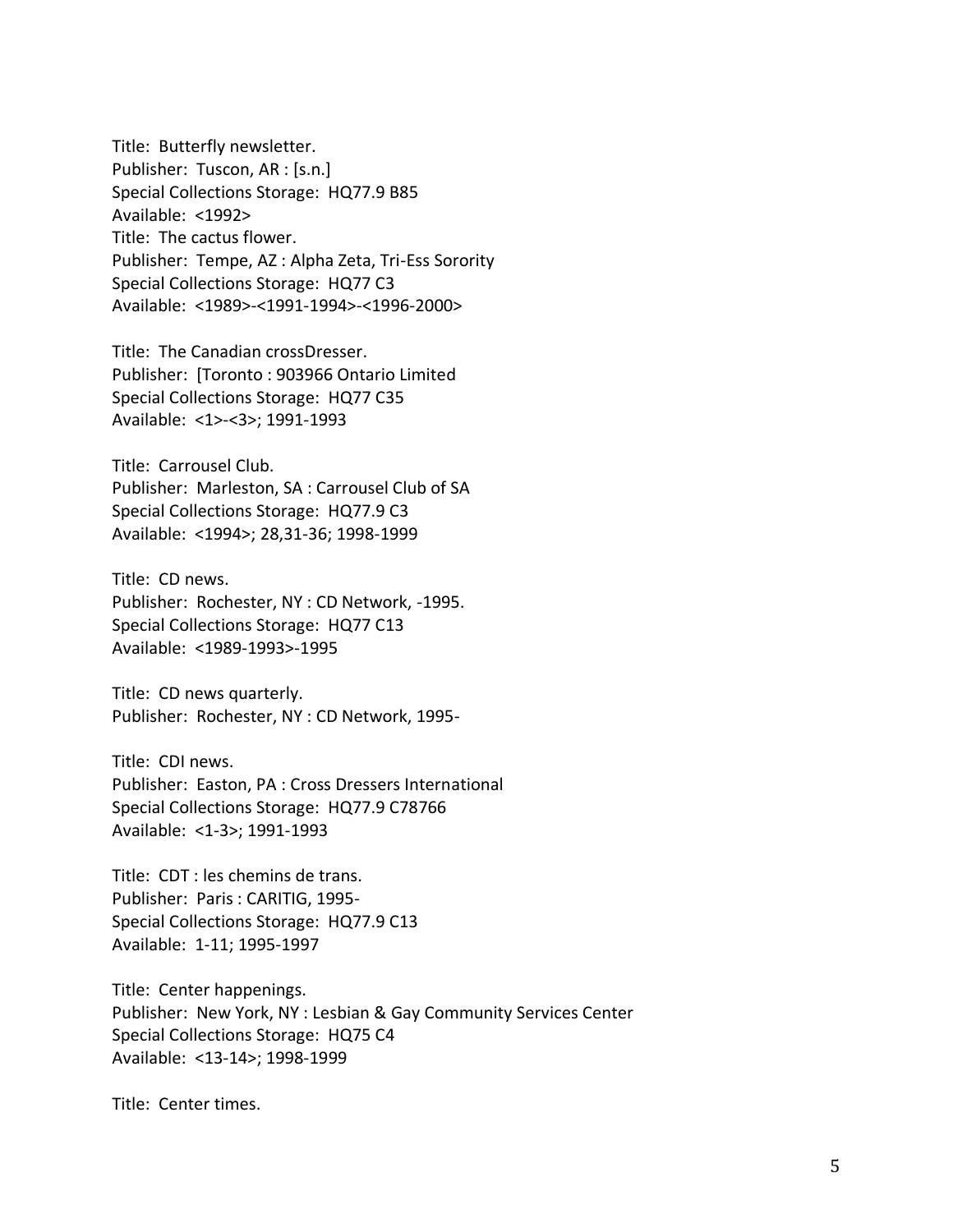Publisher: Boston, MA : Boston Center for Lesbians & Gay Men Special Collections Storage: HQ75 C48 Available: <1-3>; 1990-1992

Title: The Center voice : Lesbian & Gay Community Services Center newsletter. Publisher: New York, NY : The Center Special Collections Storage: HQ75 C49 Available: <13-14,16>; 1997-1999

Title: Chameleon. Publisher: Victoria, Australia : Chameleon Society of Victoria Special Collections Storage: HQ77.9 C43 Available: 1-3,7,11,13,17; 1996-1997

Title: The channel Publisher: San Francisco, CA : TransGender San Francisco, 1998- Special Collections Storage: HQ77.9 T728 Available: <17-18>; 1998-1999

Title: Chapter newsletter. Publisher: Branford, CT : Gateway Gender Alliance Special Collections Storage: HQ77.9 G34 Available: 1,4-6,8; 1985-1986

Title: The Chatt. Publisher: Mississauga, Ont. : Chatterley's Publications Special Collections Storage: HQ79 C48 Available: 9; 1993

Title: The chatter. Publisher: Royal Oak, Mich. : Crossroads Chapter Special Collections Storage: HQ77.9 C438 Available: <1994-1999>

Title: Les chemins de trans. Publisher: Kortrijk : Belgische Gender Stichting, 1992-1994. Special Collections Storage: HQ77.9 C13 Available: 0-9; 1992-1994

Title: The Chi tribune. Publisher: Park Ridge, IL : Chi Chapter TRI-ESS Special Collections Storage: HQ77 C45 Available: <1975,1980-1981,1983-1986>-<1997-2001>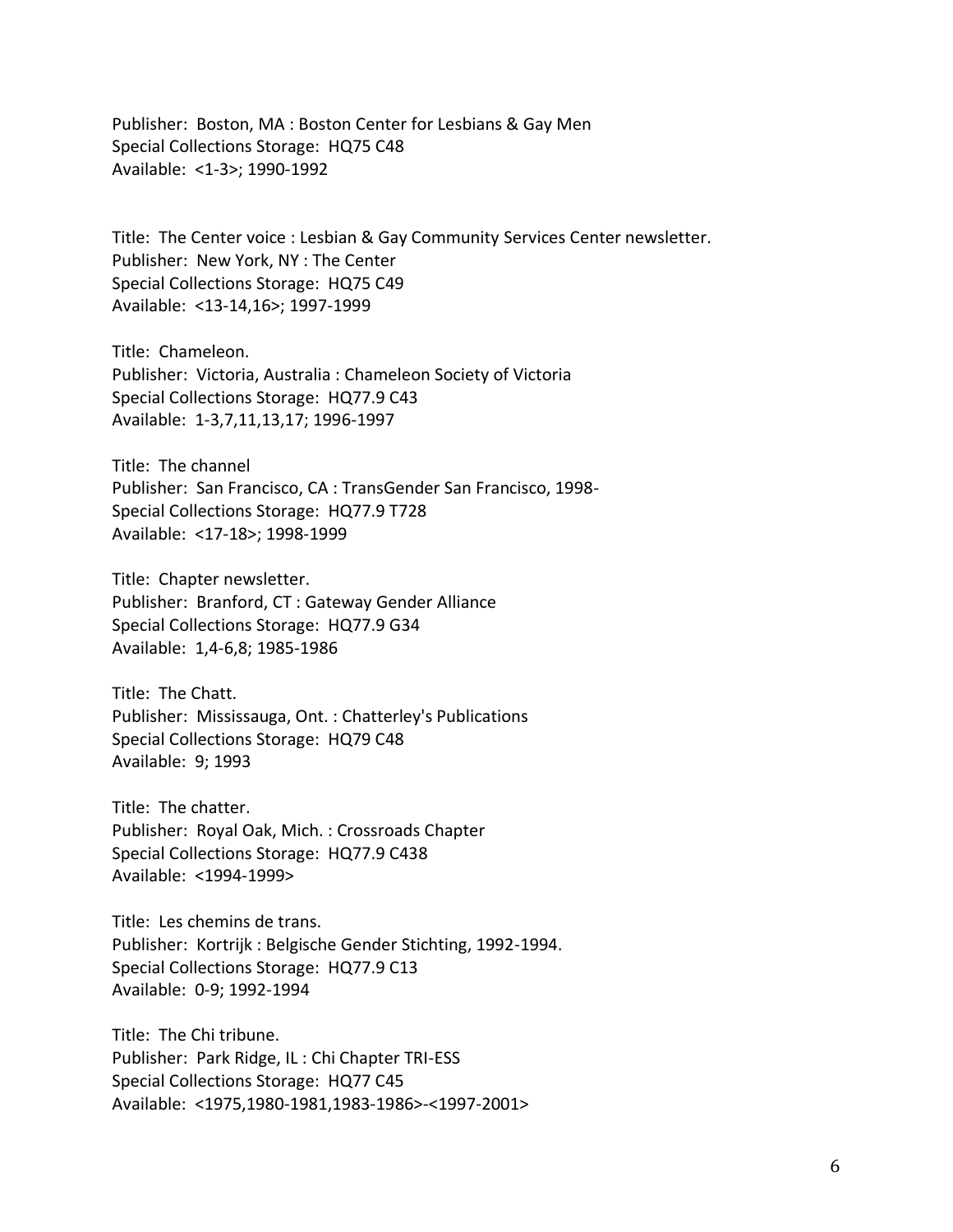Title: Chic clippings. Publisher: Duarte, CA : [s.n.] Special Collections Storage: HQ77 C452 Available: <1980,1983-1986> Title: CHIC diary. Publisher: Los Angeles, Calif. : CHIC, 1986- Special Collections Storage: HQ77 C145 Available: 1986<1987>-<1995-1999>

Title: CHIC happenings. Publisher: Duarte, CA : CHIC Special Collections Storage: HQ77 C1455 Available: <1984-1985>

Title: The Christian love letter. Publisher: Jackson, MS : L.F. Heller Special Collections Storage: HQ77.9 C487 Available: no.2; 1999

Title: Chrysalis. Publisher: Freshwater, Isle of Wight : Gender Transient Affinity Special Collections Storage: HQ77.9 C49 Available: <1>

Title: Chrysalis international. Publisher: Freshwater, Isle of Wight : Gender Transient Affinity, [1988- Special Collections Storage: HQ77.9 C49 Available: <2>

Title: Chrysalis: the journal of transgressive gender identities. Publisher: Decatur, GA : American Educational Gender Information Service, c1995-c1998. Special Collections Storage: HQ23 C47 Available: <2>; 1995-1997/98

Title: Chrysalis quarterly. Publisher: Decatur, Ga. : Atlanta Educational Gender Information Service, c1991-c1995. Special Collections Storage: HQ23 C47 Available: 1; 1991-1995

Title: C.I.G.A. newsletter. Publisher: Springfield, IL : Central Illinois Gender Association Special Collections Storage: HQ77.9 C15 Available: <1989-1990,1992-1993>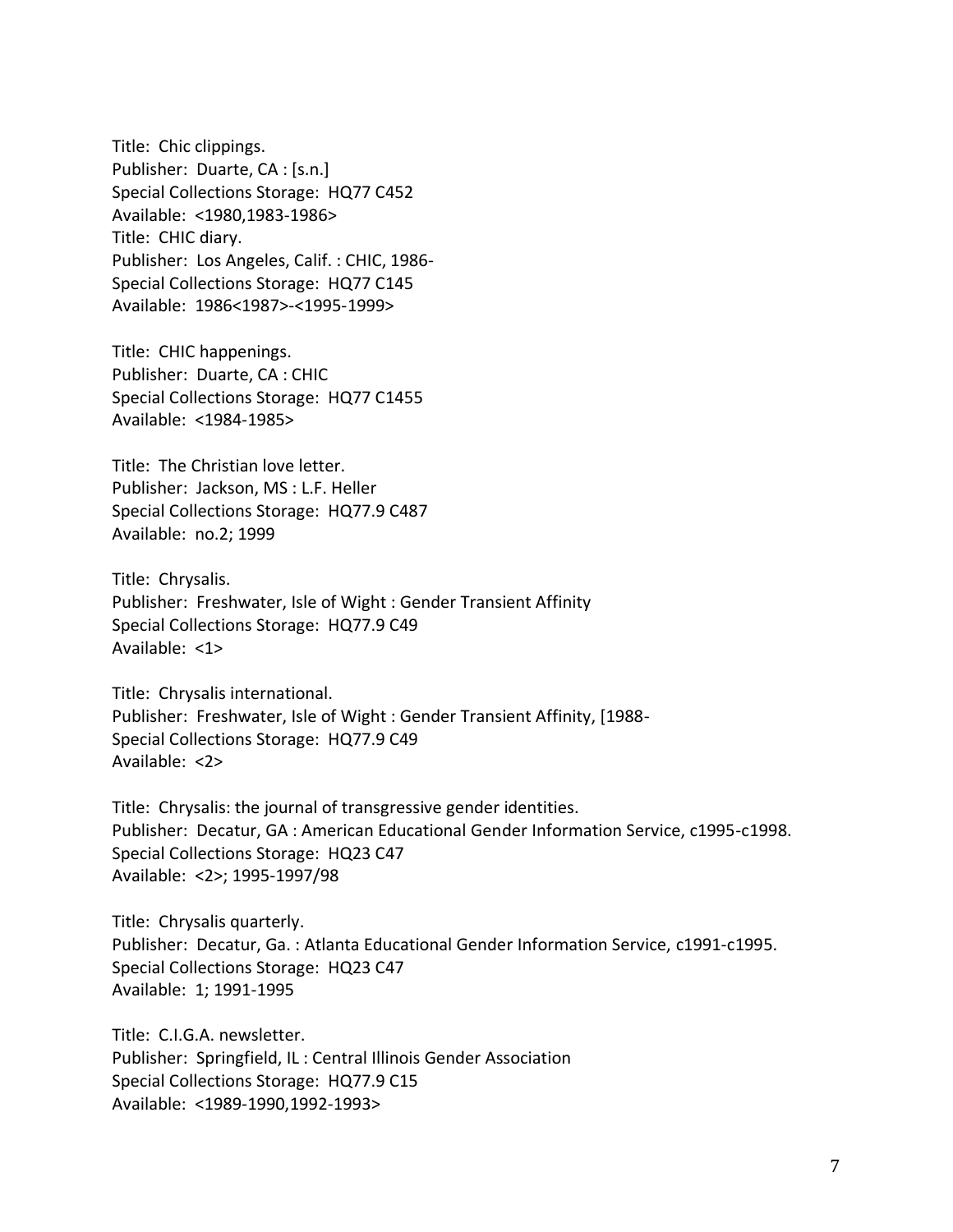Title: City lights. Publisher: New York, NY : Metropolitan Gender Network, 1992- Special Collections Storage: HQ77.9 C5 Available: no.1-7,9-13,15-17; 1992-1997; <v.2>; 1998 Title: CLCC news. Publisher: Minneapolis, MN : CLCC, Inc. Special Collections Storage: HQ77.9 C16 Available: no.10-18; 1987-1988; v.2-<7>-<11-13>; 1988-1999

Title: Clip sheet. Publisher: Los Angeles, CA : Chevalier Publications Special Collections Storage: HQ77 C55 Available: 1-6,8-13,15-16,35; 1962-1970

Title: The Connecticut view. Publisher: Devon, Ct. : Connecticut View Special Collections Storage: HQ77.9 C6 Available: <1995>

Title: The ConnecticuTView : the monthly newsletter of the Connecticut Outreach Society. Publisher: Farmington, CT : Connecticut Outreach Society, -1991. Special Collections Storage: HQ77.9 O98 Available: no.2,4-5; 1986-1987; v.<3-5>; 1989-1991

Title: Contemporary TV Fiction. Publisher: Studio City, CA: Sandy Thomas Adv., 1989- Special Collections Storage: PS648 T726C6 Available: 6,33; 1990-1997

Title: CrossCurrents. Publisher: Buffalo, NY : Crossroads Special Collections Storage: HQ77 C733 Available: 3-5,7-11; 1990

Title: Cross currents. Publisher: Bulverde, TX : Heart of Texas Gender Alliance, 1989-1993. Special Collections Storage: HQ77.9 C78 Available: 1-3,5-17,19-24; 1989-1993

Title: Cross-talk. Publisher: Woodland Hills, CA : Kymberleigh Richards Special Collections Storage: HQ77 C7 Available: 1988-1996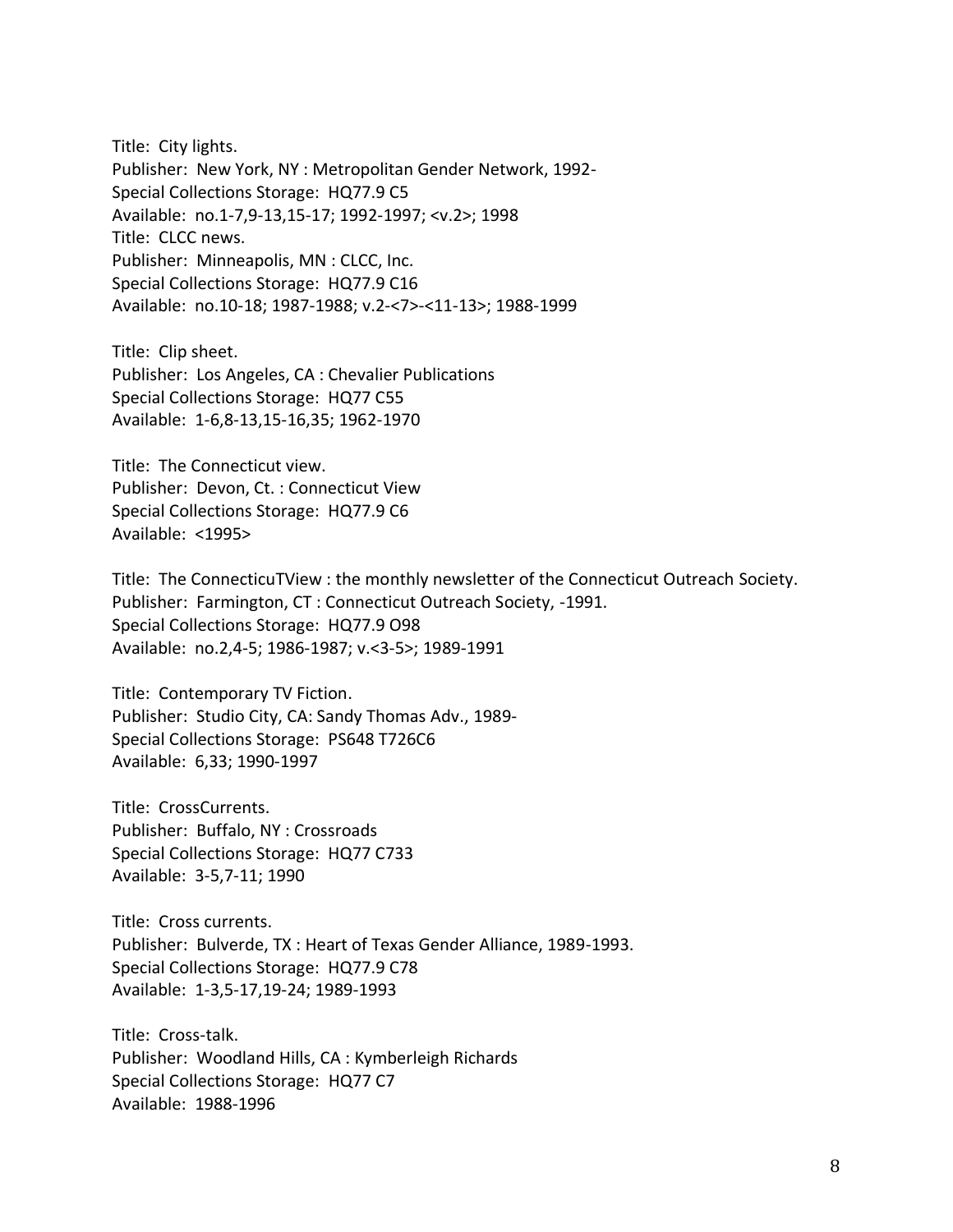Title: Crossdresser's bureau. Publisher: Gurnee, IL: [s.n.] Special Collections Storage: HQ77.9 C78763 Available: 2-3,11,14,16,21-39; 1986-1989 Title: The crossdressers foyer : where boys become girls. Publisher: Bay Head, N.J. : United Transvestite and Transsexual Society, [1975?-] Special Collections Storage: HQ77 C744 Available: 2,5

Title: Crossdresser's international shopping guide. Publisher: Burbank, CA : Powder Puffs of Orange County, 1989- Special Collections Storage: HQ77 C75 Available: 1989-1990,1992

Title: Crossdressers monthly. Publisher: New York, NY: Crossdressers International Special Collections Storage: HQ77.9 C78766 Available: <6-8>; 1997-1999

Title: Crossdresser's quarterly. Publisher: Burbank, CA : J. Moran Photo-Graphix, c1990- Special Collections Storage: HQ77.9 C78767 Available: 1<2-3,5>; 1990-1995

Title: Cross-Port innerview. Publisher: Cincinnati, OH : Cross-Port Special Collections Storage: HQ77.9 C786 Available: <1-4>-<7-9>-<13-15>; 1985-1999

Title: Crossroads : a publication of the American Friends Service Committee's Bridges Project. Publisher: Philadelphia, PA : Bridges Project Special Collections Storage: HQ75 C7 Available: <2>; 1994-1996

Title: Crossroads chatter. Publisher: Flint, Mich. : Crossroads Chapter Special Collections Storage: HQ77.9 C788 Available: 15-23,25-44,46-54,56-65,67-80,82-83,85; 1980-1994

Title: Cross-talk. Publisher: Woodland Hills, CA : Kymberleigh Richards Special Collections Storage: HQ77 C7 Available: 1988-1996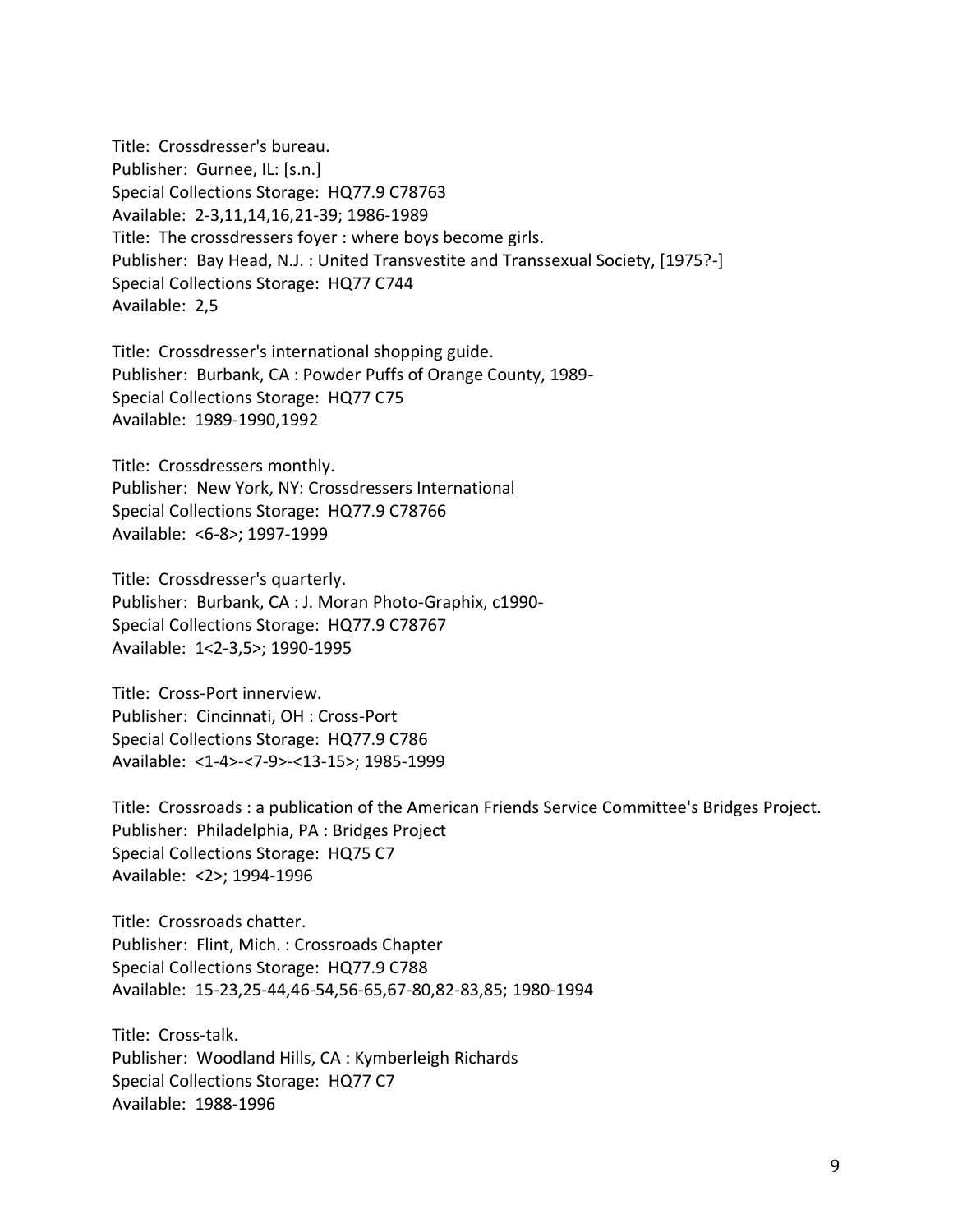Title: Cross-talk. Publisher: Manchester, England : Northern Concord Special Collections Storage: HQ77.9 C787 Available: 4-7,9-11,13-27 Title: Cross talk. Publisher: Overland Park, KS : Kansas City CAF Special Collections Storage: HQ77.9 C7876 Available: <3-5>; 1990-1995

Title: Crystal chronicle. Publisher: Reynoldsburg, OH : Crystal Club Special Collections Storage: HQ77 C79 Available: <1989-1990>1991; 2<3-8>-<10>; 1991-1998

Title: CTTV. Publisher: New Haven, CT : [s.n.] Special Collections Storage: HQ77 C18 Available: <2>; 1983

Title: Delaware Renaissance newsletter. Publisher: Wilmington, Del. : Delaware Renaissance Special Collections Storage: HQ77.9 D4 Available: <1,3-5,9-10>; 1994-2003

Title: The Delta chatter. Publisher: Denver, Colo. : Delta Chapter of Tri-Ess, c1994- Special Collections Storage: HQ77 D443 Available: <7-8>; 1994-1995

Title: Delta dodger. Publisher: Ann Arbor, MI: Delta Chapter Special Collections Storage: HQ77 D4433 Available: 4; 1979

Title: Devil woman : the newsletter of the Diablo Valley Girls. Publisher: Concord, CA : DVG Special Collections Storage: HQ77.9 D48 Available: <1-2>-<6-9>; 1991-1999

Title: DFW New Missies newsletter. Publisher: Garland, Tex. : Delta Omega Chapter, Tri-Ess, -1989. Special Collections Storage: HQ77.9 R6 Available: <1987-1989>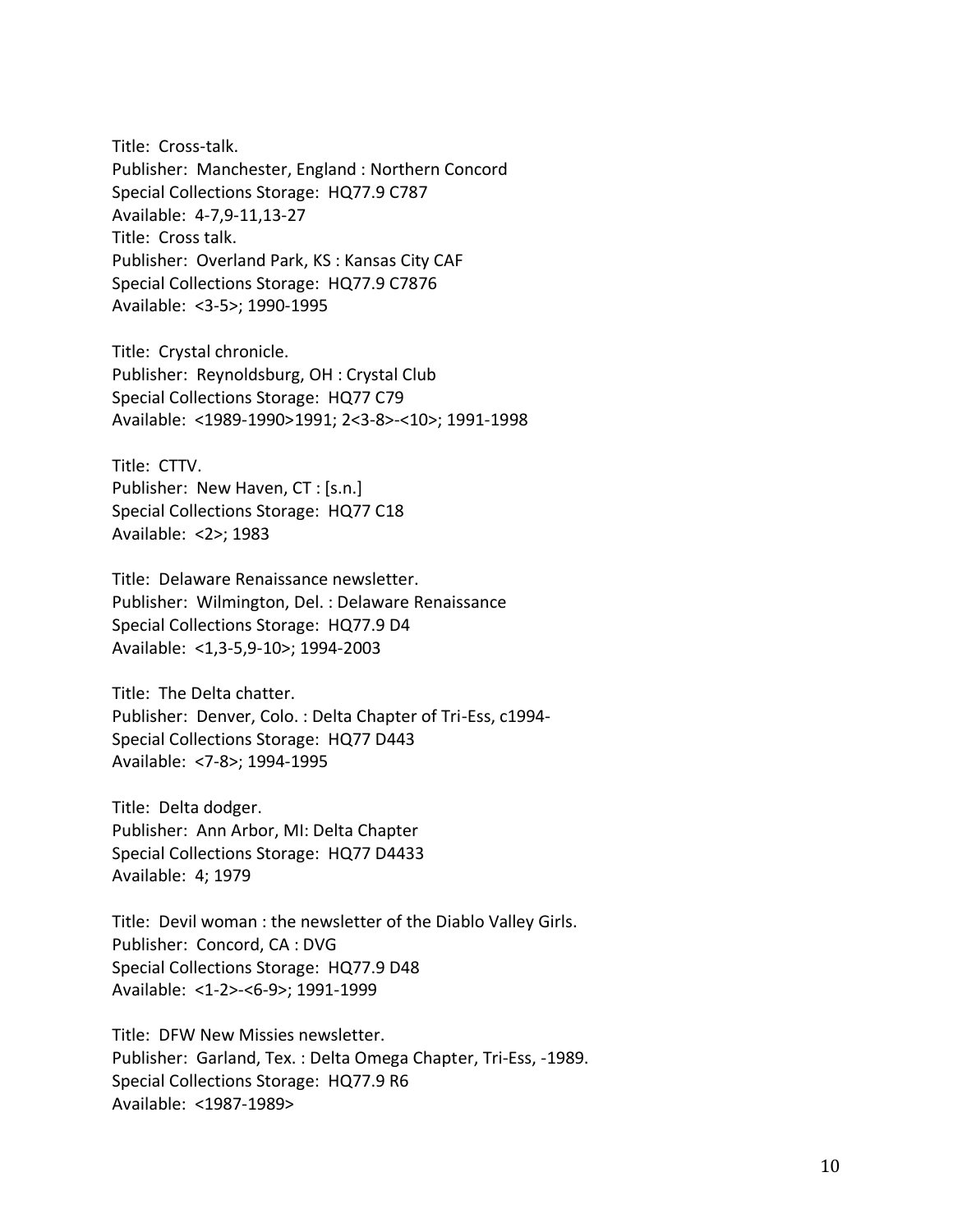Title: Discrimination and hate crimes against transgendered people in Illinois. Publisher: Oak Forest, Ill.: It's Time, Illinois Special Collections Storage: HQ77.9 D5 Available: 1997<1998-1999> Title: Dishrag. Publisher: Boston, MA : Theater Offensive Special Collections Storage: HQ75 D5 Available: <1993,1996>

Title: The Dixie belle : the newsletter of the Sigma Epsilon Chapter of the Tri-Ess Sorority. Publisher: Atlanta, Ga. : Sigma Epsilon Chapter Special Collections Storage: HQ77 S6 Available: <1-4>-<6>; 1988-1993

Title: Double image. Publisher: Las Vegas, Nevada : Double Image Special Collections Storage: HQ77.9 D6 Available: <1-2>;1988-1989

Title: Drag. Publisher: New York, N.Y. : Queens Publications, [1971- Special Collections Storage: HQ77 D67 Available: no.3-4,6-11,13-15,19,25-26; 1971-1978

Title: Drag queens international. Publisher: Toronto, Ont. : Paddy Aldridge Special Collections Storage: HQ77 D676 Available: no.1,3-4;1994-1995

Title: Dragazine. Publisher: Hollywood, CA : L. Commondenominator & S. Casa, 1991-1997. Special Collections Storage: HQ77 D73 Available: no.4-10; 1992-1997

Title: Dresseret news. Publisher: [S.l.] : Alpha Rho Special Collections Storage: HQ77 D74 Available: <1994-1998>

Title: Dude Publisher: [Melbourne] : Dude Magazine, 2011- Special Collections: HQ77.9 D83 Available: 1-3; 2011-2013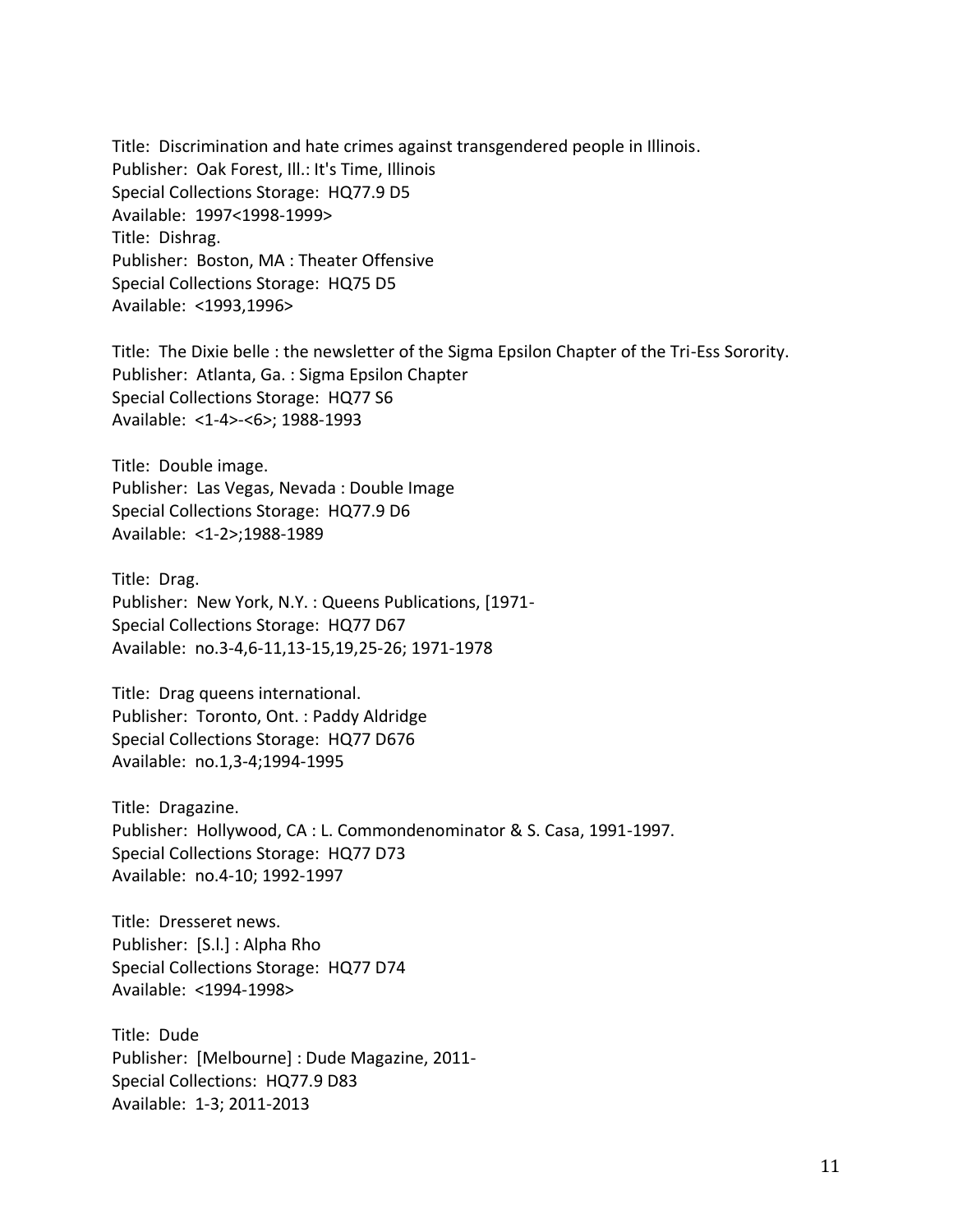Title: Dyscourse : the journal of the Gender Dysphoria Trust International. Publisher: London : Gender Dysphoria Trust International Special Collections Storage: HQ77.9 D9 Available: <3>-6; 1991-1994 Title: Edenews. Publisher: Ft. Lauderdale, FL : Eden Society, 1992- Special Collections Storage: HQ77.9 E3 Available: no.4,6-8,10-11; 1993-1994

Title: Educational TV Channel newsletter. Publisher: San Francisco, CA : ETVC Special Collections Storage: HQ77.9 E39 Available: <1984-1986>-<1997-1998>

Title: Eidos. Publisher: Boston, MA : Brush Hill Press, c1984- Special Collections Storage: HQ29 E36 Available: <1-2>; 1984-1985

Title: The Emerald City news. Publisher: Seattle, WA : Emerald City Special Collections Storage: HQ77.9 E4 Available: <1984>-<1986-1988>-<1991>-<1995-1999>

Title: Empathy. Publisher: Columbia, SC : Gay and Lesbian Advocacy Research Project, 1988-c1994. Special Collections Storage: HQ76.5 E44 Available: <3>; 1992/93

Title: En femme. Publisher: Minneapolis, MN : Beta Gamma Chapter of Tri-Ess Sorority Special Collections Storage: HQ77 E5 Available: <2>; 1995

Title: En femme magazine. Publisher: Trenton, N.J. : En Femme Magazine, 1987- Special Collections Storage: HQ77.9 E45 Available: 1,6-12,14-25; 1987-1991

Title: En\*gender. Publisher: [Dallas, TX] : ReCast Special Collections Storage: HQ77.9 E54 Available: 2-5; 1993-1994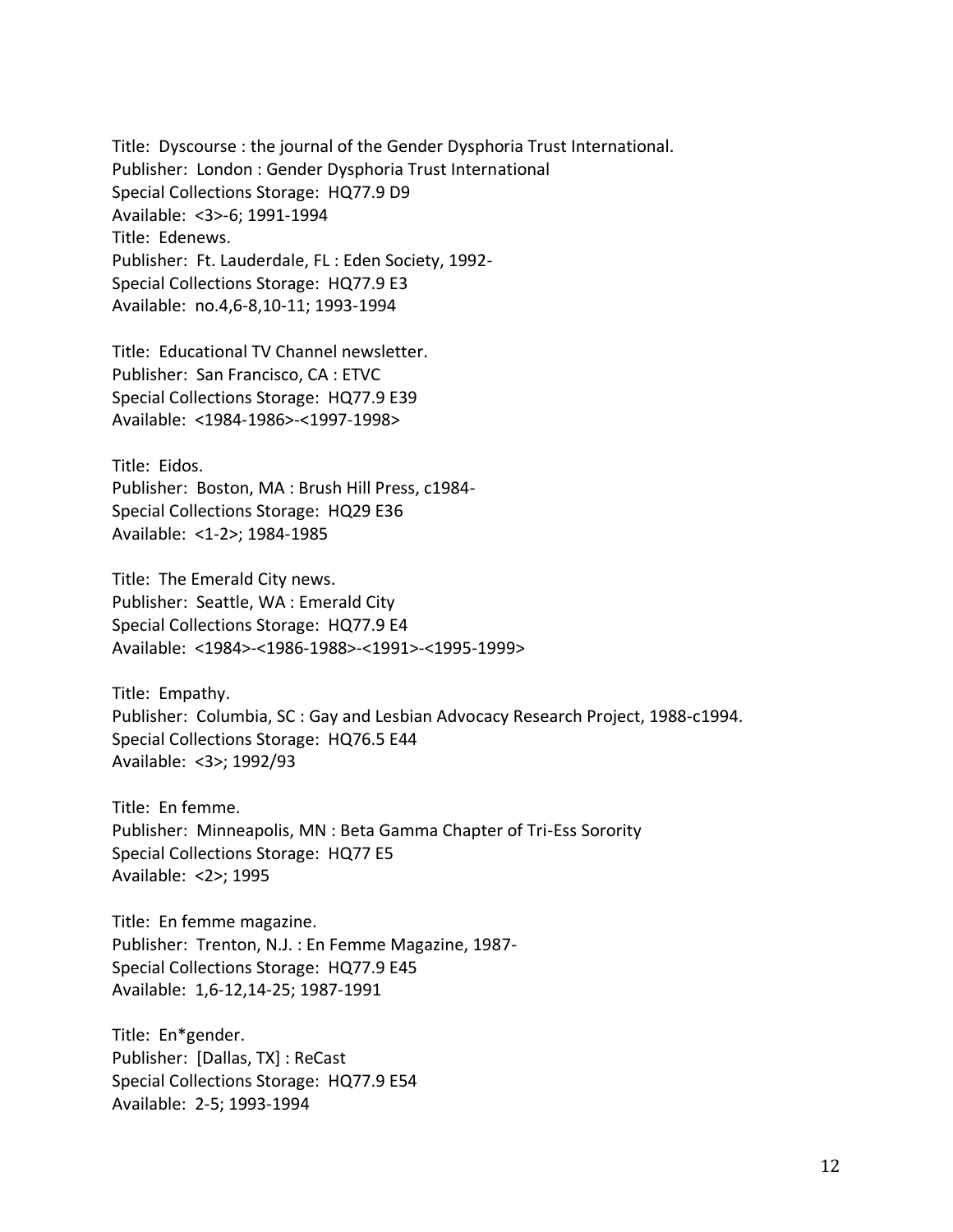Title: En passant. Publisher: Framingham, MA : ITMA Special Collections Storage: HQ77.9 E5 Available: <1998-1999> Title: Enlighten journal. Publisher: Menlo Park, CA : Human Awareness Institute Special Collections Storage: HQ21 E595 Available: <1991-1996>

Title: The EON accord : a publication of Expressing Our Nature, Inc. Publisher: [Syracuse, NY] : EON Special Collections Storage: HQ77.9 E62 Available: <1-2>; 1992-1993

Title: EON newsletter. Publisher: Camillus, NY : EON Special Collections Storage: HQ77.9 E6 Available: <1985-1987,1990-1991>

Title: Equalitarian feminist. Publisher: Eugene, OR : Salmacis Society Special Collections Storage: HQ77.9 E66 Available: <16-17>

Title: Eros. Publisher: New York, N.Y.: Eros Magazine, 1962. Special Collections Storage: HQ1 E7 Available: 1; 1962; 1, no. 4; 1962

Title: F.M.I. Publisher: North Hollywood, CA : Magcorp Special Collections Storage: HQ77 F156 Available: no.28-29,63; 1985-1991

Title: F.O.R.G.E. Publisher: Milwaukee, WI : [s.n.] Special Collections Storage: HQ77.9 F16 Available: <4>; 1999

Title: Fact Toronto. Publisher: Toronto, ON : FACT Toronto Special Collections Storage: HQ77.9 F3 Available: <1985-1986>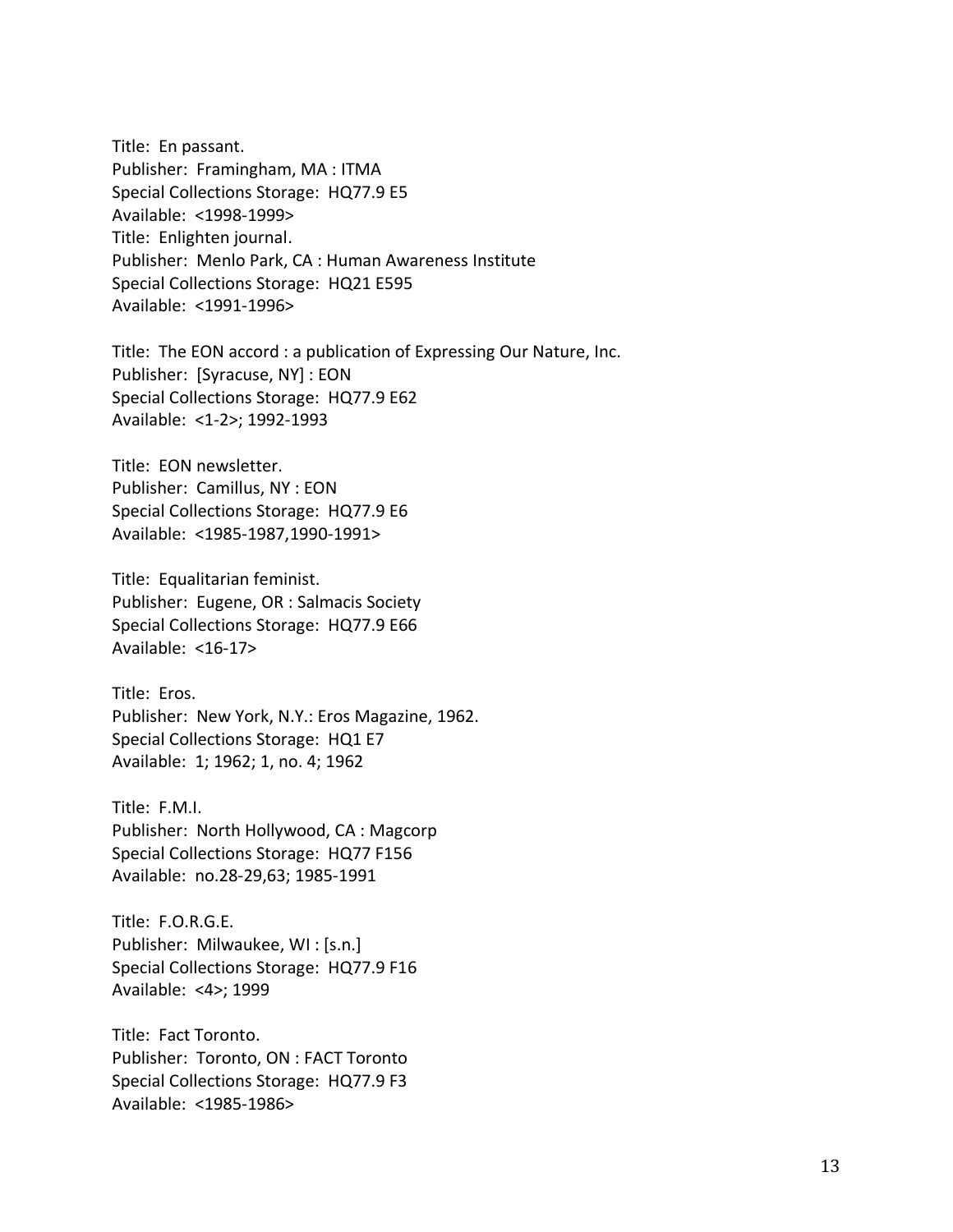Title: Fanfare. Publisher: Parow, S. Africa : Phoenix Society Special Collections Storage: HQ77.9 F35 Available: <8-10>12- ; 1985- ; 8-18; 1985-1995 Title: FEM. Publisher: [Kissimmee, FL] : Central Florida Sisters and Phi Epsilon Mu Special Collections Storage: HQ77.9 F14 Available: <1-2,4>-<9-11>; 1989-1999

Title: Female impersonator library book. Publisher: Belmar, N.J. : Neptune Productions Special Collections Storage: HQ77 F456 Available: 16-18

Title: Female impersonators. Publisher: New York, NY : Health Knowledge Inc., 1969- Special Collections Storage: HQ77 F4565 Available: no.1; 1969

Title: Female mimics. Publisher: Hollywood, California: Jennifer Jordan Associates Ltd. Special Collections Storage: HQ77 F4566 Available: <1,5-7>; 1967-1976

Title: Feminform. Publisher: Stockholm : Phi Pi Epsilon, [1966?- Special Collections Storage: HQ77.9 F443 Available: 105,107,110-111,113-137,139-158; 1986-2000

Title: Feminform. Publisher: Oslo : FPE-NE (Freedom of Personality Expression) Special Collections Storage: HQ77.9 F442 Available: 130; 1995

Title: Feminique. Publisher: Westgate, N.S.W. : Seahorse Society of N.S.W. Inc. Special Collections Storage: HQ77 F45665 Available: no.9,13-15,20,23,26

Title: Le femme. Publisher: Auckland : New Zealand Gender Dysphoria Foundation, 1991- Special Collections Storage: HQ77.9 F444 Available: 1-3; 1991-1992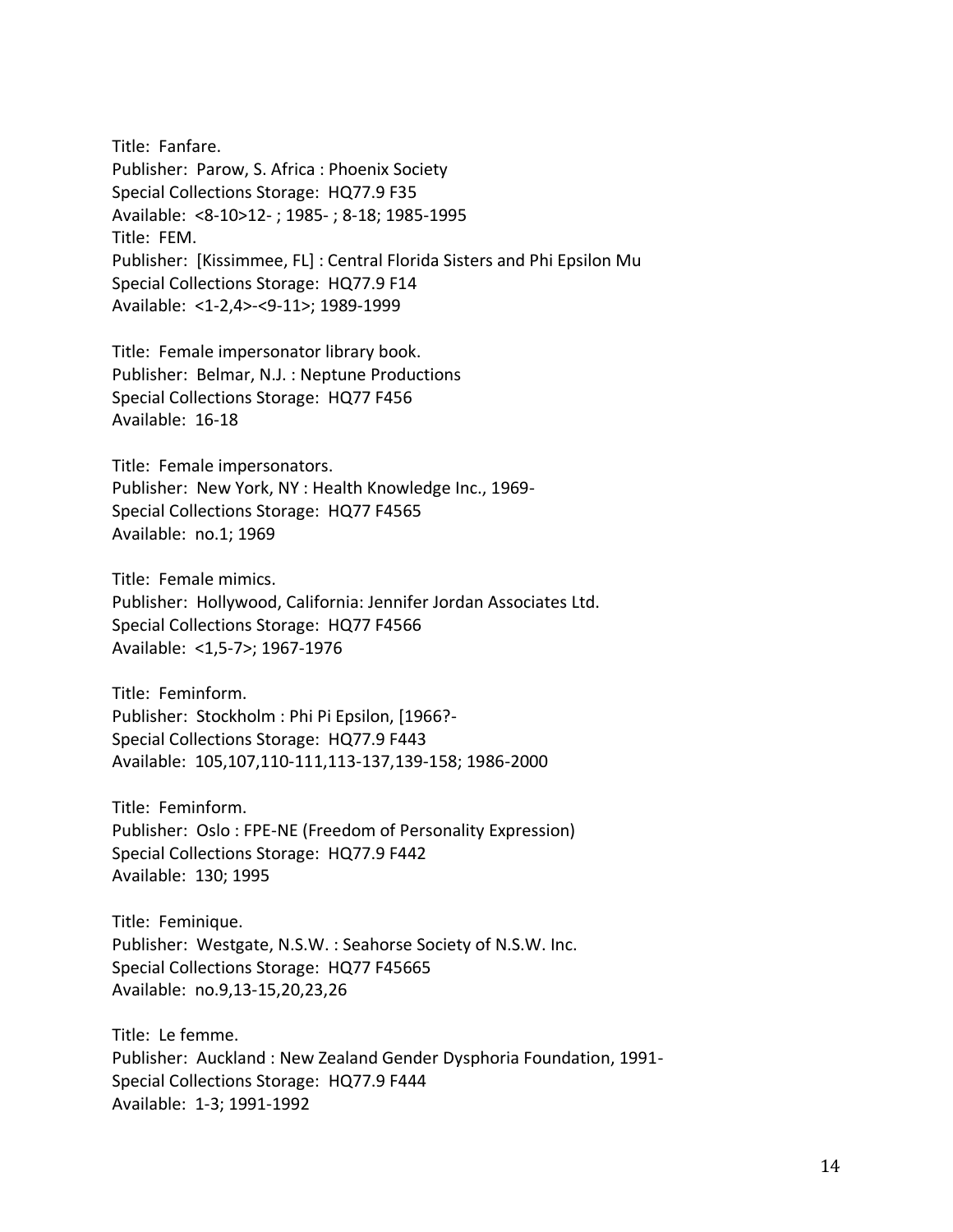Title: Le Femme. Publisher: Irvine, CA: Shangri-La Club Special Collections Storage: HQ77 F46 Available: <2,7,10>; 1981-1987 Title: Les femmes. Publisher: [S.l. : s.n.] Special Collections Storage: HQ77.9 F4488 Available: <1>

Title: Femme fare daily. Publisher: Boston, Mass. : Fantasia Fair Ltd. Special Collections Storage: HQ77.9 F445 Available: no.1-8; 1977; v.<2>; 1978; 3-7; 1990

Title: The femme forum. Publisher: [Houston, TX] : Tau Chi Chapter of Tri-Ess Special Collections Storage: HQ77.9 F446 Available: <8-14>; 1993-1999

Title: Femme mirror. Publisher: Beverly Hills, Calif. : Tri-Sigma Sorority, 1976- Special Collections Storage: HQ77.9 F4466 Available: 1-7; 1976-1982 <1983-1985>-<1987-1990>-1992; 18-24; 1993-1999

Title: La Femme silhouette. Publisher: Elyria, OH : Nprthern Ohio Tri-Ess Chapter Special Collections Storage: HQ77.9 F448 Available: <1991-1999>

Title: Femmemirror. Publisher: Los Angeles : Chevalier Pubs. Special Collections Storage: HQ77 F465 Available: 1-16,18-44; 1961-1965

Title: Fiesta. Publisher: Albuquerque, NM : New Mexico Chapter of Tri-Ess Special Collections Storage: HQ77 F5 Available: <1989-1994>-<1996-1999>

Title: Finesse: news, notes, and nirvana from the Central Illinois Gender Association. Publisher: Washington, IL : Central Illinois Gender Association Special Collections Storage: HQ77.9 F5 Available: <1993>-<1997-1999>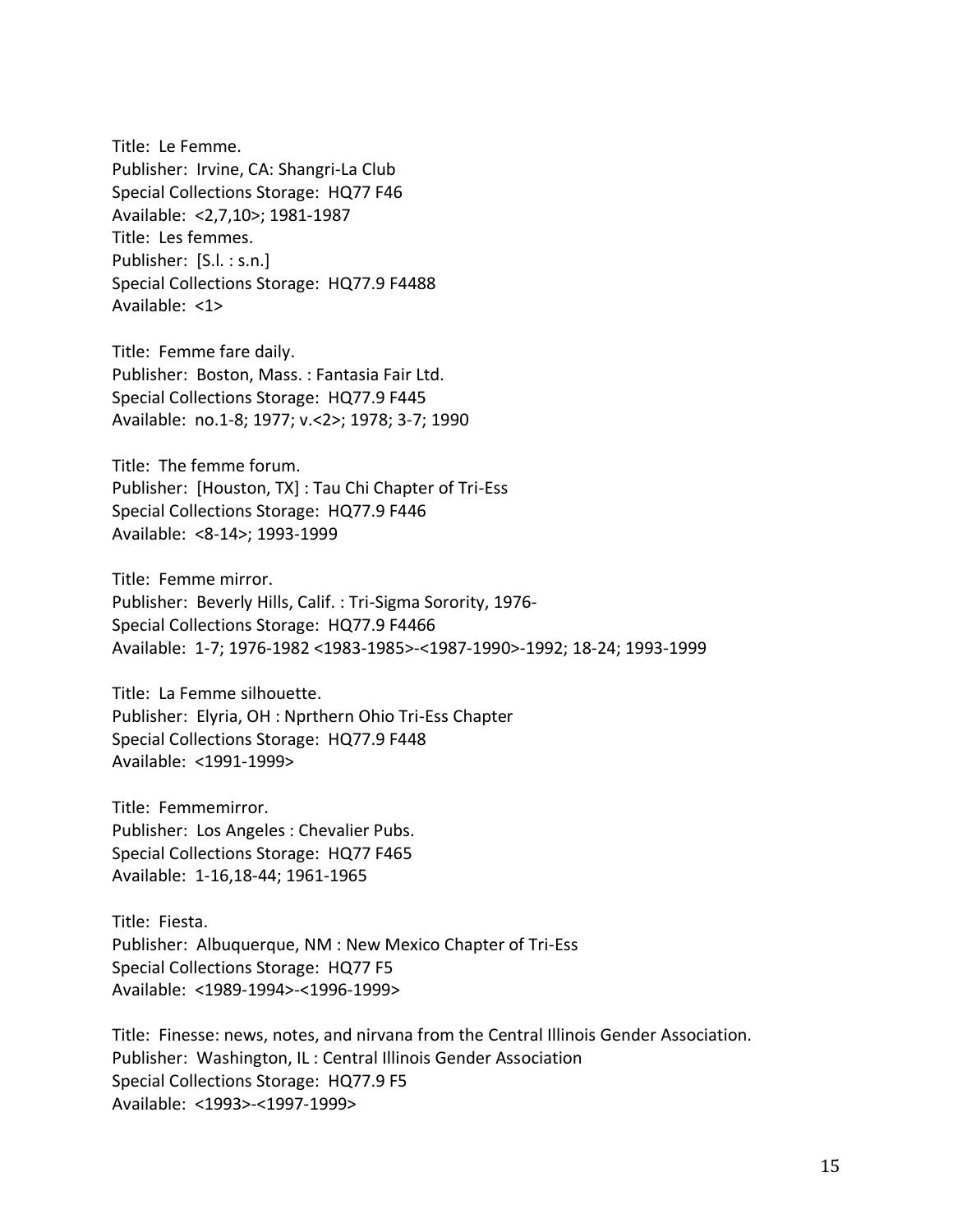Title: Flamingo Association. Publisher: Rhodes, N.S.W. : Flamingo Association of Australia Special Collections Storage: HQ77 F54 Available: <2>; 1991-1992 Title: The flip side. Publisher: New Orleans, LA : Tri Delta Chi Special Collections Storage: HQ77.9 F55 Available: <1989-1992>-1994<1995-1999>

Title: Forum variations. Publisher: New York : Forum International Ltd. Special Collections Storage: HQ71 F6 Available: 1977

Title: Frontliners. Publisher: Provincetown, MA: Provincetown AIDS Support Group Special Collections Storage: RC606.6 F76 Available: <1-3>; 1992-1994

Title: FTM. Publisher: Tokyo : FTM Special Collections Storage: HQ77.9 F2 Available: 1-7,9-11,13,15,21,25-28,30-39; 1993-2004

Title: FTM. Publisher: San Francisco, Calif. : [FTM], 1987-1992. Special Collections Storage: HQ77.9 F176 Available: 1-58; 1987-2005

Title: FTM forum. Publisher: Sacramento, CA : FTM Forum, 1990. Special Collections Storage: HQ77.9 F17 Available: <1>; 1990

Title: FTM newsletter. Publisher: San Francisco, CA : FTM International, c1992- Special Collections Storage: HQ77.9 F176 Available: 1-58; 1987-2005

Title: The Garter press. Publisher: Montréal : Transvestites à Montréal, 1983- Special Collections Storage: HQ77 G372 Available: <1983-1984>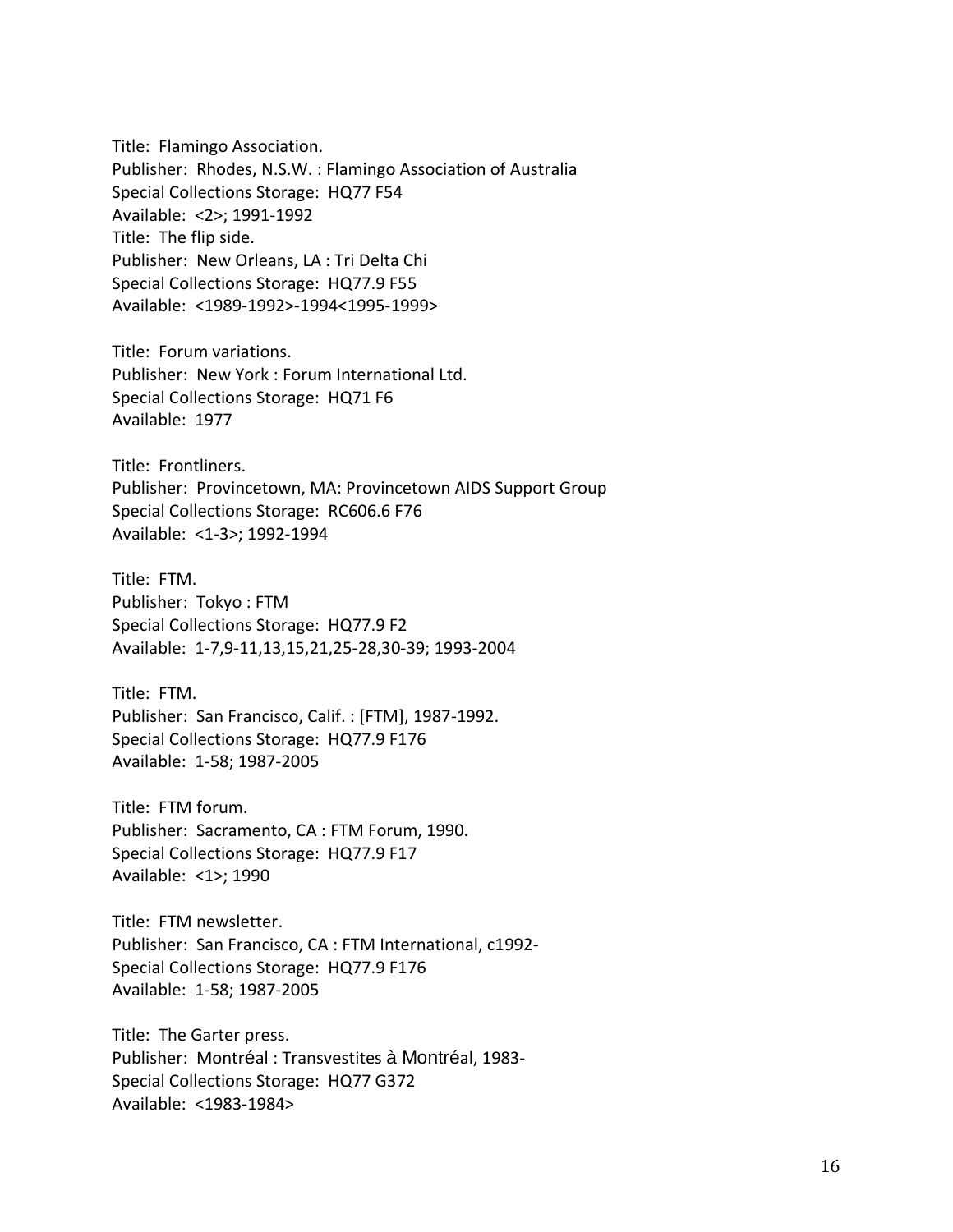Title: Gateway femmes gazette. Publisher: St. Louis, MO : St. Louis Gateway Femmes Special Collections Storage: HQ77.9 G3 Available: <1986-1988>-<1990> Title: The gathering. Publisher: New York: The Gathering Special Collections Storage: HQ77.9 P38 Available: 1-2; 1987

Title: Gay ol' times. Publisher: Roseburg, Or. : Gay and Lesbian Alliance Special Collections Storage: HQ75 G3 Available: <13-14>; 1992-1993

Title: Gazette. Publisher: St. Louis, MO : StLGF Special Collections Storage: HQ77.9 G39 Available: <6>-<9-12,14-20> ;1990-2002

Title: The GCTC transmission line: newsletter of the Gulf Coast Transgender Community. Publisher: Houston, Tex. : Gulf Coast Transgender Community, 1995- Special Collections Storage: HQ77.9 T7866 Available: <8-11>; 1995-1998

Title: Gemini Gender Group journal. Publisher: Milwaukee, Wis. : Gemini Gender Group, -1997. Special Collections Storage: HQ77.9 G396 Available: <2-6>; 1995-1997

Title: The Gemini journal. Publisher: Milwaukee, WI : Gemini Gender Group, 1997- Special Collections Storage: HQ77.9 G396 Available: <1998-1999>

Title: Gender community in Arizona. Publisher: Scottsdale, AZ : Arizona Chapter of Tri Ess Special Collections Storage: HQ77.9 G38 Available: 1; 1990

Title: Gender euphoria : the journal of Boulton & Park. Publisher: San Antonio, Tex. : Boulton & Park Society Special Collections Storage: HQ77.9 G4 Available: <1987-1989>-<1993>-<1995-1999>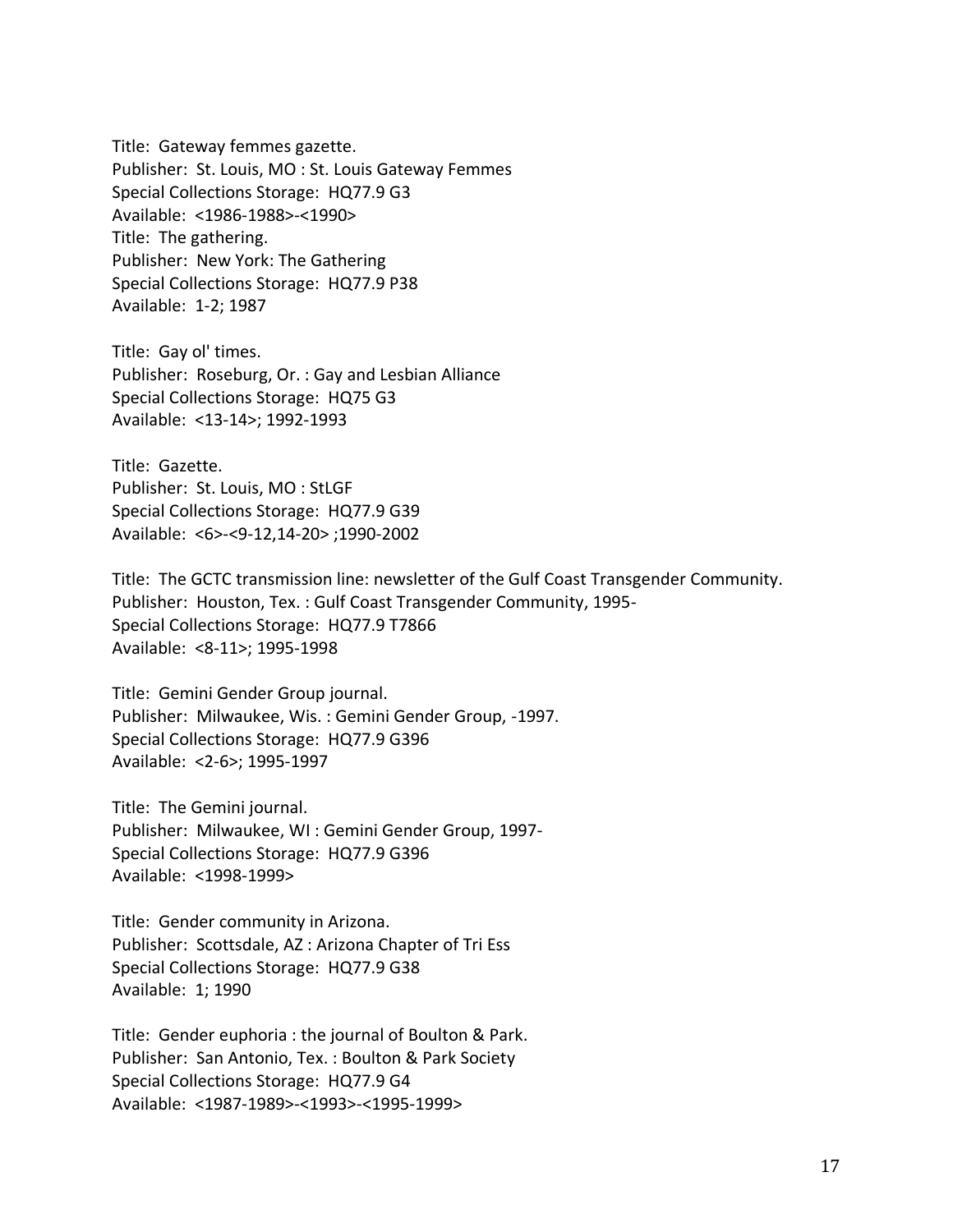Title: Gender expressions. Publisher: Allston, MA : Bisley Enterprises, c1989- Special Collections Storage: HQ77.9 G44 Available: 1<2>; 1989-1990 Title: The gender journal. Publisher: Troy, NY: Hillside Publication Special Collections Storage: HQ77.9 G445 Available: <1988-1989>

Title: Gender news. Publisher: Port Hueneme, CA : Gender News, -1981. Special Collections Storage: HQ77.9 G45 Available: <1-2>; 1980-1981

Title: Gender quest. Publisher: Asheville, NC : Phoenix Transgender Support Special Collections Storage: HQ77.9 G46 Available: <1993>-<1995>-<1997-1999>

Title: Gender review. Publisher: Calgary, Alta. : Foundation for the Advancement of Canadian Transsexuals, 1978- Special Collections Storage: HQ77.9 G47 Available: <1-3>; 1978-1985

Title: Gender Talk North. Publisher: Keene, NH : Gender Talk North Special Collections Storage: HQ77.9 G48 Available: <1-3,5>-<7-9>; 1994-1999

Title: GenderFlex. Publisher: Sacramento, CA : GenderFlex, c1992- Special Collections Storage: HQ77.9 G484 Available: v.2-<4>;1992-1994

Title: The genderist : a Gender Alternatives League publication. Publisher: Napa, CA : Gender Alternatives League, 1991- Special Collections Storage: HQ77.9 G485 Available: <1>; 1991

Title: GenderServe newsletter. Publisher: Hamilton, Ont. : GenderServe Special Collections Storage: HQ23 G4 Available: <1991>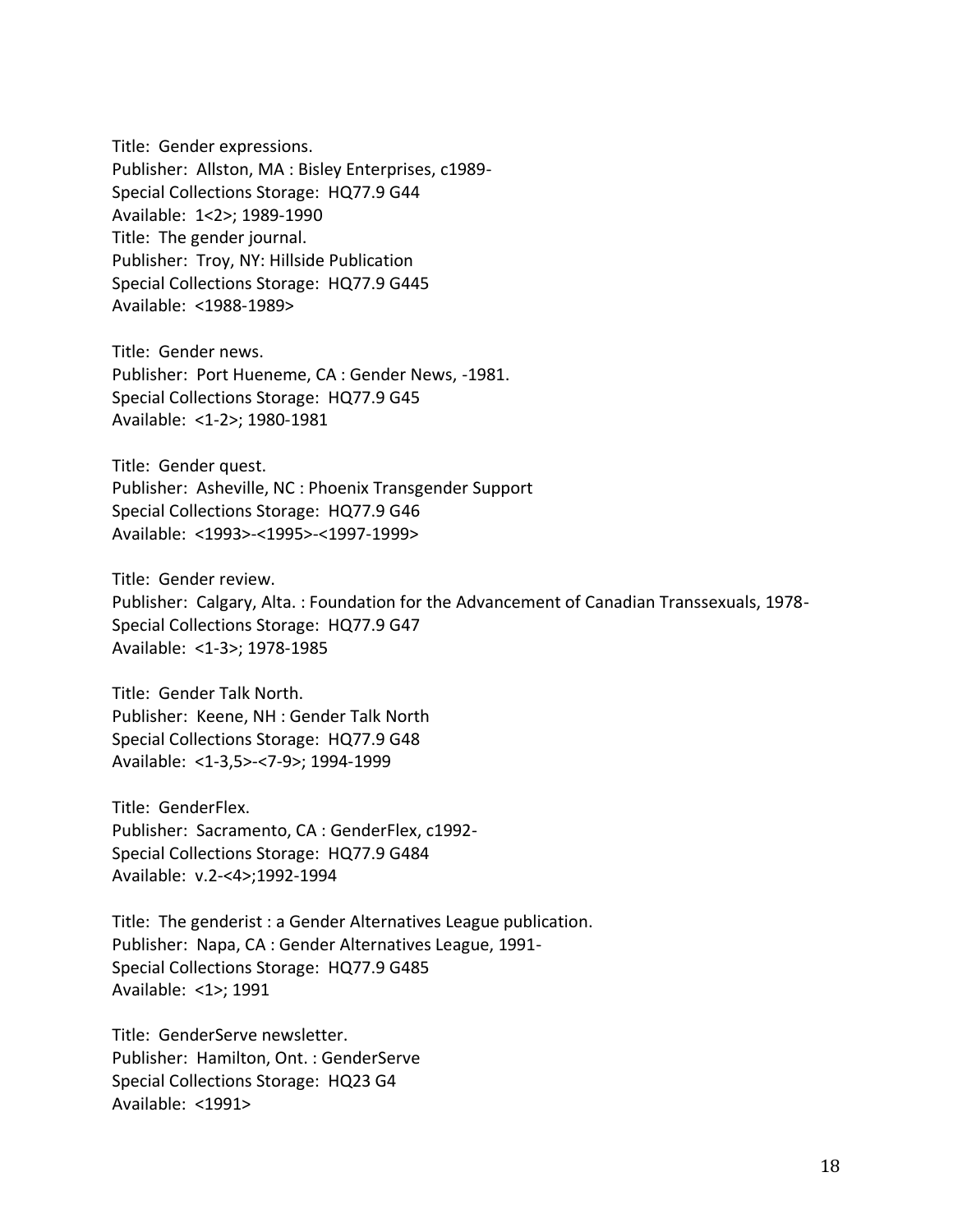Title: Gendertrash. Publisher: Toronto : Gendertrash, c1993- Special Collections Storage: HQ77.9 G488 Available: issue 2-3; 1993-1995 Title: GenderVisions. Publisher: Decatur, GA : Montgomery Medical and Psychological Institute Special Collections Storage: HQ77.9 G49 Available: <1>; 1990

Title: Gendys journal. Publisher: London : Gendys Network, 1998- Special Collections Storage: HQ77.9 G495 Available: 6-10; 1999-2000

Title: Genesis. Publisher: Elyria, Ohio : [s.n.] Special Collections Storage: HQ77.9 A46 Available: <1986>1987

Title: Get kinky magazine. Publisher: Fort Perce, FL : Modern Publications Special Collections Storage: HQ79 G4 Available: 15; 1985

Title: Girl talk. Publisher: Anaheim, CA : Powder Puffs of California (PPOC) Special Collections Storage: HQ77.9 G5 Available: <1990>-<1992-1993,1995>-<1997-1999>

Title: Girl talk magazine. Publisher: North Hollywood, CA : Calendar Girl, c1999- Special Collections Storage: HQ77.9 G56 Available: v.<4>; 2002

Title: The Glad rag : journal of the Transvestite/Transsexual Social Group (UK). Publisher: [London] : The Group Special Collections Storage: HQ77.9 G567 Available: 22,27-60

Title: GLBTRT Newsletter: Gay, Lesbian, Bisexual, & Transgendered Round Table. Publisher: GLBTRT Newsletter: Gay, Lesbian, Bisexual, & Transgendered Round Table Online Resource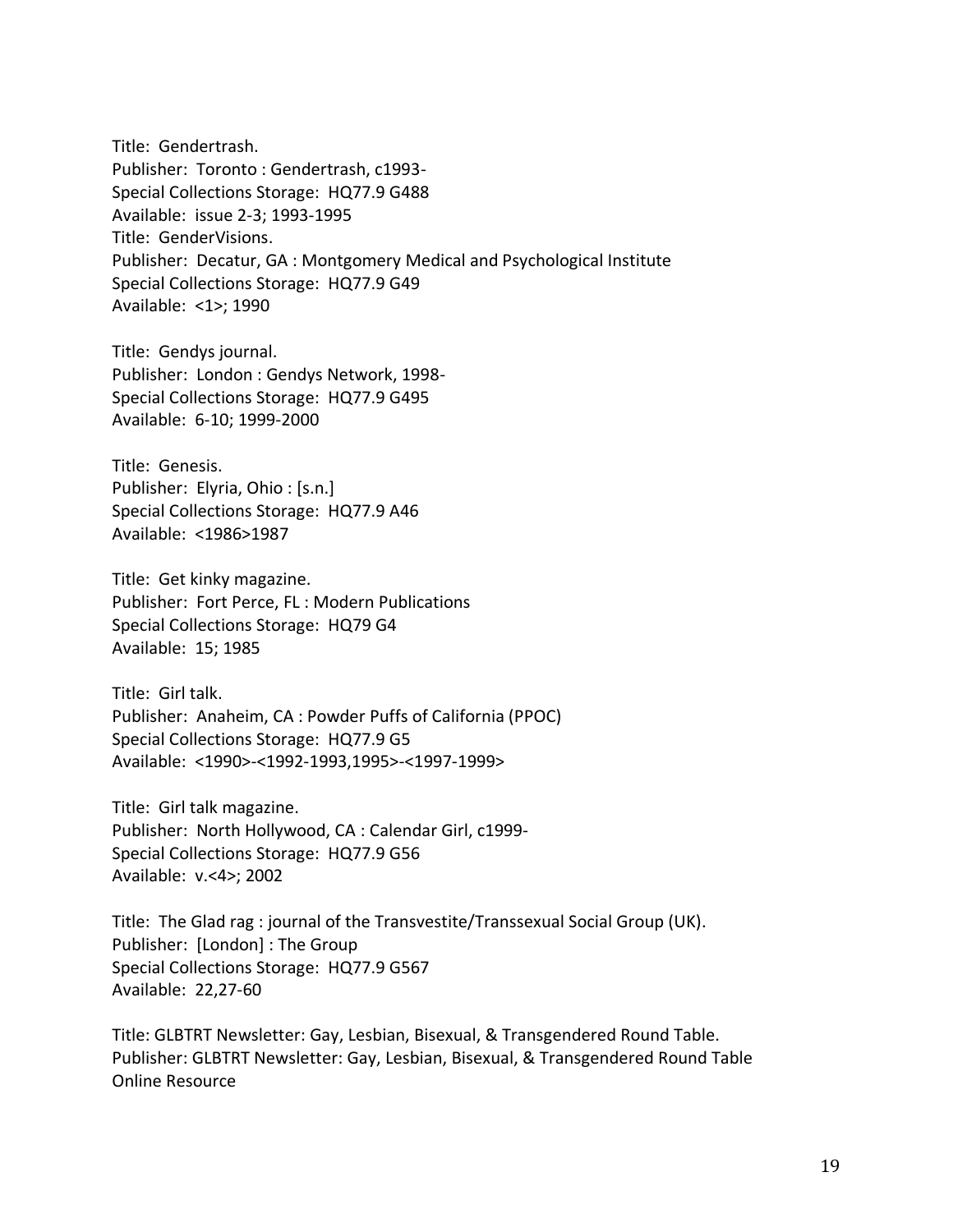Title: Grace and lace. Publisher: Jackson, MS : Lee Frances Heller, -1993. Special Collections Storage: HQ77.9 C487 Available: <1991-1992>

Title: Grace and lace letter. Publisher: Jackson, MS : [L.F. Heller], 1993-1996. Special Collections Storage: HQ77.9 C487 Available: <1993-1996>

Title: Grace & lace letter international. Publisher: Jackson, MS : L.F. Heller, 1996-1998. Special Collections Storage: HQ77.9 C487 Available: <1998>

Title: Gulf Coast Transgender Community. Publisher: Houston, TX: Gulf Coast Transgender Community, -1995. Special Collections Storage: HQ77.9 T7866 Available: <1991-1993>-1995

Title: Hawaii TransGendered Outreach : HTGO : [newsletter]. Publisher: Honolulu, Hawaii : Hawaii Transgendered Outreach, 1991- Special Collections Storage: HQ77.9 H3 Available: 1-2; 1991-1992; <1993>-<1995-1997>

Title: Help Me--Accept Me. Publisher: Dallas, Tex. : Help Me--Accept Me Special Collections Storage: HQ77.9 H44 Available: <1991-1997>

Title: Hermaphrodites with attitude. Publisher: San Francisco, CA : Intersex Society of North America, c1994-c1999. Special Collections Storage: HQ77.9 H47 Available: <1995/96,1998>

Title: ICTLEP reporter. Publisher: Houston, TX : ICTLEP Special Collections Storage: HQ77.9 I13 Available: <2>-3; 1994; 1995<1996>

Title: If they could see me now. Publisher: New Orleans, LA : Tri Delta Chi Special Collections Storage: HQ77.9 I54 Available: <2>; 1989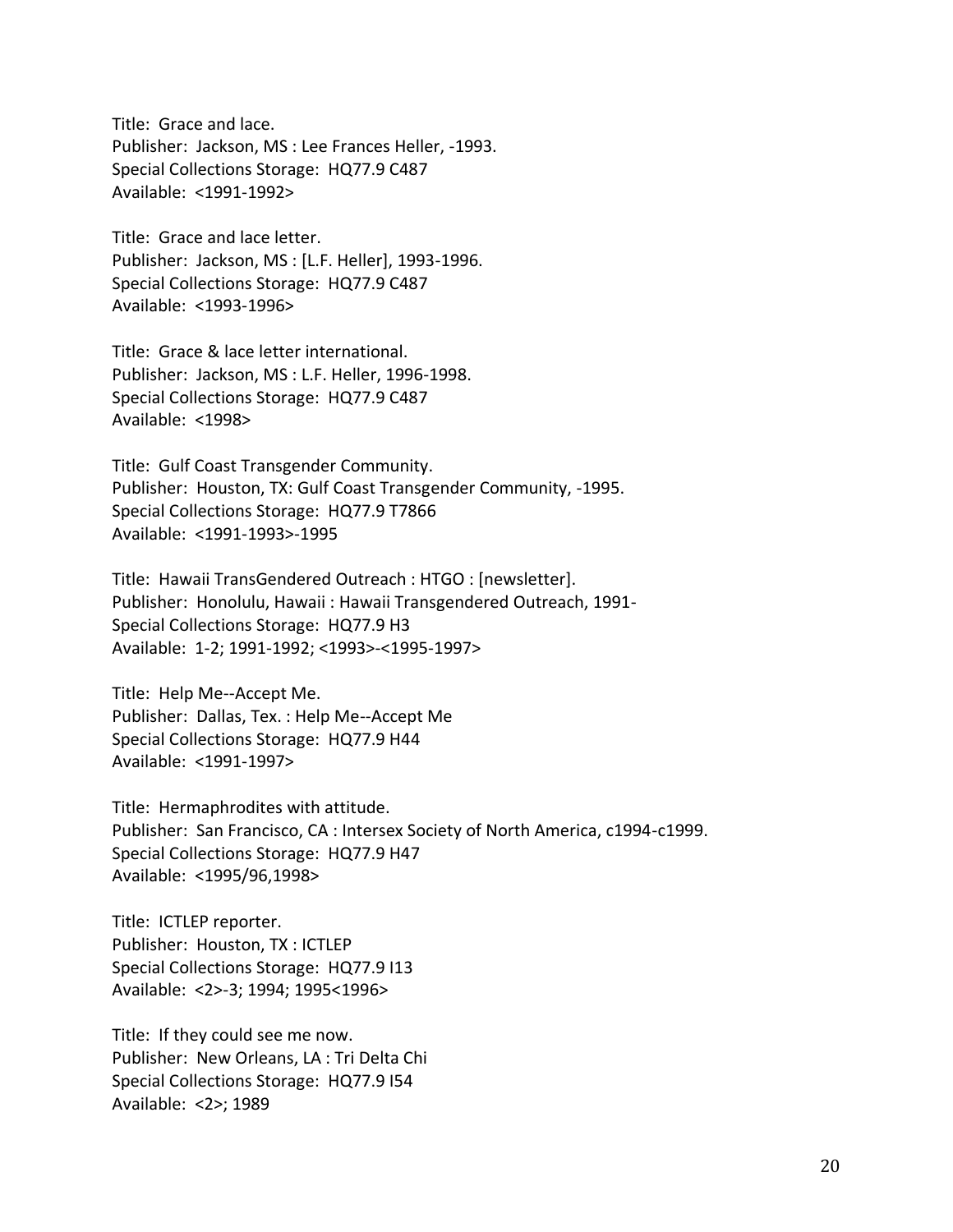Title: IFGE newsletter. Publisher: Waltham, MA : International Foundation for Gender Education Special Collections Storage: HQ77.9 I14 Available: <1-3>-<5-6>; 1995-2000 Title: Illusions. Publisher: Calgary, Alberta : B & B Enterprises Special Collections Storage: HQ77.9 I55 Available: <3>-<5-7>

Title: Image: the quarterly magazine for the sophisticated transvestite and transsexual. Publisher: Philadelphia, Pa. : Third World Communications Special Collections Storage: HQ77 I43 Available: no.3-4,6; 1975-1976

Title: I.M.E. newsletter. Publisher: Grand Rapids, MI : I.M.E. of Western Michigan Special Collections Storage: HQ77.9 P8 Available: <1988-1989>

Title: Imperially yours. Publisher: Manhattan, NY : Imperial Queens of New York Special Collections Storage: HQ77.9 I56 Available: <25-31>; 1994-1999

Title: In your face: political activism against gender oppression. Publisher: NYC [i.e. New York City] : IYF, 1995- Special Collections Storage: HQ77.9 I594 Available: <1995>5

Title: Ingersoll message. Publisher: Seattle, Wash. : Ingersoll Gender Center, 1995- Special Collections Storage: HQ77.9 I595 Available: <1-4>; 1995-1998

Title: Insight. Publisher: Decatur, GA : Montgomery Foundation, 1985- Special Collections Storage: HQ77.9 I598 Available: <1985,1989-1994>

Title: The InSpiriter : Association of Welcoming & Affirming Baptists. Publisher: Attleboro Falls, Mass. : The Association, 1997- Special Collections Storage: HQ21 I55 Available: <2-3>; 1998-1999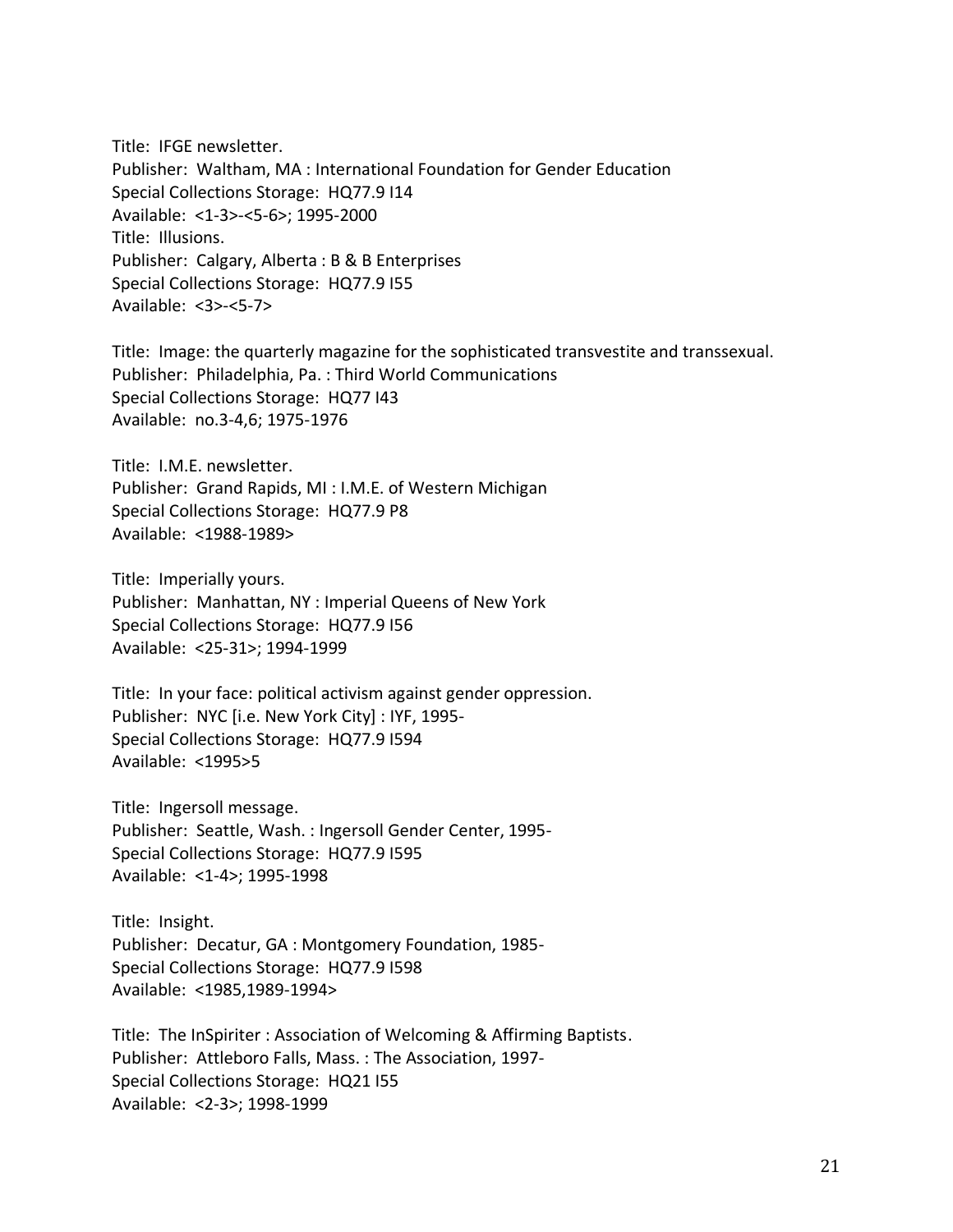Title: Intermezzo. Publisher: [Denmark] : FPE-NE Danmark Special Collections Storage: HQ77 I5 Available: 7,15,23; 1991-1995 Title: International Journal of Sexuality and Gender Studies. Publisher: Kluwer Academic/Plenum Publishers, 1996- Online Resource

Title: International Journal of Transgenderism Publisher: Symposion Pub, 2005- Online Resource

Title: International Journal of Transgenderism of the Harry Benjamin International Gender Dysphoria Association (HBIGDA) Publisher: Harry Benjamin International Gender Dysphoria Association, 1996- Online Resource

Title: International tran script. Publisher: King of Prussia, PA : Creative Design Services, c1991- Special Collections Storage: HQ77.9 I599 Available: <1991-1992>

Title: International TV repartee. Publisher: Sheffield : Rose's Special Collections Storage: HQ77 I58 Available: 8,12-17,20,22,24-25,32; 1991-1999

Title: Iota Chi Sigma: newsletter. Publisher: Indianapolis, IN : Iota Chi Sigma Special Collections Storage: HQ77.9 I5996 Available: <1987-1991>-<1993-1994>-<1996-1998>

Title: Iowa artistry. Publisher: Cedar Rapids, IA : Iowa Artistry Special Collections Storage: HQ77 I586 Available: <1994-1997,1999>

Title: ISMIR chronicle. Publisher: Pittsburgh, PA : International Sexual Minorities Information Resource, c1995- Special Collections Storage: HQ21 I177 Available: <1996>

Title: It's okay!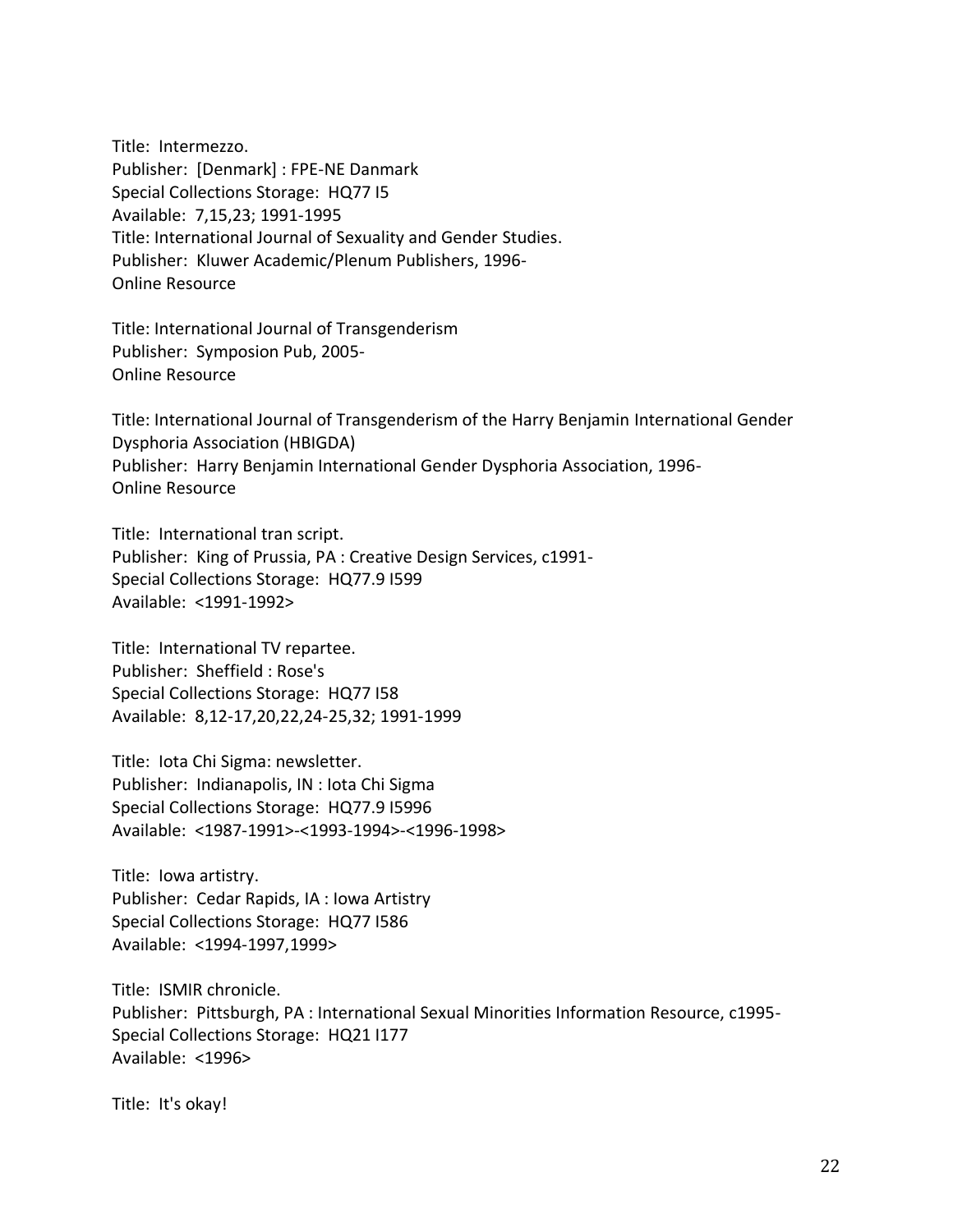Publisher: St. Catharines, Ont. : Phoenix Counsel, 1992- Special Collections Storage: HQ30.5 I8 Available: <3>; 1993-1994

Title: It's time, Illinois! Publisher: Oak Park, IL : It's Time, Illinois Special Collections Storage: HQ77.9 I8 Available: <5-8>; 1999-2002

Title: ITV magazine. Publisher: Belfast : Belfast Butterfly Club, 1992- Special Collections Storage: HQ77 I18 Available: 1-2,4; 1992-1995

Title: Jennifer's journal. Publisher: Troy, NY : Jennifer Wells, 1988. Special Collections Storage: HQ77.9 J4 Available: 1-4; 1988

Title: Journal : Gender Identity Center of Colorado, Inc. Publisher: Denver, Co. : Gender Identity Center of Colorado, Inc., 1991- Special Collections Storage: HQ77.9 J6 Available: 1991<1992-1994,1997,1999>

Title: The Journal of gender studies. Publisher: South Portland, ME : Human Outreach and Achievement Institute, c1991- Special Collections Storage: HQ77.9 J645 Available: <13>-<17>; 1991-1995

Title: Journal of GLBT Studies. Publisher: Haworth Press, 2005- Online Resource

Title: Journal of LGBT Health Research. Publisher: Haworth Press, 2007-2009 Online Resource

Title: Journal of LGBT Issues in Counseling. Publisher: New York, NY : Haworth Press, 2005-2008 Publisher: Philadelphia, PA: Taylor & Francis, Inc., 2009- Online Resource

Title: Journal of LGBT Youth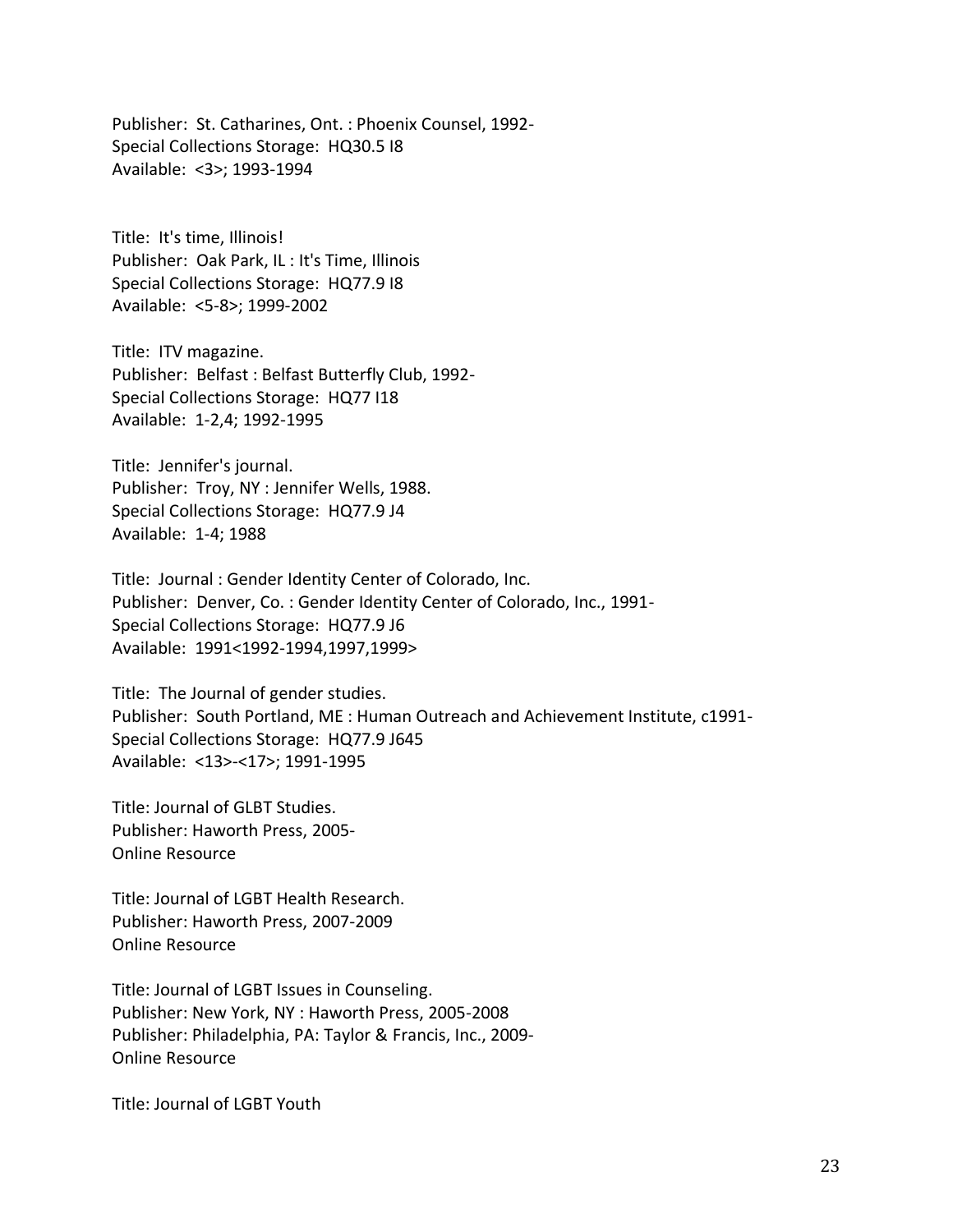Publisher: Binghamton, NY : Haworth Press, 2007- Online Resource

Title: The journal of male feminism. Publisher: Laurel, MD : International Alliance for Male Feminism Special Collections Storage: HQ77 J6 Available: v.<77><1979-1980>

Title: Journal of the Gay and Lesbian Medical Association Publisher: New York, NY : Plenum Press, 1997- Online Resource

Title: Just Out Publisher: Portland, OR : Just Out, 2005- Online Resource

Title: K.C.C.A.F. crossTalk. Publisher: Overland Park, KS : Kansas City Crossdressers and Friends Special Collections Storage: HQ77.9 K12 Available: <1998-1999>

Title: Key to freedom. Publisher: Detroit, Mich. : N.G.D.O. Special Collections Storage: HQ77.9 K48 Available: <1986>-<1988-1989,1991-1993>-<1995-1999>

Title: Kuïn : Amachua Josō kōsaishi = Queen Publisher: Tokyo : Anto Shōji Special Collections Storage: HQ77.2 J3K8 Available: 16,19,26,32,34,36,48,53,75,90,92-93,95,98-103,105-106,108-111; 1983-1998

Title: L.A. woman. Publisher: Los Angeles, CA : Lambda Alpha chapter of Tri-Ess Special Collections Storage: HQ77.9 S53 Available: <1-2>; 1990-1991

Title: Ladylike. Publisher: King of Prussia, PA : Creative Design Services, c1987- Special Collections Storage: HQ77 L3 Available: 1-71; 1987-2007

Title: Lavender.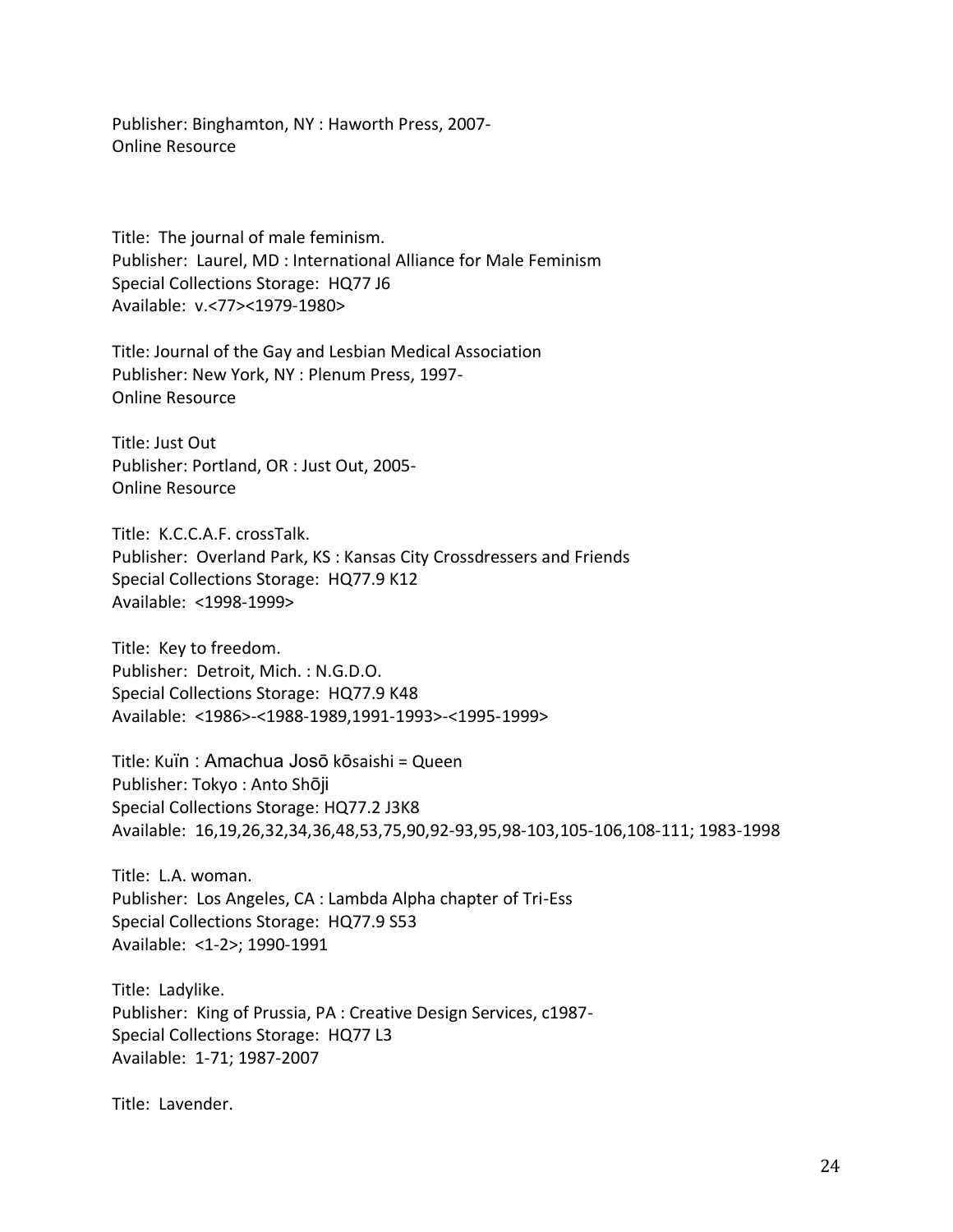Publisher: Minneapolis, MN : Lavender Lifestyles Marketing, Inc., 1997- Special Collections Storage: HQ75 L3 Available: <4>; 1999

Title: Law & Sexuality : A Review of Lesbian and Gay Legal Issues Publisher: New Orleans, LA : students of Tulane University School of Law, 1991- Online Resource

Title: Lesbian connection. Publisher: E. Lansing, Mich. : Ambitious Amazons, 1974- Special Collections Storage: HQ75 L4 Available: <22>-<24-25>; 1999-2003

Title: Lettre du CARITIG. Publisher: Paris, France: Centre d'Aide, de Recherche et d'Information sur la Transsexualite et l'Identite de Genre Special Collections Storage: HQ77.9 L4 Available: <1999-2000>

Title: LGBT Life with Full Text Publisher: Ipswich, Mass: EBSCO Publishing Online Resource

Title: Liberty. Publisher: Edinburgh, Scotland : Trans-Trap, [1992]- Special Collections Storage: HQ77 L5 Available: 1; 1992

Title: Lifelines. Publisher: Stony Brook, NY : Long Island Femme Expression Special Collections Storage: HQ77.9 L5 Available: <1987-1994 >-<1997-1998>

Title: Lipstick and lace. Publisher: Brooklyn, NY: Barbara Fortune Special Collections Storage: HQ77.9 L56 Available: <1991-1992>

Title: Lord Cornbury's closet. Publisher: Cooperstown, NY: Lambda Chi Lambda of Tri-ess Special Collections Storage: HQ77.9 L6 Available: <1993-1995>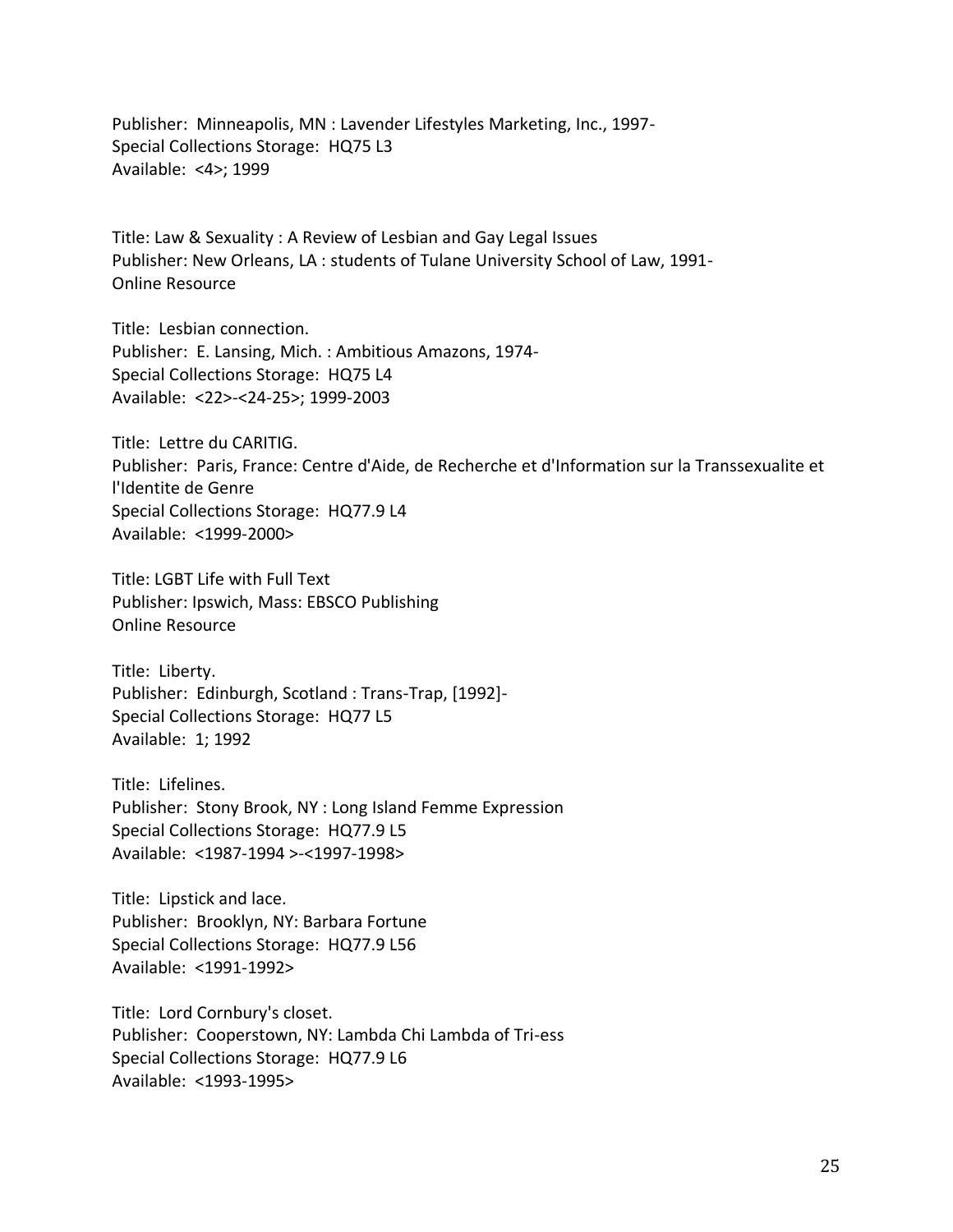Title: Louisville Gender Society news. Publisher: Louisville, KY : Louisville Gender Society Special Collections Storage: HQ77.9 L68 Available: <1,3-4>; 1992-1995

Title: Louisville transit. Publisher: Louisville, KY : Louisville Gender Society Special Collections Storage: HQ77.9 L688 Available: <1995-1997>

Title: Love letter. Publisher: Jackson, MS : L.F. Heller Special Collections Storage: HQ77.9 L69 Available: 1,3-4; 1997-1998

Title: M.F.G.E. news. Publisher: St. Paul, Minnesota: Minnesota Freedom of Gender Expression, 1988- Special Collections Storage: HQ77 M144 Available: 1988<1989-1990>-<1997-1998>

Title: Männer. Publisher: Offenbach : Transidentitas, 1990-1991 Special Collections Storage: HQ77.9 M3 Available: 1-4; 1990-1991

Title: Metamorphosis. Publisher: [Toronto] : Metamorphosis Medical Research Foundation Special Collections Storage: HQ77.9 M4 Available: <1-5,7>; 1982-1988

Title: Mirror images. Publisher: Erie [Penn.] : Erie Sisters Special Collections Storage: HQ77.9 M5 Available: <2>-<5>-<7-8>; 1992-1998

Title: MiSs C's musings. Publisher: Mississauga, Ont. : Monarch Social Club Special Collections Storage: HQ77.9 M56 Available: <3-4>

Title: Miss C's TV briefs. Publisher: Mississauga, Ontario : Monarch Social Club, [1994]- Special Collections Storage: HQ77.9 M58 Available: <1>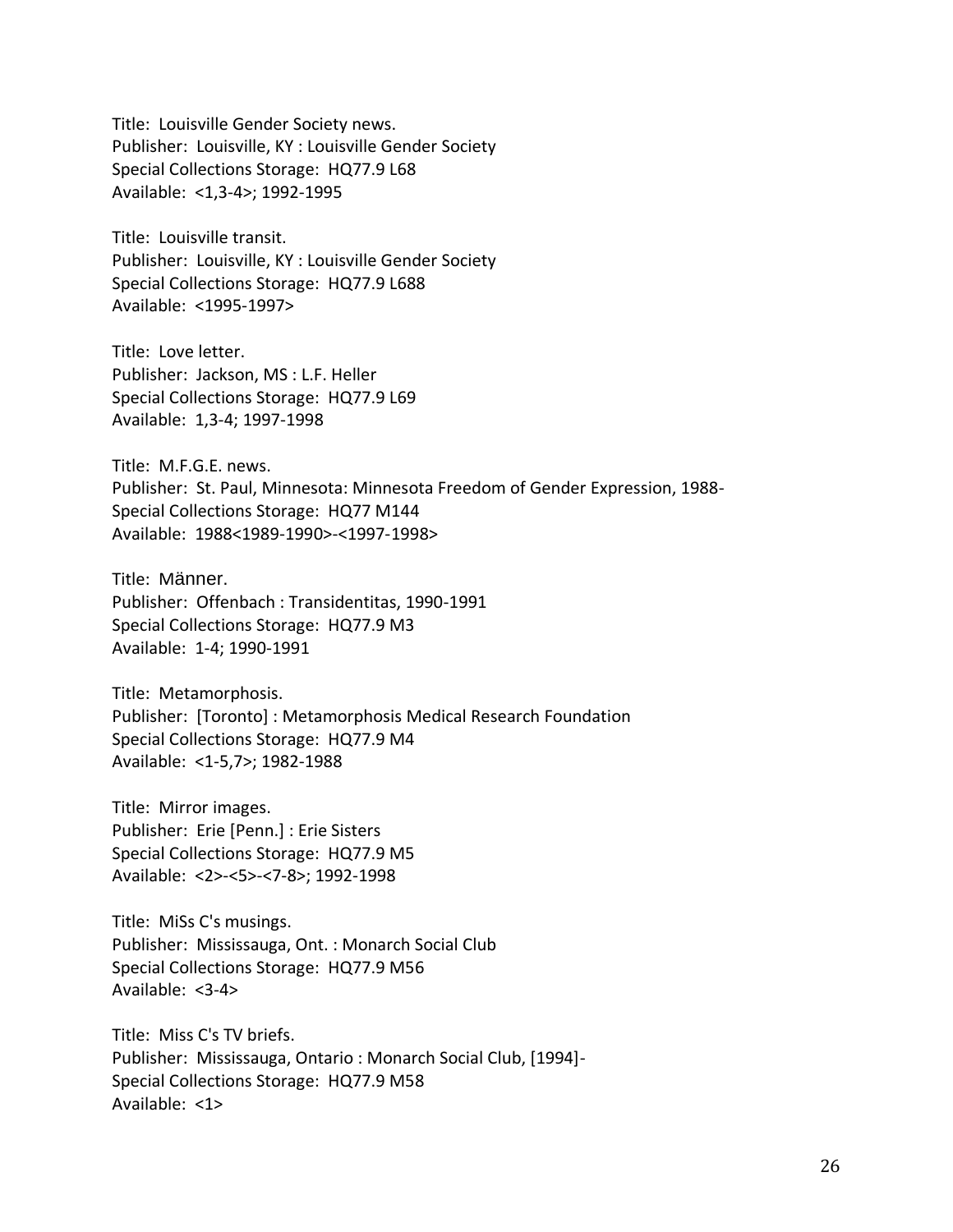Title: Monarch. Publisher: [Waterloo, Ont.] : Monarch Social Club Special Collections Storage: HQ77.9 M6 Available: <2>; 1990 Title: Monarch. Publisher: Toronto, Ont. : Xpressions & Monarch Special Collections Storage: HQ77.9 M65 Available: 44,46,50; 1997-[1998]

Title: Monarch Social Club newsletter. Publisher: Mississauga, ON : Monarch Social Club Special Collections Storage: HQ77.9 M677 Available: <v.1-3>; 1991-1993; no. 37-41; 1995-1996

Title: Monthly newsletter. Publisher: Washington, IL: Central Illinois Gender Association Special Collections Storage: HQ77.9 C4 Available: <1989-1992>

Title: Mountain lace. Publisher: Huntington, West Virginia : Trans-West Virginia Special Collections Storage: HQ77.9 M69 Available: <1991>-<1993>

Title: Ms. cotton belle : official newsletter of the Mu Sigma Chapter of Tri-Ess Sorority. Publisher: Jonesboro, AR : Mu Sigma Chapter of Tri-Ess Sorority Special Collections Storage: HQ77 M77 Available: <1994-1995>

Title: Muliebrity. Publisher: Hadley, MA : Sunshine Club Special Collections Storage: HQ77.9 M8 Available: <1991>-<1995-1998>

Title: Myriad Network news. Publisher: Williamstown, MA : Myriad Network Special Collections Storage: HQ77.9 M9 Available: <1993-1994,1996>

Title: N.E. PA GGA. Publisher: Dallas, PA : Gateway Gender Alliance Special Collections Storage: HQ77.9 N14 Available: <1982-1984>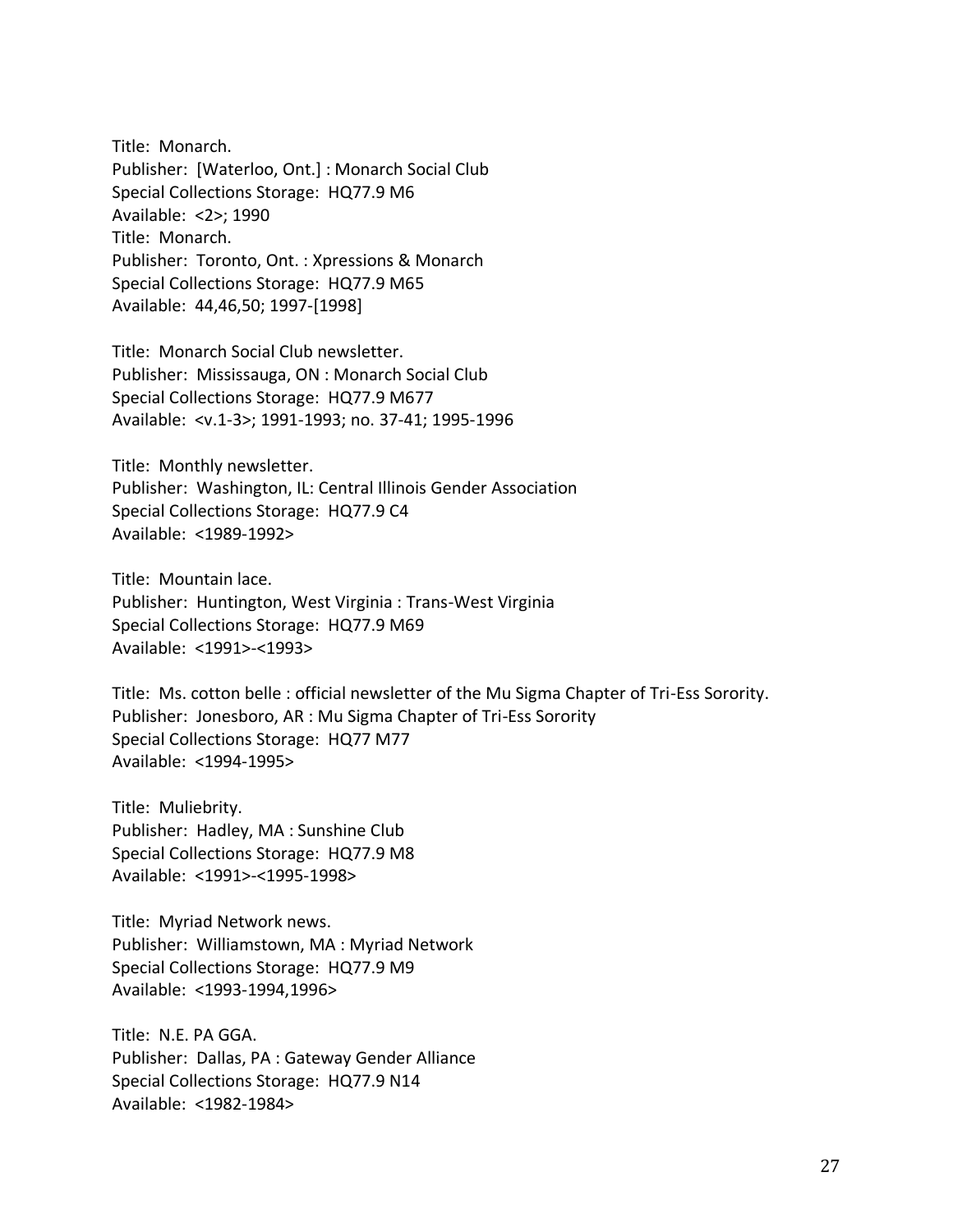Title: N.W.G.A. TV guide. Publisher: [S.I.] : [s.n.] Special Collections Storage: HQ77.9 N19 Available: <1985-1986> Title: Narcissus. Publisher: Basildon, Essex [U.K.] : New TransEssex Special Collections Storage: HQ77.9 N3 Available: <1989-1992>

Title: National Gay Rights Advocates newsletter. Publisher: San Francisco, Calif. : National Gay Rights Advocates, 1986- Special Collections Storage: HQ21 N3 Available: <1988-1989>

Title: The Network news. Publisher: Waukesha, WI : The Network Special Collections Storage: HQ77.9 N4 Available: <1-3>; 1983-1986

Title: Neues Leben Nova. Publisher: Munchen: [s.n.] Special Collections Storage: HQ77.9 N48 Available: <1994>

Title: Neutral corner. Publisher: San Diego, CA : Neutral Corner Special Collections Storage: HQ77.9 R444 Available: 22-25,27,29-42,44-72; 1987-1991

Title: New beginnings for family and friends. Publisher: Westby, WI : New Beginnings, 1987-1991. Special Collections Storage: HQ75 N4 Available: 31; 1990

Title: New life. Publisher: New Farm, QLD, Australia: ATSAQ Special Collections Storage: HQ77.9 N489 Available: <1>; 1995-1996

Title: New trenns magazine. Publisher: Seattle, Wash. : Empathy Press Publications Special Collections Storage: HQ77 N4 Available: no.3-6; 1969-1971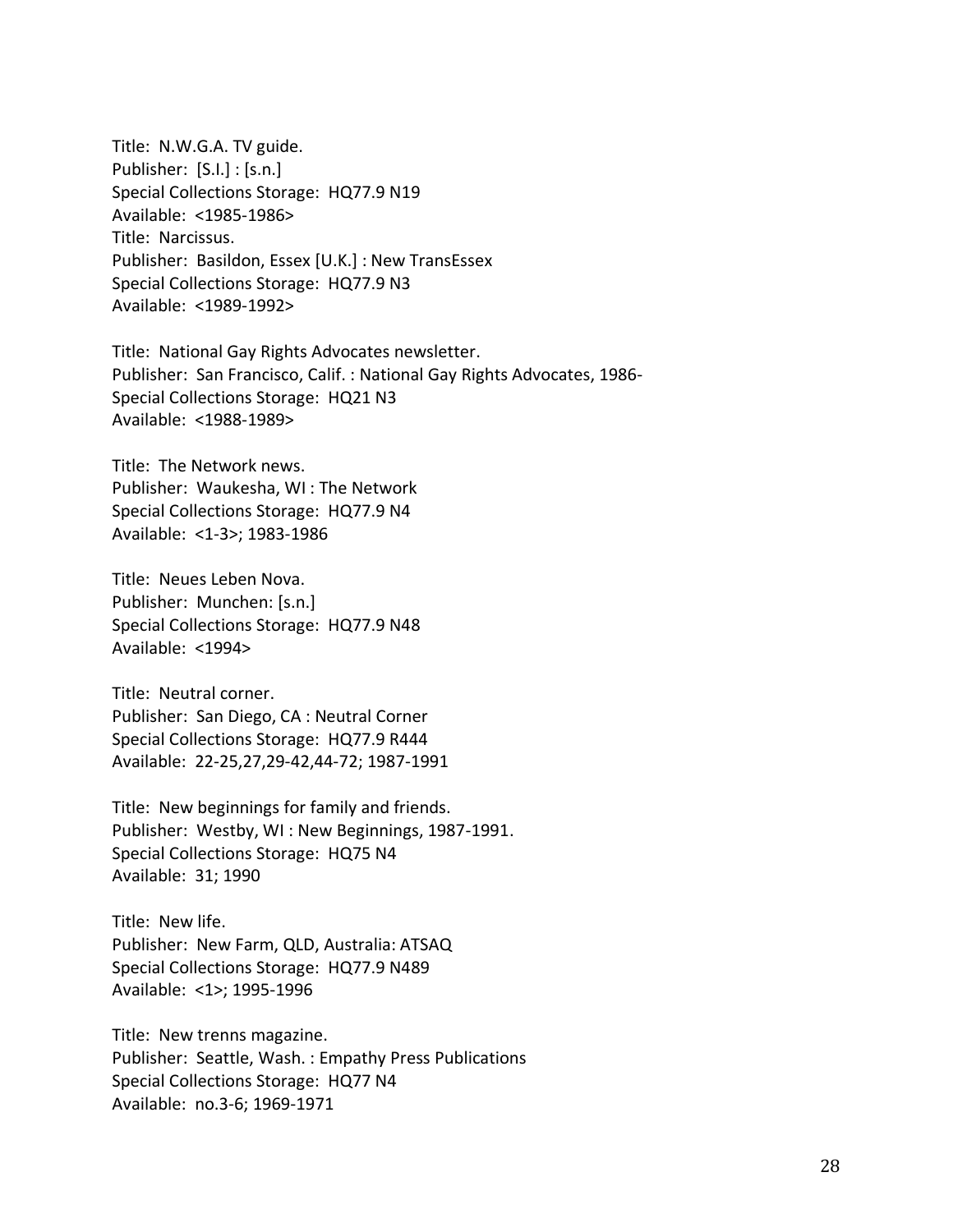Title: New TV/TS fantasies. Publisher: West Franklin, NH : [s.n.] Special Collections Storage: HQ77.9 N4898 Available: <1>; 1995 Title: New York Girl visions & attitudes. Publisher: [New York] : New York Girl & Partner, 1995- Special Collections Storage: HQ77.9 N49 Available: <1995-1996>

Title: News briefs. Publisher: Trenton, NJ : Sigma Nu Rho Chapter Tri-Ess Special Collections Storage: HQ77 N47 Available: <1997-1998>

Title: Newsletter. Publisher: Arlington, VA : Academy Awards of Washington, Inc. Special Collections Storage: HQ77 N475 Available: <11,16>; 1984-1989

Title: Newsletter. Publisher: Arvada, CO : Institute for Gender Study and Treatment Special Collections Storage: HQ23 I5 Available: <1997-1998>

Title: Newsletter. Publisher: London : Gender Dysphoria Trust Special Collections Storage: HQ77.9 D9 Available: <1-3>; 1989-1991

Title: Newsletter Publisher: [Minneapolis], Minn. : New Men and Women of Minnesota Special Collections Storage: HQ77.9 N496 Available: <1993-1994>

Title: Newsletter Publisher: Portland, Ore. : Northwest Gender Alliance, -c1996. Special Collections Storage: HQ77.9 N67 Available: <1983-1986>-<1989>-<1991-1994>-1996

Title: Newsletter : Gender Identity Center of Colorado, Inc. Publisher: Denver, Co. : Gender Identity Center of Colorado, Inc. Special Collections Storage: HQ77.9 J6 Available: <1984-1991>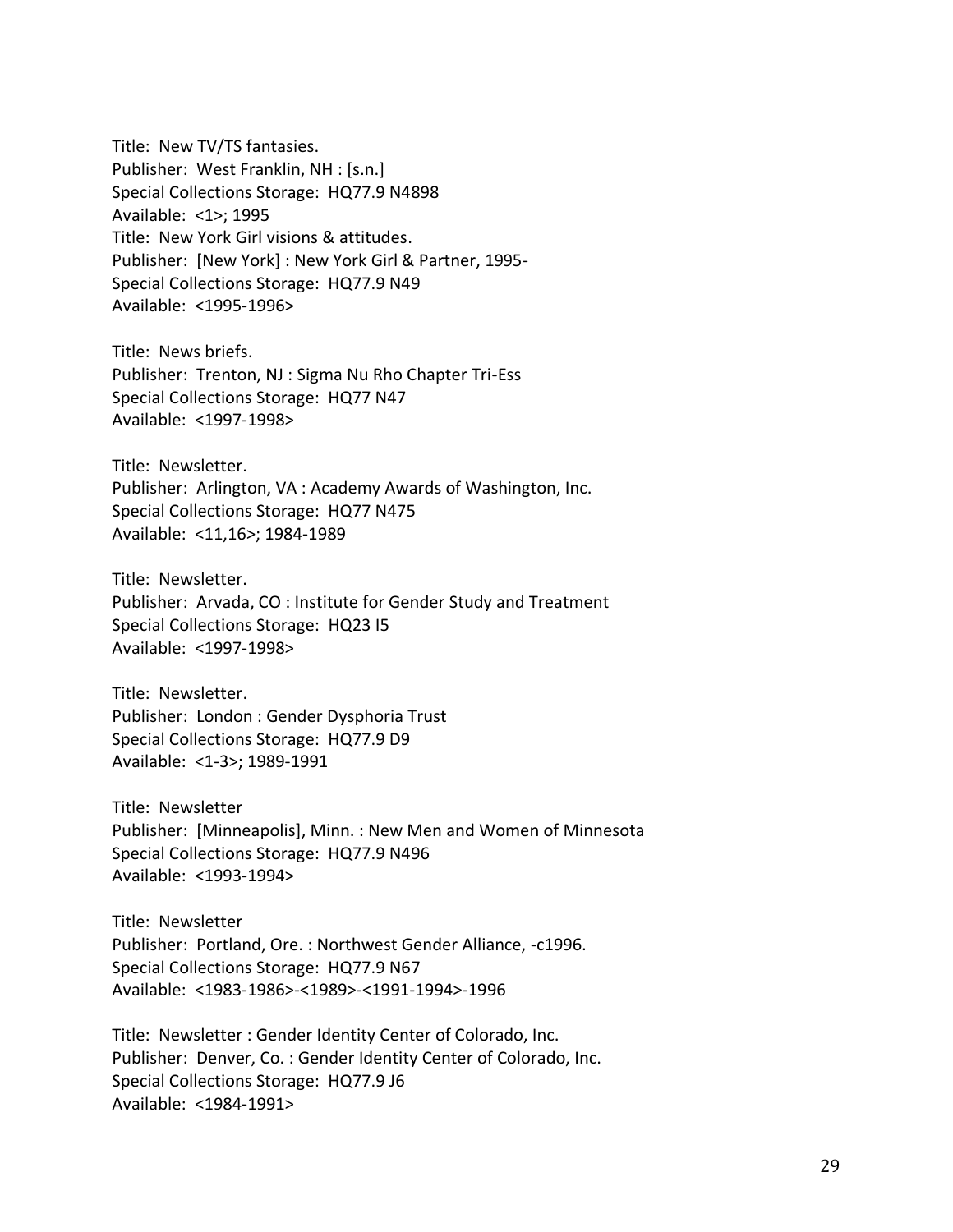Title: NGA news-voice. Publisher: [Chicago, IL] : National Gender Alliance Special Collections Storage: HQ77.9 N145 Available: 1-2

Title: Nieuwsbrief : een uitgave van de Belgische Genderstichting. Publisher: Kortrijk : Belgische Genderstichting Special Collections Storage: HQ77.9 N5 Available: <7>-<10>; 1996-1999

Title: The Nightbird. Publisher: San Marcos, TX : [s.n.] Special Collections Storage: HQ77.9 N55 Available: <1>; 1986

Title: The no-name news : a publication of Atlanta Gender Explorations. Publisher: Atlanta, GA : AGE, 1995. Special Collections Storage: HQ77.9 T7996 Available: 2; 1995

Title: Northwest passages : newsletter of the Northwest Gender Alliance. Publisher: Portland, OR : Northwest Gender Alliance, c1997- Special Collections Storage: HQ77.9 N67 Available: <12-14>; 1997-1999

Title: The not naughty news. Publisher: Woodside, CA : NSS Seminars, Inc. Special Collections Storage: HQ23 N6 Available: <1991-1992>

Title: Notes from the underground. Publisher: Ottawa, ON : Gender Mosaic Special Collections Storage: HQ77.9 N68 Available: <3-5,8> ;1991-1995 <1997-1998>

Title: Nu-scene international. Publisher: Altona, Vic. : Elaine Barrie Project Special Collections Storage: HQ77.9 N8 Available: 81,84-90,92-93,98-115,117-128,130-132,134-149,151-157,159-170,172-174; 1987- 1996

Title: Observations : an intellectual open forum. Publisher: [Los Angeles] : Virginia Bruce, 1987-1989.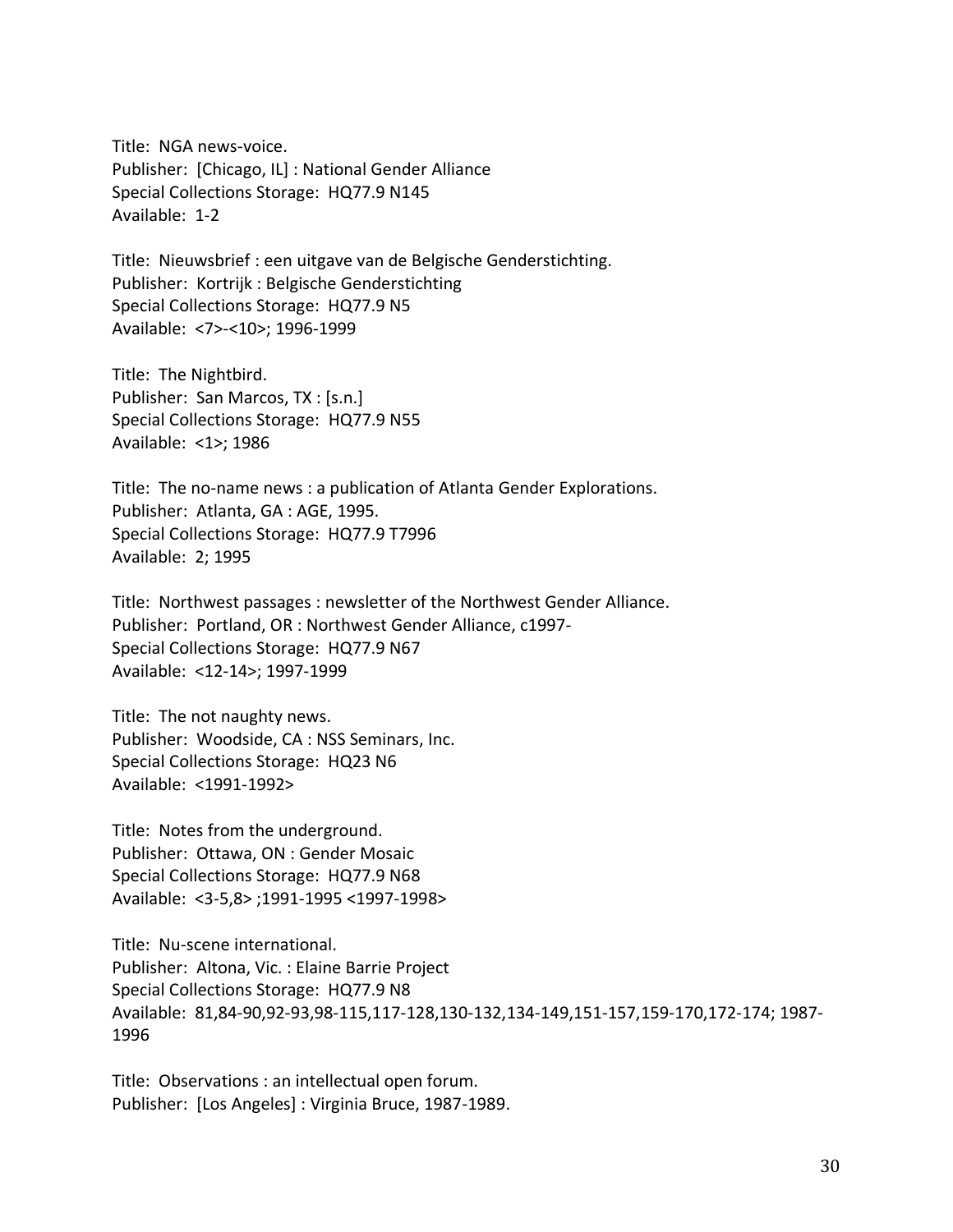Special Collections Storage: B1 O28 Available: 1-6; 1987-1989

Title: On top. Publisher: Wellington, NZ : Transsexual Outreach Project Special Collections Storage: HQ77.9 O5 Available: 1-2; 1992

Title: Open hands : journal of the Reconciling Congregation Program. Publisher: [Evanston, IL : Affirmation : United Methodists for Lesbian/Gay Concerns, Inc., 1986- Special Collections Storage: HQ75 O6 Available: <12>; 1996

Title: Oscar's eye. Publisher: Washington, DC : Academy Awards of Washington, Inc. Special Collections Storage: HQ77.9 O8 Available: <17-19>

Title: Our gender family. Publisher: [Oakland] : [Rachel Miller], 1996- Special Collections Storage: HQ23 O9 Available: 4-9; 1997-1998

Title: Our sorority. Publisher: Alexandria, Va. : Betty Ann Lind, 1980- Special Collections Storage: HQ77 O9 Available: 8-26; 1983-1991

Title: Our special joy. Publisher: River Edge, NJ : Chi Delta Mu Chapter of Tri-Ess Special Collections Storage: HQ77.9 O9 Available: <3>5<6>; 1983-1986 <1987-1989,1994-1996> <15-17>; 1996-1999

Title: Outlook. Publisher: Honolulu, HI: Gay & Lesbian Community Center Special Collections Storage: HQ75 O9 Available: <3-4>; 1994-1995

Title: Outreach beacon. Publisher: Boston, MA : Human Outreach and Achievement Institute, c1988- Special Collections Storage: HQ77.9 J645 Available: <11-12>; 1987-1988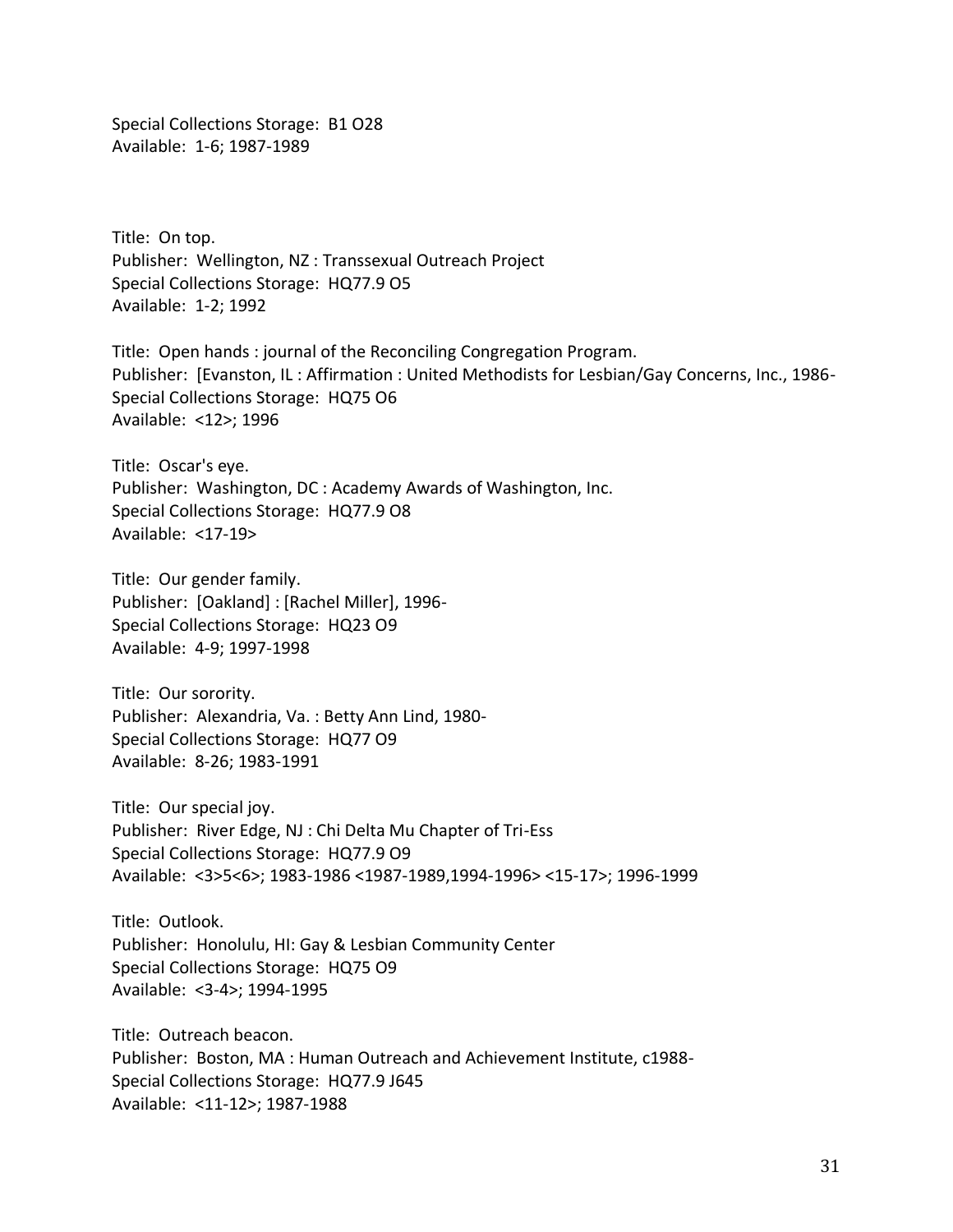Title: Outreach news. Publisher: Farmington, CT : Connecticut Outreach Society, c1991- Special Collections Storage: HQ77.9 O98 Available: 5<6-7>-<11>; 1991-1997 Title: Outreach newsletter : from the tv-tg-ts community. Publisher: Boston, Mass. : Ariadne Kane, 1976-1987. Special Collections Storage: HQ77.9 J645 Available: 1<2-3>-<5-8>-11; 1977-1987

Title: Pantra. Publisher: Tallahassee, FL : Panhandle Transgender Alliance Special Collections Storage: HQ77.9 P3 Available: <1997-1998>

Title: Paradise tales. Publisher: Parma, OH : Paradise Club Special Collections Storage: HQ77.9 P37 Available: <1981/82-1994>-<1997-1999>

Title: Partners : a newsletter for couples. Publisher: Bulverde, Tx. : [s.n.], 1993- Special Collections Storage: HQ77.9 P378 Available: 1<2>3; 1993-1995

Title: Passages : newsletter of "The Gatherings", the support organization for transsexual individuals in the greater New York area. Publisher: New York : "The Gatherings", 1987- Special Collections Storage: HQ77.9 P38 Available: <1987,1989-1991>

Title: Petticoat junction. Publisher: San Angelo, Tex. : H.T.G.A., 1991- Special Collections Storage: HQ77.9 P4 Available: <1991-1993>

Title: Phi Epsilon Mu. Publisher: Winter Park, Fla. : Phi Epsilon Mu Special Collections Storage: HQ77 P45 Available: <2-4>; 1990-1992

Title: Phi journal. Publisher: Cherry Hill, NJ : Phi Chapter Special Collections Storage: HQ77 P455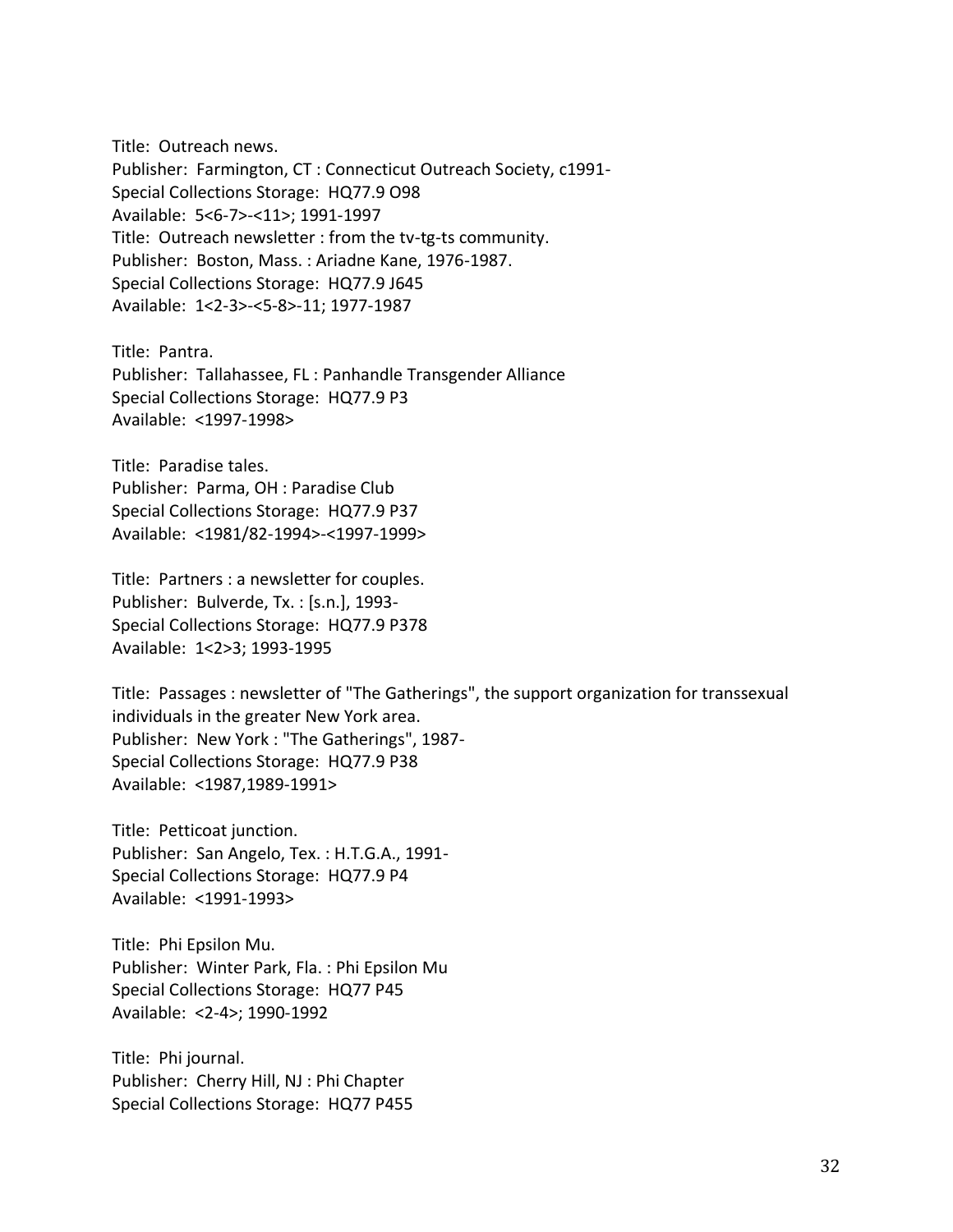## Available: 4,6-9,11,13-23,27-29; 1984-1988

Title: Phoenix monthly international. Publisher: Sunnyvale, Calif. : Gateway Gender Alliance Special Collections Storage: HQ77.9 P45 Available: <1-2>-<6>; 1980-1986

Title: The pink slip. Publisher: Charlotte, NC : Kappa Beta chapter of Tri-Ess Special Collections Storage: HQ77 P5 Available: <1-3,5-10>; 1990-1999

Title: The pinnacle. Publisher: Arlington, VA : Delta Chi Educational Association, -1999. Special Collections Storage: HQ77.9 P5 Available: <1989-1992,1994-1999>

Title: Polare : a magazine for people with gender issues. Publisher: Petersham, N.S.W. : Gender Centre, 1993- Special Collections Storage: HQ77.9 P6 Available: 1-7,9-25,27-29; 1993-1999

Title: Powder & pearls : newsletter of the Memphis TransGendered Alliance. Publisher: Memphis, Tn. : Memphis TransGendered Alliance, c1993- Special Collections Storage: HQ77.9 P69 Available: 2<3-4>; 1994-1996

Title: PPOC. Publisher: Anaheim, CA: Powder Puffs of Orange County Special Collections Storage: HQ77.9 P16 Available: <1987-1990>

Title: PPOC girl talk. Publisher: Yorba Linda, CA: Powder Puffs of California (PPOC) Special Collections Storage: HQ77.9 P165 Available: 9<10>; 1994-1995

Title: PPOC rap sheet. Publisher: [S.I.]: [s.n.] Special Collections Storage: HQ77.9 P167 Available: 1-3; 1994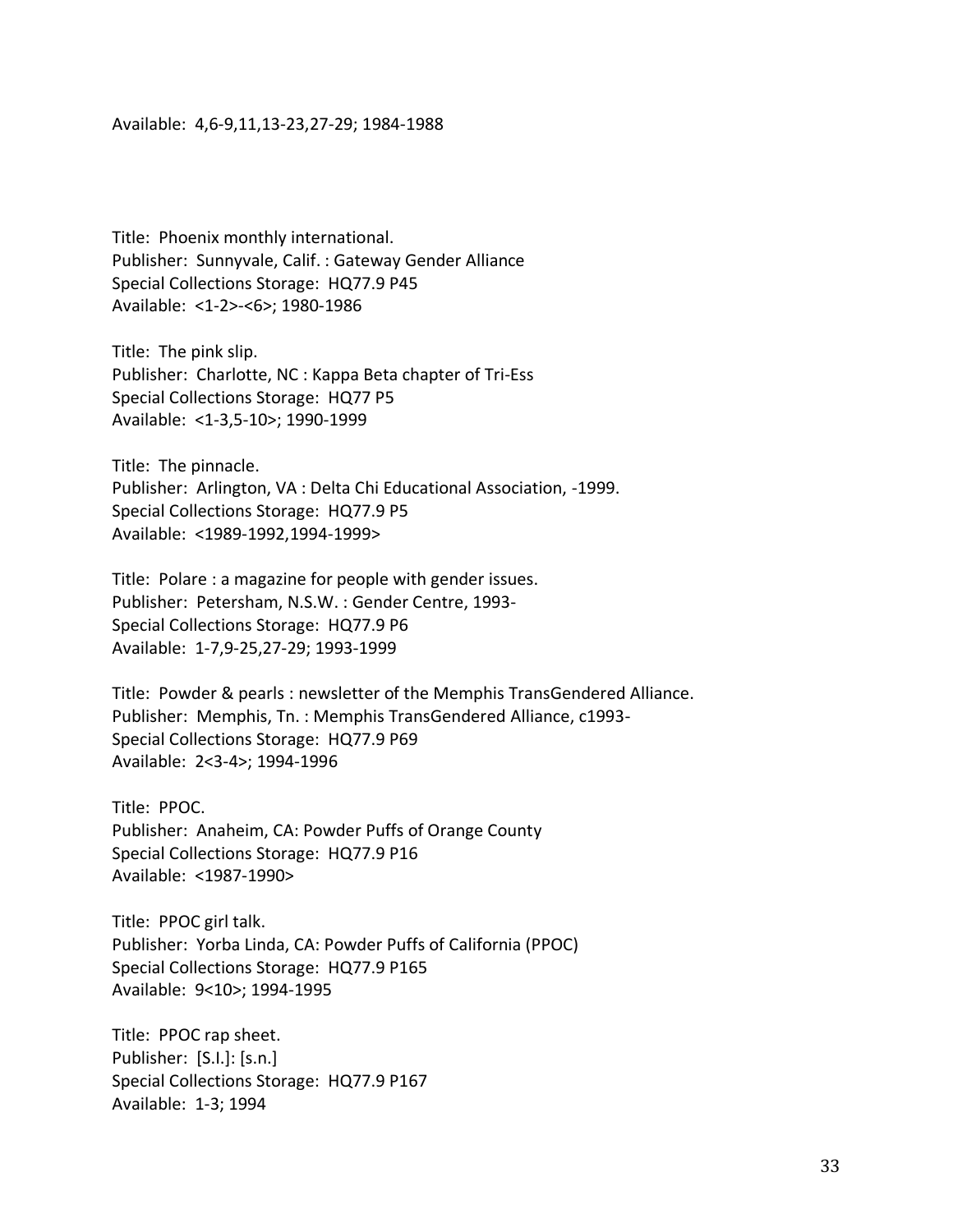Title: Press for Change. Publisher: London : BM Network Special Collections Storage: HQ77.9 P7 Available: 10-13; 1998-1999 Title: Pro-me-thee-us : sexual minorities report. Publisher: New York, N.Y. : Eulenspiegel Society, c1973- Special Collections Storage: HQ79 P7 Available: 8,16; 1977-1988

Title: The primrose : newsletter of the Chicago Gender Society. Publisher: Chicago, IL : Chicago Gender Society Special Collections Storage: HQ77.9 C45 Available: <1>-<7>-<11-17>; 1987-2003

Title: Prizm. Publisher: Ashland, OR : [s.n.] Special Collections Storage: HQ21 P7 Available: <2>; 1999

Title: Puff & stuff. Publisher: Grand Rapids, MI : I.M.E. of Western Michigan, 1990- Special Collections Storage: HQ77.9 P8 Available: <1990-1993>

Title: Q-spirit matters. Publisher: San Franscisco, CA : [s.n] Special Collections Storage: HQ77.9 Q76 Available: <2-3>; 1998-1999

Title: Queeries. Publisher: Victoria, B.C. : Queeries Publishing Board, 1997- Special Collections Storage: HQ75 Q8 Available: <2000>

Title: Radical deviance : a journal of transgendered politics. Publisher: Middlesbrough : Gender & Sexuality Alliance, 1996- Special Collections Storage: HQ77.9 R3 Available: <1996-1997>

Title: Rainbow. Publisher: San Jose, CA : Rainbow Gender Association Special Collections Storage: HQ77.9 R35 Available: 1-2,4-12,15-37,39-52,54-60,62-63,67,69-71,73,75; 1986-1999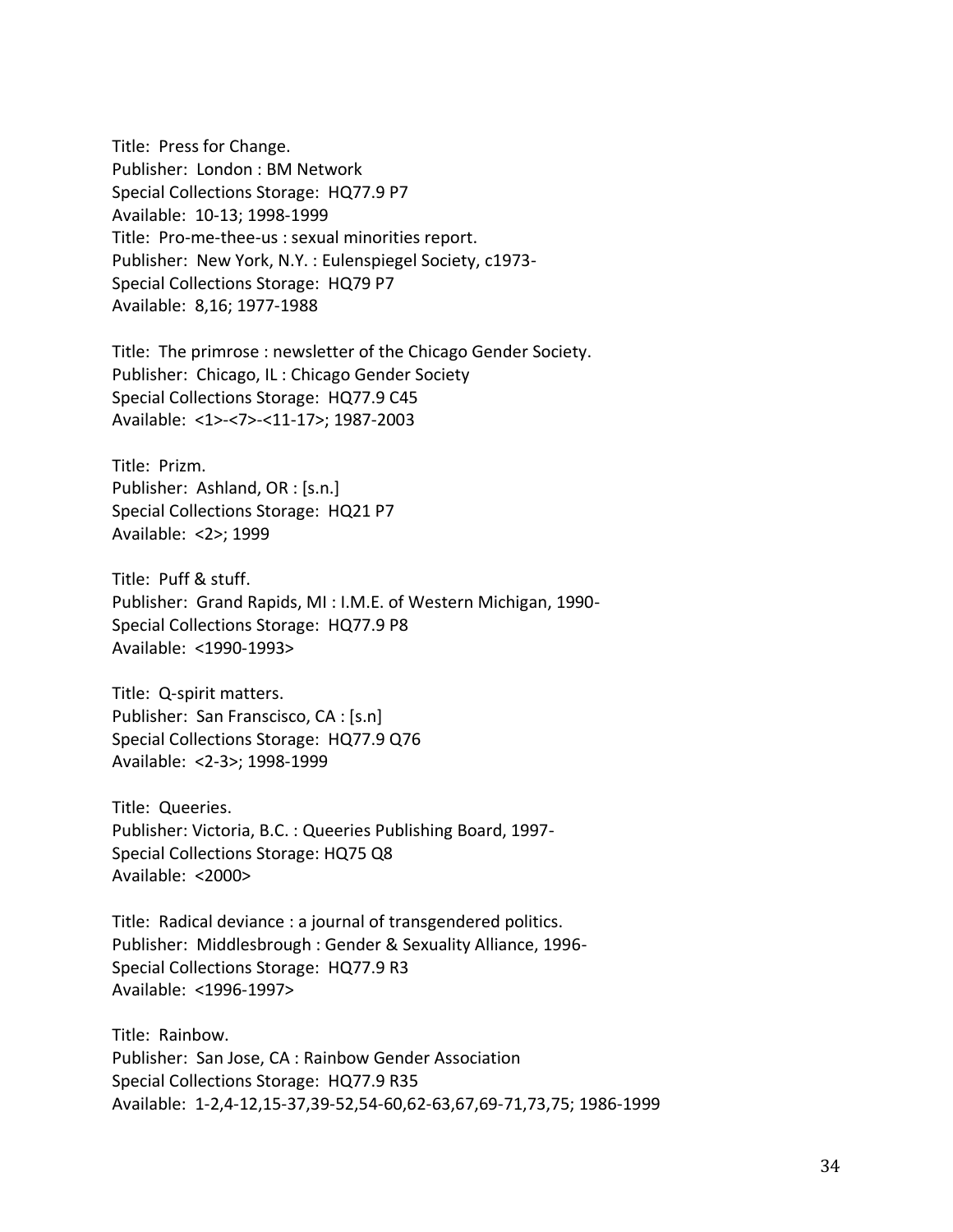Title: Ram. Publisher: London, England: Figcrest Ltd. Special Collections Storage: HQ71 R3 Available: <2> Title: Reflected images. Publisher: E. Dedham, MA : Reflections Special Collections Storage: HQ77.9 R44 Available: <1-2>; 1992-1994

Title: Reflections. Publisher: Basildon, Essex : TransEssex, 1993-1994. Special Collections Storage: HQ77.9 R445 Available: 1-6; 1993-1994

Title: Reflections. Publisher: San Diego, CA : Neutral Corner Special Collections Storage: HQ77.9 R444 Available: 74-85,87-100,102-122,124-131,133-138,141,144-145,149-155,159,161-162,164,166- 167; 1991-1999

Title: Reflections international : the TV & TS magazine. Publisher: Basildon, Essex : TransEssex, c1995- Special Collections Storage: HQ77.9 R445 Available: <1995> 10-11,13; 1997

Title: Renaissance news. Publisher: King of Prussia, PA : Renaissance Education Association, -c1994. Special Collections Storage: HQ77.9 T725 Available: <1>-<6>-8; 1987-1994

Title: Renaissance NEWS (Renaissance Transgender Association) Publisher: [S.l.] : [s.n.] Online Resource

Title: Renaissance news & views. Publisher: King of Prussia, Pa. : Renaissance Education Association, c1994-1998. Special Collections Storage: HQ77.9 T725 Available: 8-<11-12>; 1994-1998

Title: Rhapsody. Publisher: Pittsburgh, PA : TransPitt Special Collections Storage: HQ77.9 R45 Available: <1985-1994>-<1996-1997>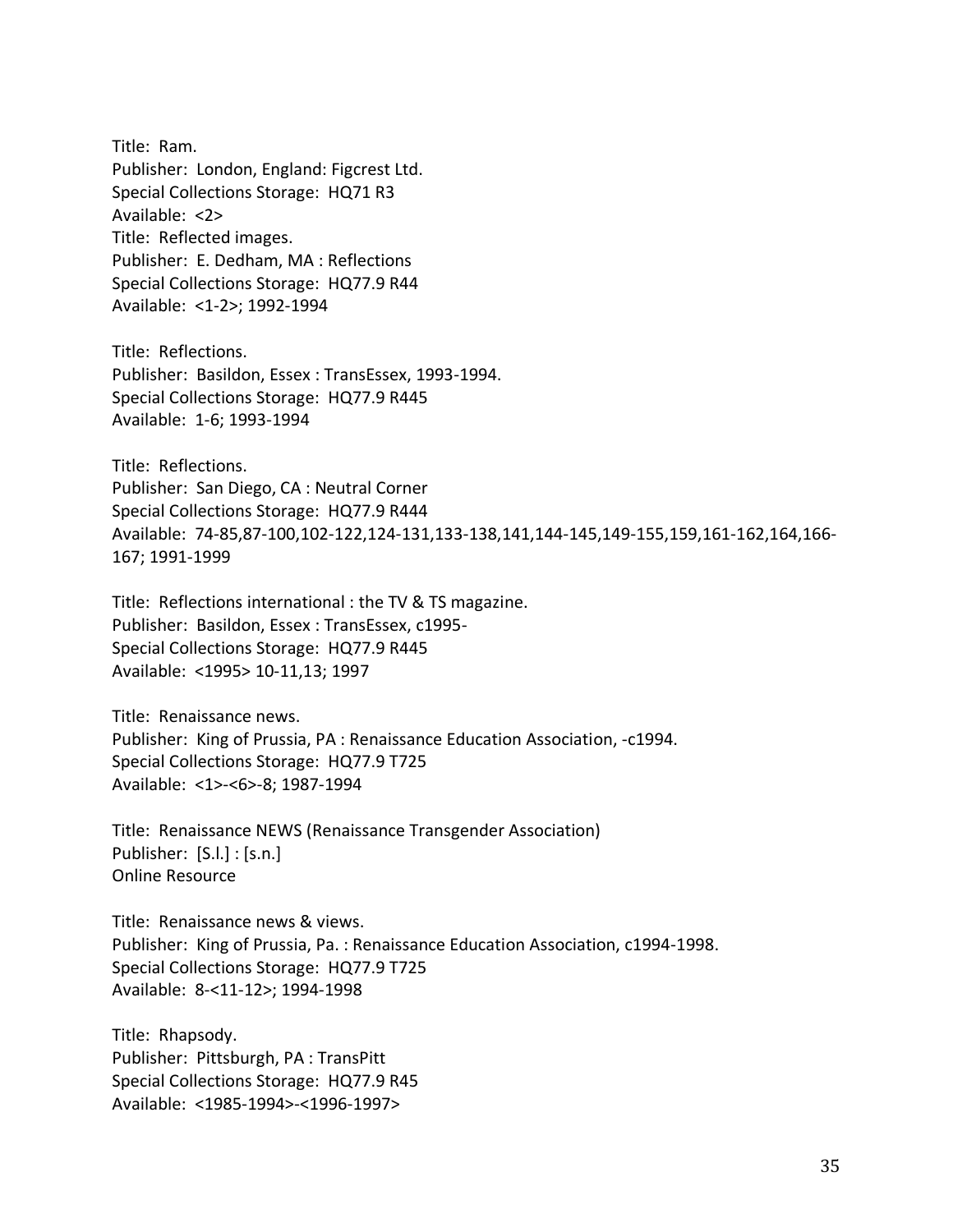Title: Rites of passage. Publisher: North Berwick, ME : New Woman's Caucus, 1991- Special Collections Storage: HQ77.9 R5 Available: <1992> v.<2-3>; 1993-1994 Title: Rites of passage. Publisher: Tenafly, NJ : [s.n.] Special Collections Storage: HQ77.9 R58 Available: <1>; 1989

Title: River City Ruffles. Publisher: Omaha, NE : River City Ruffles Special Collections Storage: HQ77 R5 Available: <1,3>; 1987-1989

Title: The rose. Publisher: Irving, TX : Metroplex CD Club Special Collections Storage: HQ77.9 R6 Available: <1996-1999>

Title: The Rose. Publisher: Tempe, Arizona: [sn] Special Collections Storage: HQ77.9 R62 Available: <1-2>; 1998-1999

Title: Rose City Gender Center newsletter. Publisher: Portland, OR : Rose City Gender Center, 1991- Special Collections Storage: HQ77.9 R63 Available: <1991-1992>

Title: A Rose news. Publisher: Scottsdale, AR : A Rose Special Collections Storage: HQ77.9 R65 Available: 1-2<3>4; 1989-1992 <1992,1994,1997-1998>

Title: Rosebuds. Publisher: Woburn, MA : Tiffany Club of New England Special Collections Storage: HQ77 R6 Available: <1987-1988>-<1992-1999>

Title: The saltaire consortium observer : official publication for the Salt Lake Gender Consortium serving Salt Lake City, Utah, Idaho & Wyoming. Publisher: Salt Lake City : Salt Lake Gender Consortium, 1996- Special Collections Storage: HQ77.9 S3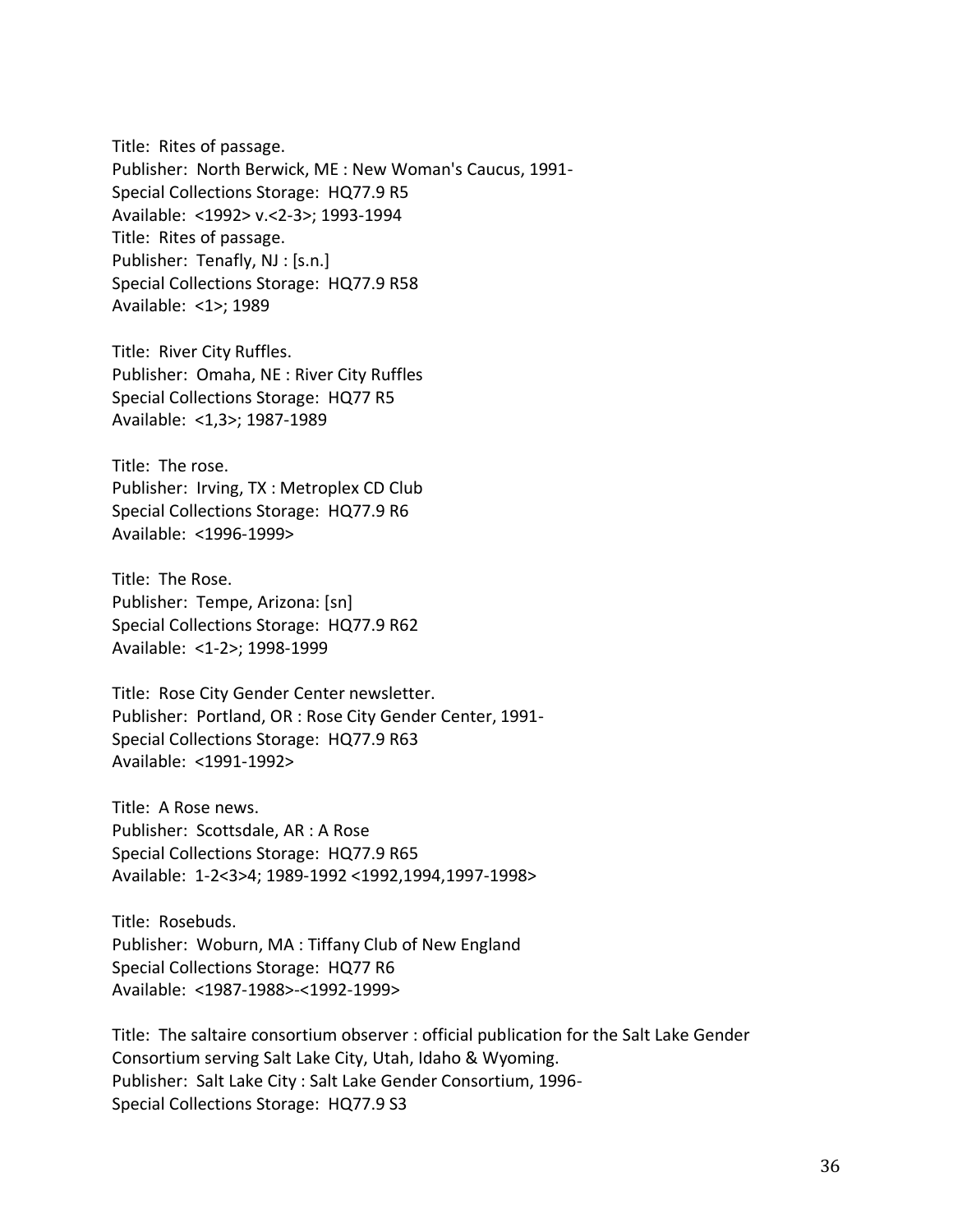Available: <1>; 1996-1997

Title: Satin & lace. Publisher: Anchorage, Alaska : Berdache Society Special Collections Storage: HQ77 S2 Available: <1989-1991>

Title: SCHE mail. Publisher: Cambridge, MA : SCHE Special Collections Storage: HQ77.9 S13 Available: 1-4;1993-1995

Title: Seahorse magazine. Publisher: Westgate, N.S.W. : Seahorse Society of N.S.W. Special Collections Storage: HQ77.9 S4 Available: <1992-1999>

Title: Seahorse times. Publisher: Melbourne : Seahorse Club of Victoria, 1990- Special Collections Storage: HQ77.9 S43 Available: 1990<-1991>-<1993>-<1997-1999>

Title: Seahorse Victoria newsletter. Publisher: St. Kilda, Vic. : Seahorse Club of Victoria Special Collections Storage: HQ77.9 S43 Available: <1984-1986>-<1988-1990>

Title: Secrets : a newsletter of Virginia's Secret, a cross-dressing support organization. Publisher: Richmond, Va. : Virginia's Secret Special Collections Storage: HQ77.9 S44 Available: <1992,1994-1997>

Title: Serenity. Publisher: Hollywood, FL : Serenity Special Collections Storage: HQ77.9 S477 Available: <1985>-<1987-1995>

Title: Sex news. Publisher: Kansas City, Mo. : P.K. Houdek Special Collections Storage: HQ12 S44 Available: <10-11>; 1978-1979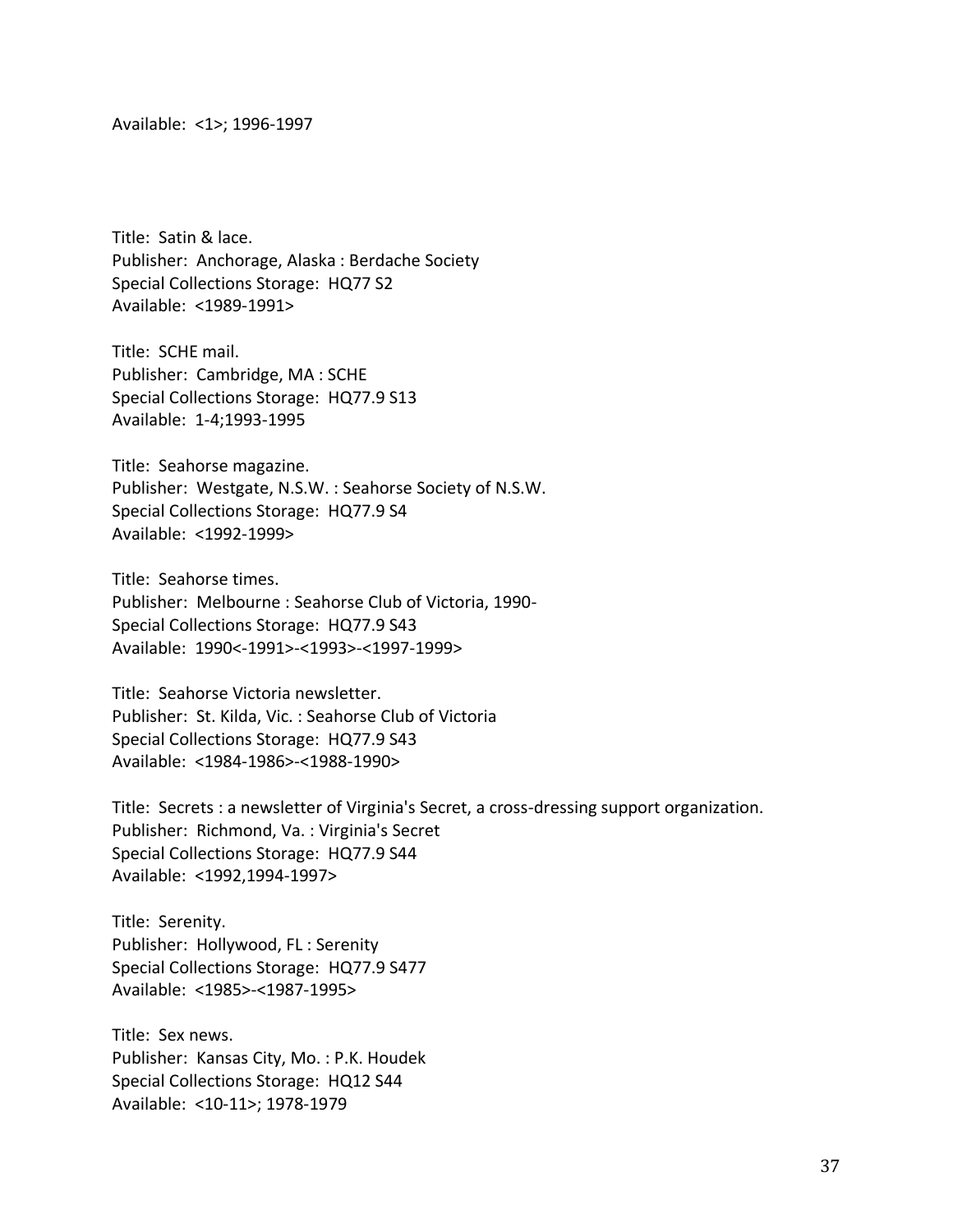Title: SGA newsletter. Publisher: Sacramento, CA : Sacramento Gender Association Special Collections Storage: HQ77 S144 Available: <1988-1994>-<1996> Title: Shaft newsletter. Publisher: South Ascot, Berks : Self Help Association for Transsexuals Special Collections Storage: HQ77.9 D9 Available: <2-4>; 1986-1988

Title: Shemale. Publisher: Belmar: New Jersey Neptune Productions Special Collections Storage: HQ77.9 S526 Available: <1>

Title: Sigma Chi gazette. Publisher: Monrovia, CA : Sigma Chi Special Collections Storage: HQ77.9 S53 Available: <1991>

Title: Silk reflections. Publisher: Dunbar, WV: [s.n.] Special Collections Storage: HQ77.9 S55 Available: <1995-1996>

Title: The Society newsletter. Publisher: Mount Vernon, IA : Society for the Scientific Study of Sex Special Collections Storage: HQ60 S6 Available: <1982-1984,1988-1989,1991-1992,1994-1995>

Title: The sooner belle. Publisher: OKC [i.e. Oklahoma City], OK : Sigma Beta Special Collections Storage: HQ77.9 S66 Available: <1,5>-<7>; 1991-1997

Title: Southern belle : newsletter of Sigma Epsilon Chapter of the Society for the Second Self, Inc. (Tri-Ess Sorority). Publisher: Atlanta, GA : Sigma Epsilon Chapter of Tri-Ess, 1993- Special Collections Storage: HQ77 S6 Available: <1993-1995>-<1997-1999>

Title: The Spectrum. Publisher: Phoenix, AR : Spectrum Total Lifestyle Group Special Collections Storage: HQ77.9 S67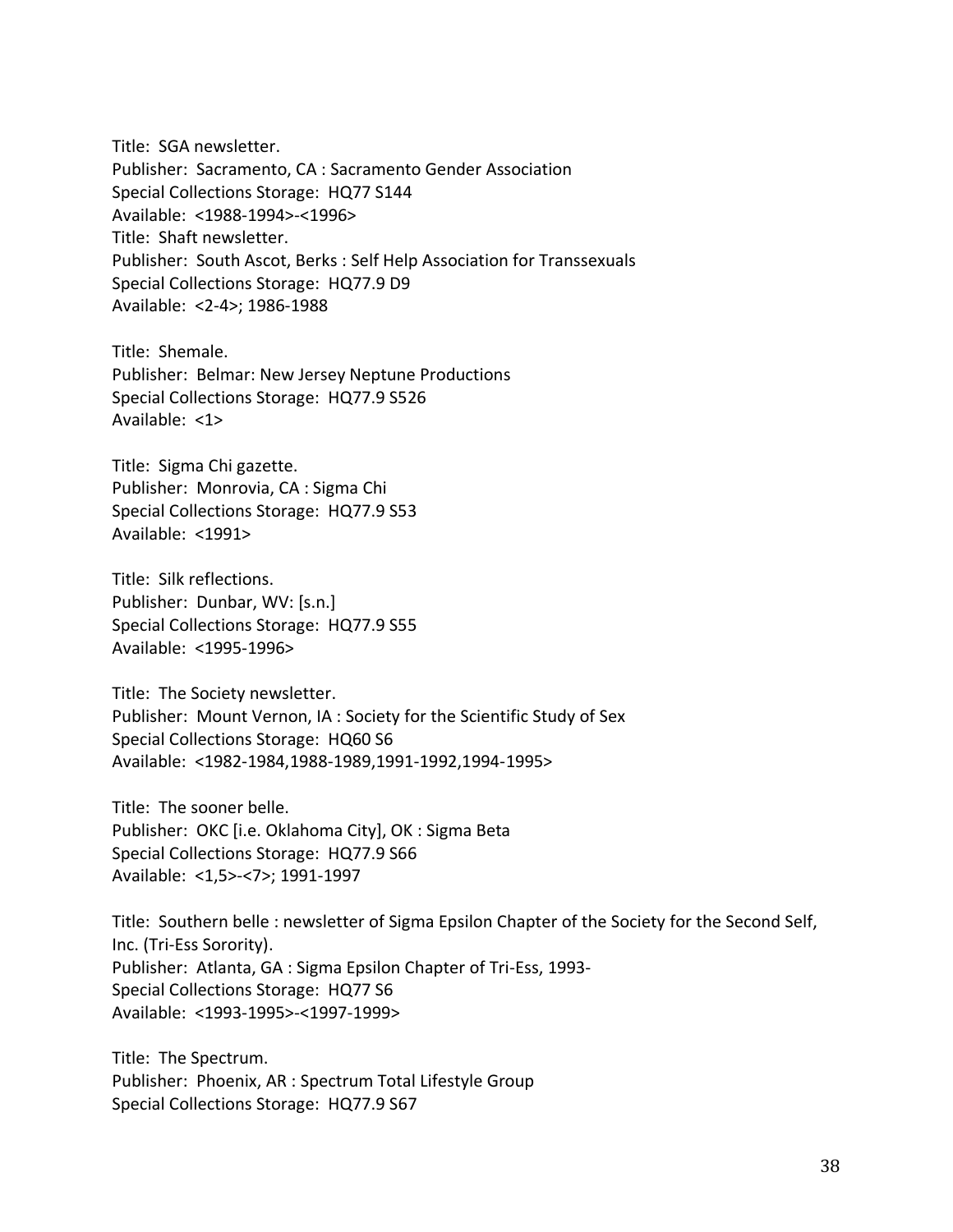Available: <1983><1-2>; 1984-1985

Title: Ssshhh!: the newsletter of the National Transgender Library & Archive: a publication for the Transgender Historical Society Publisher: Dacatur, GA : AEGIS Special Collections Storage: HQ23 S658 Available: <2>; 1996

Title: Street scene. Publisher: Wellington [N.Z.] : O.N.T.O.P., [1998- Special Collections Storage: HQ21 S784 Available: <1>; 1999

Title: Sunspots : the newsletter of the Sunshine Club. Publisher: Hadley, Mass. : The Sunshine Club Special Collections Storage: HQ77.9 S9 Available: <1998-1999>

Title: Swan's bauble. Publisher: San Jose, CA : SIS Special Collections Storage: HQ77.9 S99 Available: <1995-1997>

Title: The sweetheart's connection : a quarterly newsletter for wives/partners of gender-gifted men Publisher: Tallahassee, Fla. : Tri-Ess Wives/Partners Concerns, 1993- Special Collections Storage: HQ12 S93 Available: <1993-2000>

Title: Swinger's update. Publisher: Fort Pierce, FL: Modern Publications Special Collections Storage: HQ71 S85 Available: 36,38; 1985-1986

Title: Syntese. Publisher: IJssel, Netherlands : Syntese Special Collections Storage: HQ77.9 S995 Available: 3,5; 1991-1995

Title: T.A.T.S. : [newsletter]. Publisher: Conroe, TX : Texas Association of Transsexuals, 1993- Special Collections Storage: HQ77.9 T13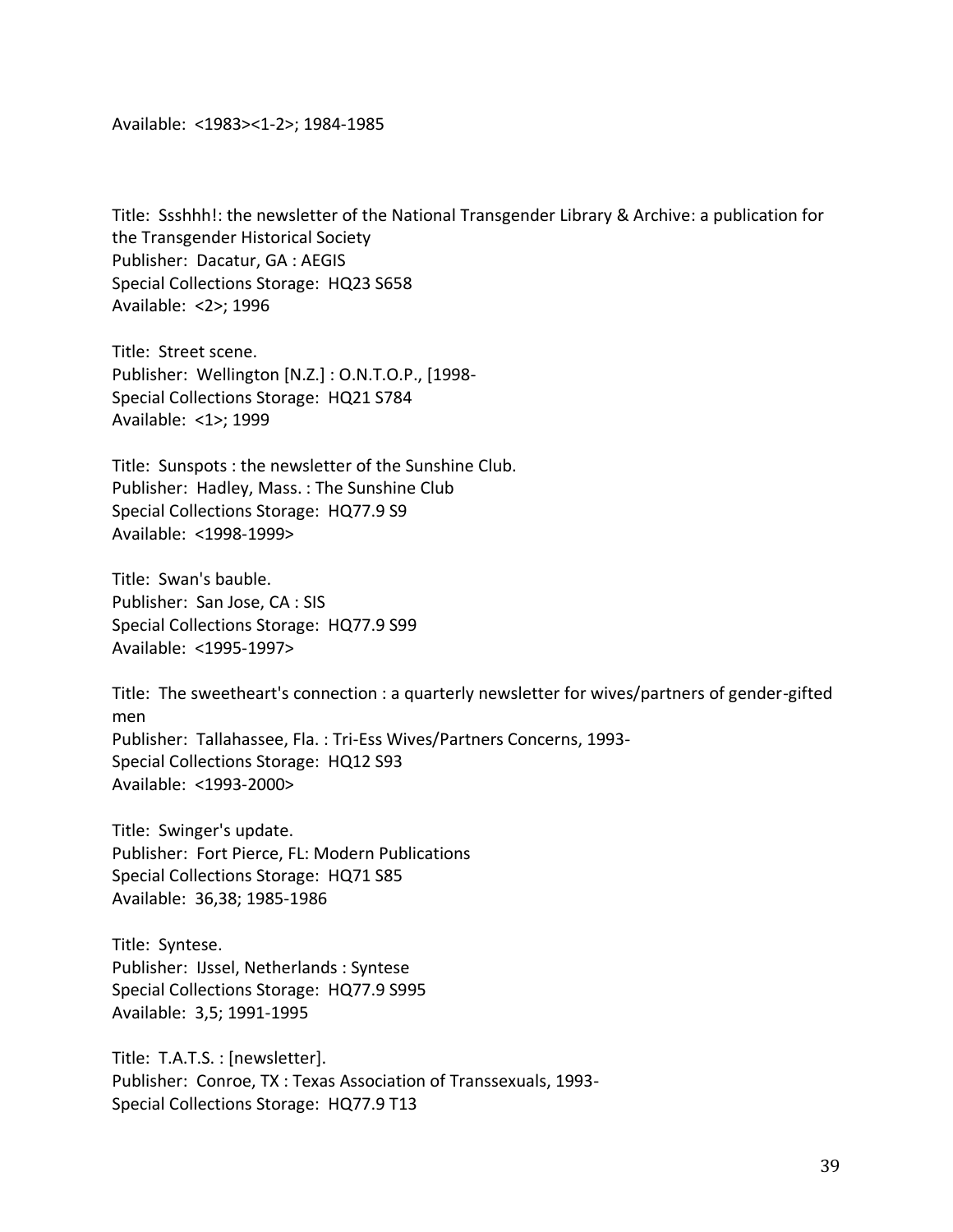Available: <1-7>; 1993-1999

Title: T.G.I.C. news. Publisher: Albany, NY : Transgenderists Independance Clubs Special Collections Storage: HQ77.9 T145 Available: <1990-1991>

Title: T.V. guy. Publisher: Las Vegas, NV : Real Swingers Connections Publication Special Collections Storage: HQ77 T184 Available: <1>; 1990

Title: Taffeta. Publisher: Romford, Essex : G & M Fashions (Leisure) Ltd. Special Collections Storage: HQ77 T3 Available: 9

Title: The tartan skirt : magazine of the Scottish TV/TS Group. Publisher: Lumphanan, Aberdeenshire : ADF Editorial Services Special Collections Storage: HQ77.9 T3 Available: v.<4>-<6>; 1988-1990

Title: Tennessee Vals : [newsletter]. Publisher: Nashville, TN : Tennessee Vals Special Collections Storage: HQ77.9 T4 Available: <1993>-<1995>-<1997-1999>

Title: The Texanne. Publisher: Abilene, Tex. : West Texas Gender Alliance, 1994- Special Collections Storage: HQ77.9 T49 Available: <1994-1995>

Title: The Texas rose : serving the transgender community of the DFW metroplex. Publisher: Fort Worth, TX : Delta Omega, Dallas Chapter-Tri-Ess, 1989-1996. Special Collections Storage: HQ77.9 R6 Available: <1989-1996>

Title: TGIC, butterfly, eon. Publisher: Albany, NY : Trangenderist Independance Club Special Collections Storage: HQ77.9 T145 Available: <1986-1989>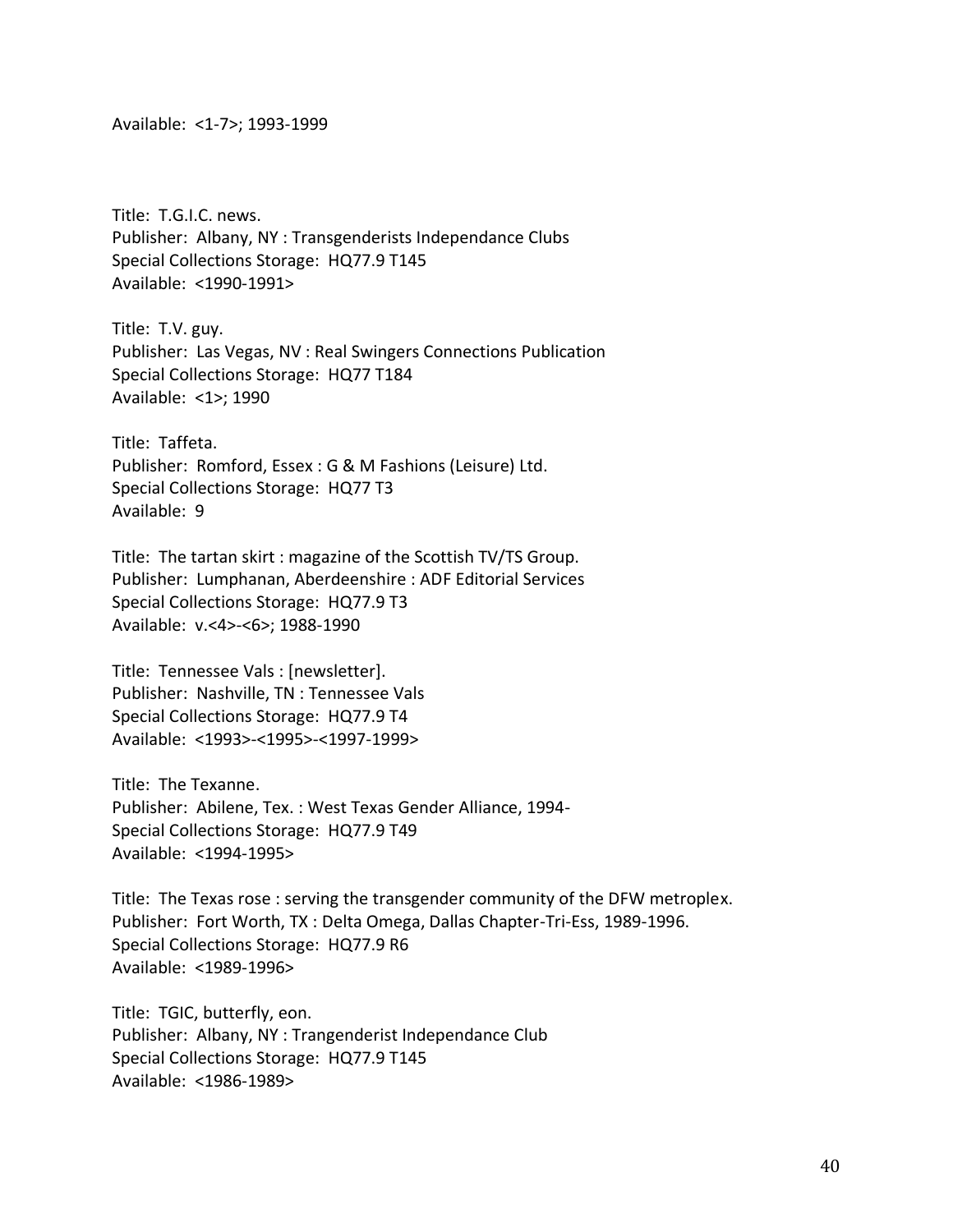Title: Theta thoughts. Publisher: [S.I.]: [s.n.] Special Collections Storage: HQ77 T45 Available: 16-21; 1965 Title: TLC : newsletter of Tau Lambda. Publisher: Eglin AFB, FL : Tau Lamda Chapter of Tri Ess Special Collections Storage: HQ77 T156 Available: <1996>

Title: Toronto CDC news. Publisher: Toronto, ON : Toronto Crossdressers Club, 1991- Special Collections Storage: HQ77 T6 Available: <1>; 1991

Title: Trace. Publisher: [London, Hollywood, Calif. Villiers Publications] Basement Compact Shelving: PN2 T7 Special Collections: PN2 T7 Available: no.51,57; 1963/64-1965

Title: Trans. Publisher: Victoria, BC : Victoria TDOR [Transgender Day of Remembrance] Special Collections Storage: HQ77.9 Available: 2013

Title: Trans action. Publisher: [New Farm, Qld.] : Australian Transgenderist Support Association Queensland Inc. Special Collections Storage: HQ77.9 N489 Available: <1993>-<1995>

Title: Trans news. Publisher: Toronto, ON : Transition Support Special Collections Storage: HQ77.9 T695 Available: <1-2>; 1989-1990

Title: TransAction : a newsletter for activist transsexuals and their supporters. Publisher: Minneapolis, MN : Diana Slyter, 1996- Special Collections: HQ77.9 T697 Available: <1996>

Title: TransAction : the newsletter of the Congress of Transgender Organizations. Publisher: Wayland, MA : Congress of Transgender Organizations : Distribution by the International Foundation for Gender Education Special Collections Storage: HQ77.9 C56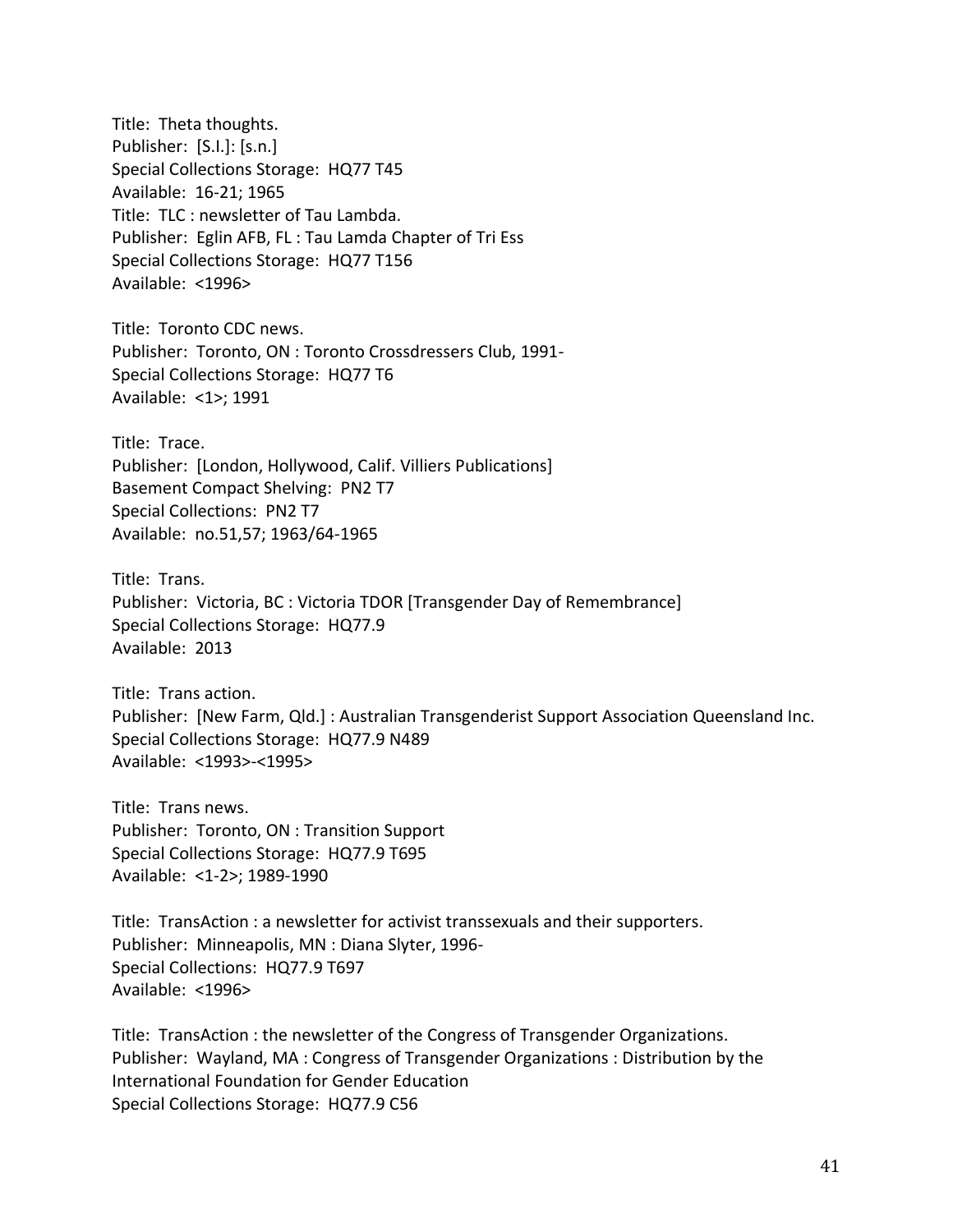Available: <1994-1995>

Title: Transcare. Publisher: Wellington, N.Z. : Minorities Trust Special Collections Storage: HQ77.9 T7 Available: 8-25,27-30,32-42,59-60; 1988-1997

Title: Transceiver. Publisher: Vic. Park [W.A.] : Chameleon Society Special Collections Storage: HQ77.9 T723 Available: <1992-1998>

Title: Transcend : the newsletter of the Sacramento Gender Association. Publisher: Sacramento, Calif. : Sacramento Gender Association Special Collections Storage: HQ77.9 T7233 Available: <2-4>; 1996-1999

Title: Transcriptions. Publisher: Warren, RI : MORF? Special Collections Storage: HQ77.9 T7237 Available: <1997-1998>

Title: TransEssex. Publisher: Basildon : TransEssex, 1994- Special Collections Storage: HQ77.9 T724 Available: 2; 1996

Title: Transformatie : informatie- en discussieblad over travestie en transseksualiteit. Publisher: Den Haag : Landelijke Kontaktgroep Travestie en Transseksualiteit, 1993-1999 Special Collections Storage: HQ77.9 T7245 Available: <10>-<12-16>; 1993-1999

Title: Transformer. Publisher: Council Bluffs, Iowa : River City Gender Alliance Special Collections Storage: HQ77.9 T72454 Available: <1988-1993>-<1995-1997>

Title: Transgender community news. Publisher: Wayne, PA : Renaissance Transgender Association, 1999- Special Collections Storage: HQ77.9 T725 Available: <1999-2004>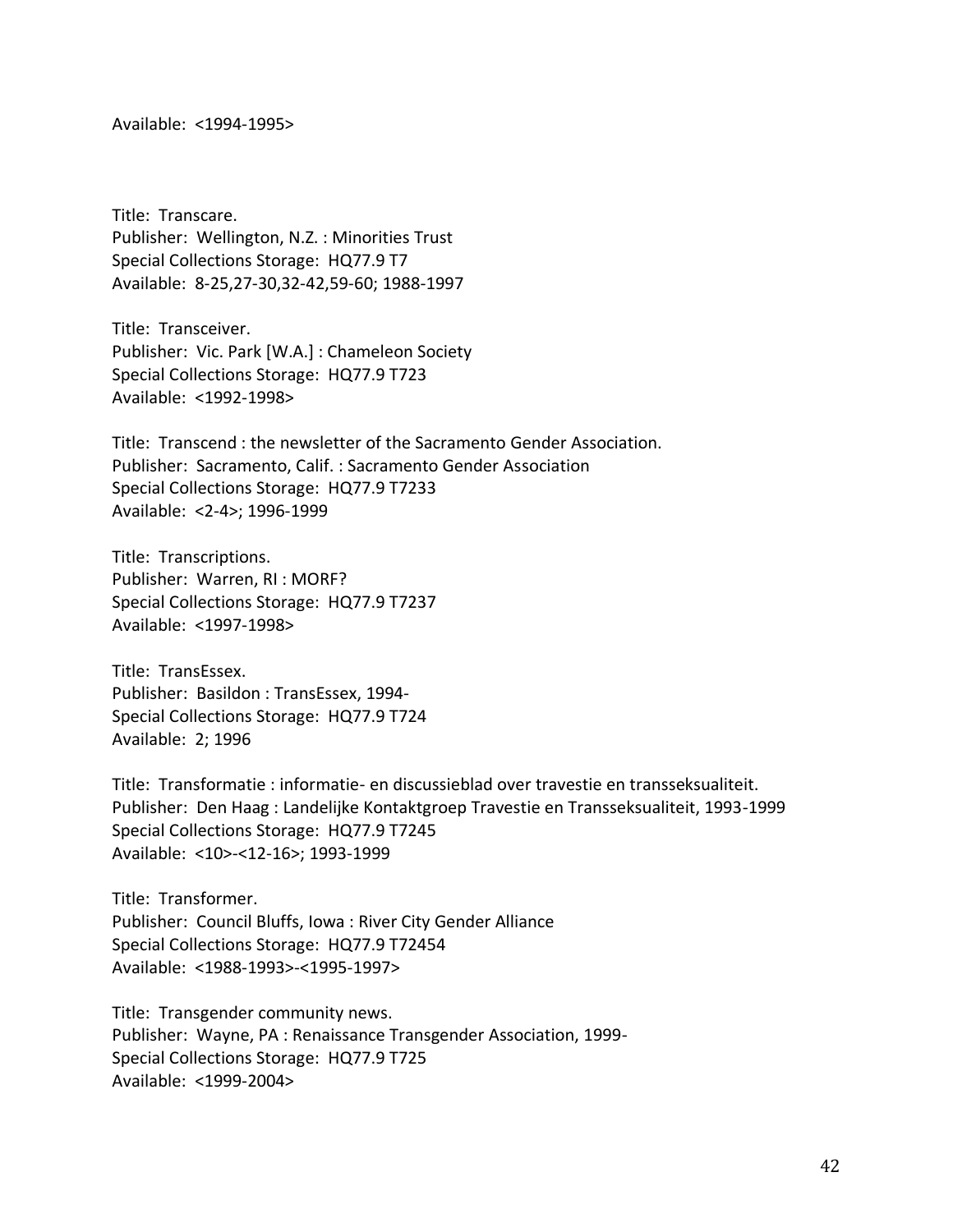Title: Transgender community news & views : a publication of the Renaissance Transgender Association, Inc. Publisher: Wayne, Pa. : Renaissance Transgender Association, c1998- Special Collections Storage: HQ77.9 T725 Available: <12>; 1998

Title: Transgender tapestry. Publisher: Waltham, MA : I.F.G.E., [1995- Special Collections Storage: HQ77.9 T77 Available: 74-115; 1995-2008

Title: Transgender views. Publisher: [Santa Monica, CA? : s.n.] Special Collections Storage: HQ77.9 T78 Available: <2-4>; 1988-1990

Title: Transgendered magazine. Publisher: Natick, Mass. : DB Associates Special Collections Storage: HQ77.9 T786 Available: <1995,1997>

Title: Transgenderist. Publisher: Albany, N.Y. : Transgender Independence Club Special Collections Storage: HQ77.9 T7865 Available: <1992>-<1995-1999>

Title: Transidentitas. Publisher: Offenbach, Germany : Transidentitas Special Collections Storage: HQ77.9 T78654 Available: 1-6,15-16,19,21; 1989-1994

Title: Transie times. Publisher: Toronto, ON : [s.n.] Special Collections Storage: HQ77 T7 Available: <1-3>; 1989-1992

Title: Transition. Publisher: Tappan, N.Y. : Confide Personal Counseling Services, 1978- Special Collections Storage: HQ77.9 T78655 Available: 1,12-13; 1978-1979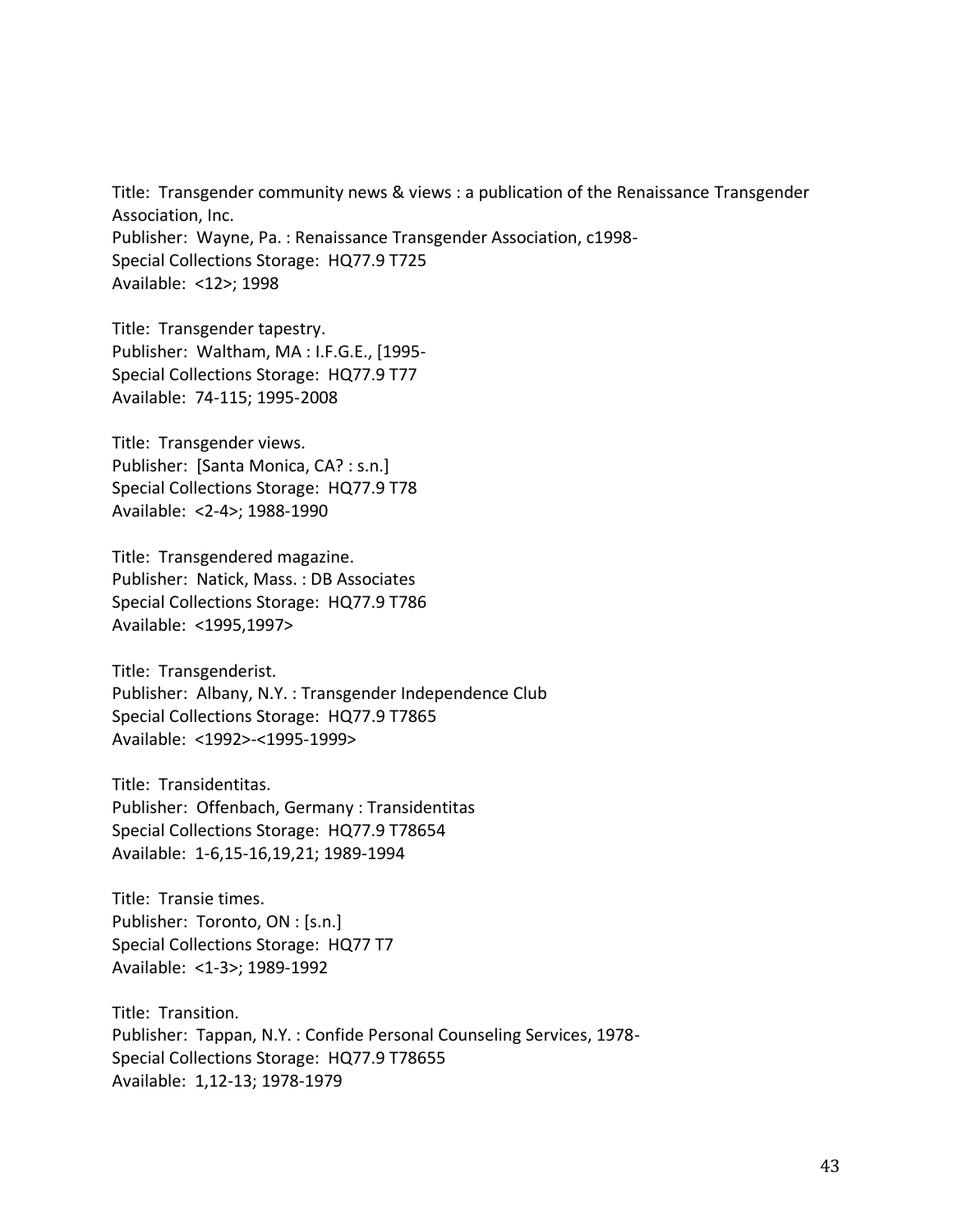Title: Transition. Publisher: Toronto, ON : FACT TORONTO Special Collections Storage: HQ77.9 T78657 Available: <1986>

Title: Transmission line. Publisher: Houston, TX : Gulf Coast Transgender Community Special Collections Storage: HQ77.9 T7866 Available: <12>; 1999

Title: TransParent. Publisher: [Brooklyn. NY : Brooklyn PFLAG] Special Collections Storage: HQ77.9 T7867 Available: 1-2; 1997

Title: Trans-port Publisher: Portland, OR : Trans-Port, 1994- Special Collections Storage: HQ77.9 T78677 Available: <1-5>; 1994-1999

Title: The transsexual news telegraph. Publisher: San Francisco, CA : TNT Special Collections Storage: HQ77.9 T787 Available: 1993-1994; no.3-5,7; 1995-1997

Title: The transsexual voice. Publisher: Atlanta, GA : P. Smith Special Collections Storage: HQ77.9 T789 Available: <1985-1995>

Title: Transsexuals in prison. Publisher: [Toronto, Ont. : Transsexuals in Prison, Inc.] Special Collections Storage: HQ77.9 T7895 Available: <1-2>; 1986-1993; no. 4235-4239; 1995-1997

Title: TransSisters : the journal of transsexual feminism. Publisher: Kansas City, Mo. : Skyclad Pub. Co., 1993- Special Collections Storage: HQ77.9 T7897 Available: 1-4,6-7,9; 1993-1995

Title: Trans-talk : the newsletter of Transupport.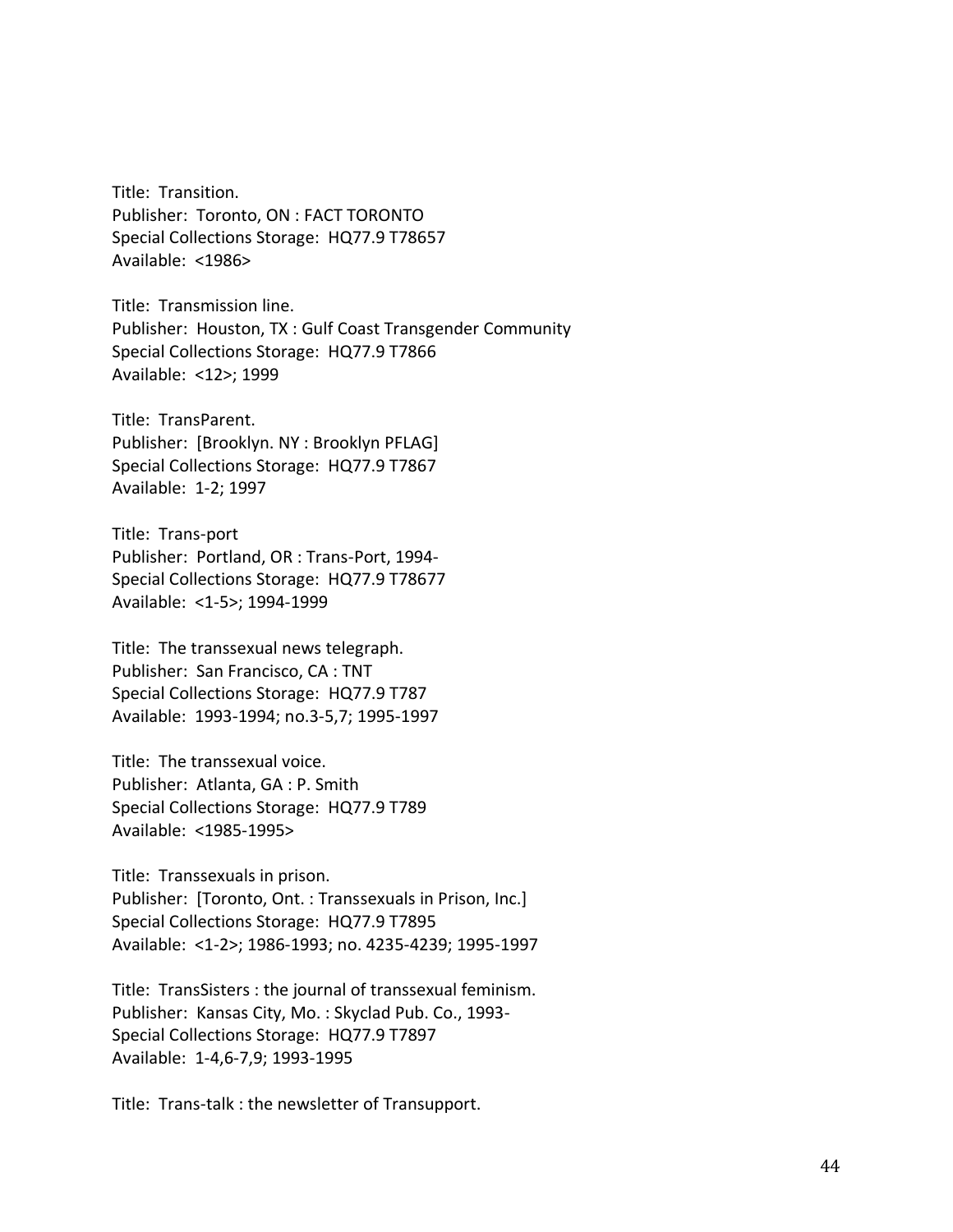Publisher: Portland, Me. : Transupport, 1989- Special Collections Storage: HQ77.9 T7898 Available: <1989-1998> Title: Transvestia. Publisher: [Los Angeles, Calif. : Chevalier Publications], 1960- Special Collections Storage: HQ77 T73 Available: no.1-111; 1960-1986

Title: Transvestite fantasies and news. Publisher: Ft. Lauderdale, FL. : FIL/TVN Special Collections Storage: HQ77.9 T79 Available: 16-17,22; 1991-1993

Title: Trans-world bulletin : newsletter of the Sunday Society. Publisher: Chicago : Sunday Society, 1989- Special Collections Storage: HQ77.9 T792 Available: 1,3-7,9-10; 1989-1990

Title: Tranz. Publisher: Tolworth, Surrey : Swish Publications Ltd. Special Collections Storage: HQ77 T78 Available: 2-4,16

Title: Tri Ess news. Publisher: Arizona : Alpha Zeta Chapter Special Collections Storage: HQ77.9 T795 Available: <1985-1986>

Title: The Tri ess news. Publisher: Mesa, Arizona. Special Collections: In Process Available: <1985-1986>

Title: Tri Ess newsletter. Publisher: Mesa, Arizona : Alpha Zeta Chapter Special Collections Storage: HQ77.9 T795 Available: <3>; 1987

Title: Triple echo. Publisher: Ottawa : Sappers Bridge Pub., 1998- Special Collections Storage: HQ77.9 T7956 Available: 1-4; 1999-2003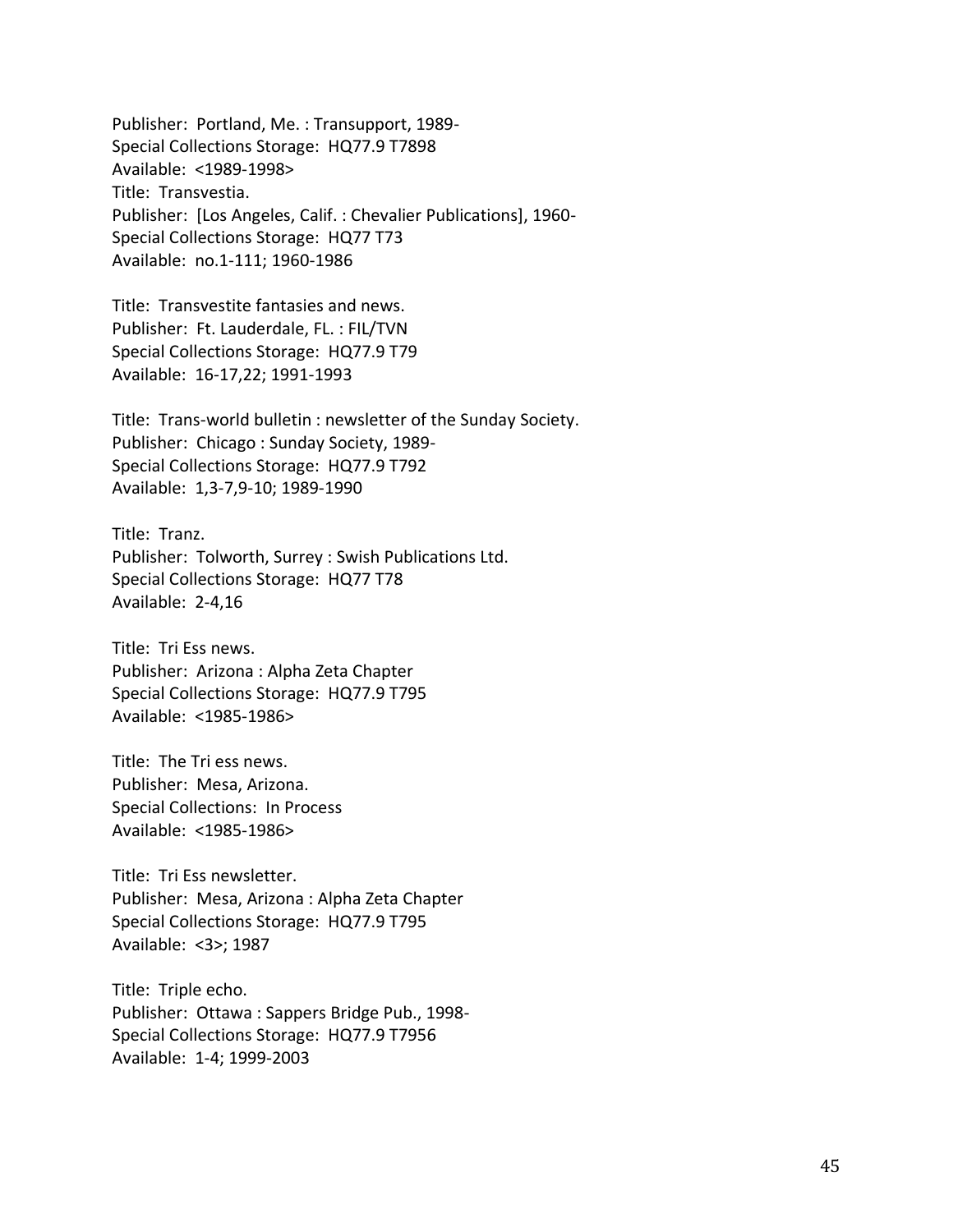Title: TS times : newsletter of Tampa Sisters, an alliance of transgendered, transsexual and new women. Publisher: Tampa, FL : Tampa Sisters, c/o TGIF, 1995-

Special Collections Storage: HQ77.9 T178 Available: <1995>

Title: TS/TV connection newsletter. Publisher: Milwaukee, Wisconsin: TS/TV Connection Special Collections Storage: HQ77.9 T1788 Available: <1992>

Title: TSG : [newsletter]. Publisher: Pittsburgh, Penn. : Transsexual Support Group, 1995- Special Collections Storage: HQ77.9 T174 Available: <1>; 1995

Title: Turnabout. Publisher: [New York, Abbé de Choisy Press] Special Collections Storage: HQ77 T8 Available: no.1-4,10-11

Title: TV connection : a publication for TV's and TS's and those who would like to meet them. Publisher: Seattle, WA : DM International Special Collections Storage: HQ77 T18 Available: <1-2>; 1992

Title: TV Fiction Classics. Publisher: Studio City, CA: Sandy Thomas Special Collections Storage: PS648 T726T89 Available: 6<45>,50-52; 1988-1997

Title: TV guise. Publisher: Sacramento, CA : Billie Jean Jones, -c1992. Special Collections Storage: HQ77.9 G484 Available: <1>; 1991-1992

Title: TV scene. Publisher: Manchester, Eng. : TMC Publishing Ltd. Special Collections Storage: HQ77.9 T187 Available: 6; 1988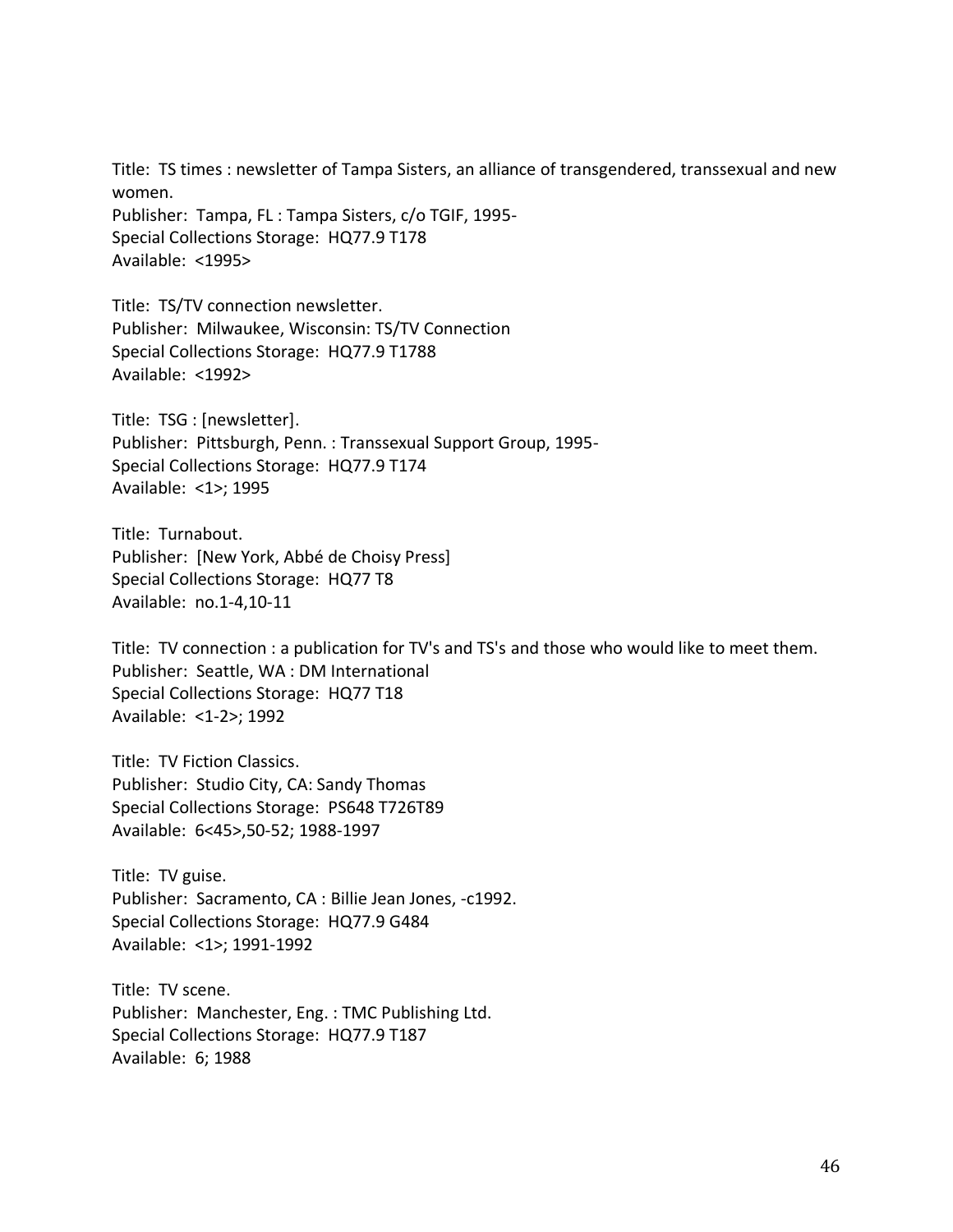Title: TV/TS chronicle. Publisher: Las Vegas, NV : Contact Special Collections Storage: HQ77 T187 Available: no.11,20,30; 1993-1996

Title: TV/TS journal. Publisher: Pasadena, CA: New Friends Publications; 1989- Special Collections Storage: HQ77 T1875 Available: 1<2>; 1989-1990

Title: The TV/TS talk. Publisher: Minneapolis, MN : SCD Publishing Special Collections Storage: HQ77 T1878 Available: 2-5,8-13

Title: TVA. Publisher: Rochester, NY : [s.n.] Special Collections Storage: HQ77.9 T183 Available: <1987-1988>

Title: TV-Entertainers-TVIC-Butterfly-Eon news. Publisher: [S.I.]: Transgenderist Independence Clubs of NY Special Collections Storage: HQ77.9 T18 Available: <1986>

Title: TVIA revisited magazine. Publisher: Studio City, CA : Sandy Thomas Adv., c1991- Special Collections Storage: HQ77 T185 Available: 1; 1991

Title: TV-TS confidential. Publisher: [S.l. : S.n] Special Collections Storage: HQ77.9 T188 Available: <1-6>; 1991-1998

Title: TV-TS fantasies. Publisher: [West Franklin, NH] : [s.n.] Special Collections Storage: HQ77.9 N4898 Available: <1>; 1995

Title: The TV-TS tapestry. Publisher: Wayland, Mass. : Tiffany Club, -c1995.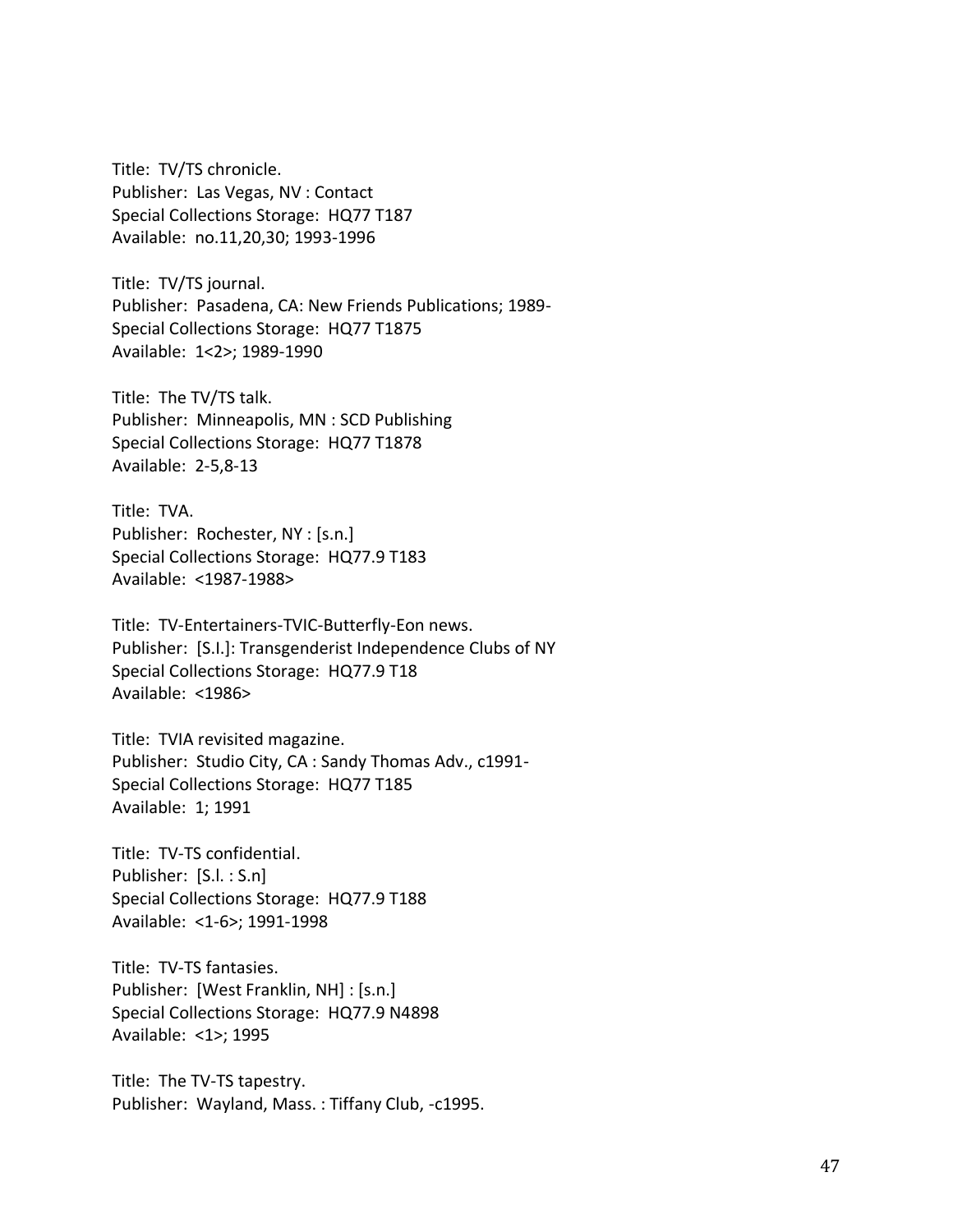Special Collections Storage: HQ77.9 T77 Available: 13,26-73; 1979-1995 Title: Tweenie. Publisher: Basildon, Essex : New Transessex Special Collections Storage: HQ77.9 T799 Available: <1986-1988>

Title: Twenty. Publisher: Hartford, CT : XX (Twenty) Club Special Collections Storage: HQ77.9 T7995 Available: 1991-<1993>-<1996-1998>

Title: Twenty minutes. Publisher: Hartford, CT : XX (Twenty) Club Special Collections Storage: HQ77.9 T7995 Available: <1987-1988>-<1991>

Title: Twilight Berlin. Publisher: Berlin : [s.n.] Special Collections Storage: HQ79 T88 Available: 2; 1994

Title: Two-spirit news : a publication of Atlanta Gender Explorations. Publisher: Atlanta, GA : Atlanta Gender Explorations, [1995]- Special Collections Storage: HQ77.9 T7996 Available: <3-4>5; 1996-1998

Title: Unison : the newsletter of the Walden Institute. Publisher: Dallas, TX : Walden Institute Special Collections Storage: B1 U55 Available: <3>; 1991-1992

Title: Update. Publisher: Wayland, MA : IFGE Special Collections Storage: HQ77.9 I14 Available: <1990-1991>

Title: Updater. Publisher: Fort Pierce, FL: Modern Publications Special Collections Storage: HQ71 U6 Available: <4>; 1986

Title: Upper Midwest TV times. Publisher: Madison, Wisconsin : Wisconsin TV Network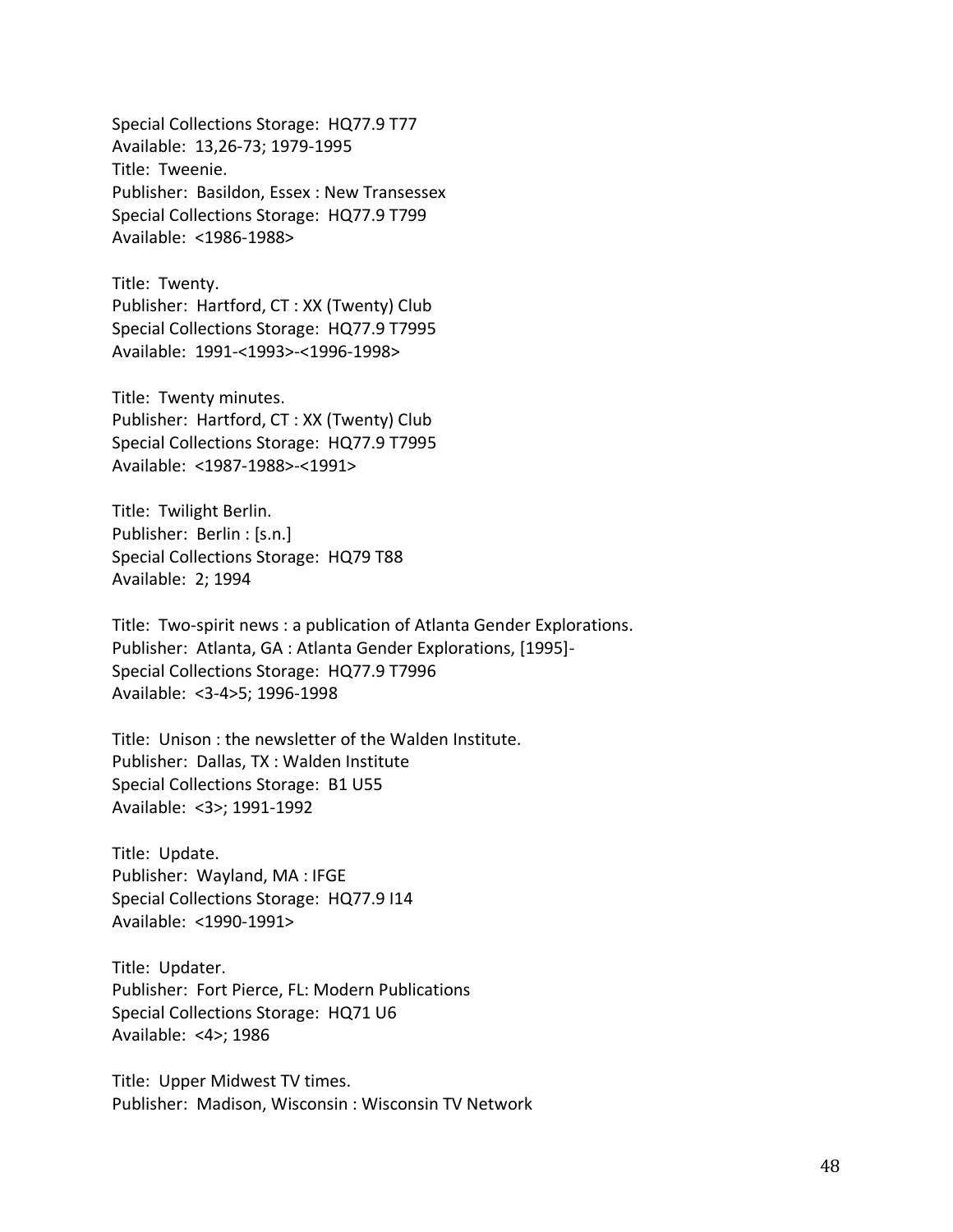Special Collections Storage: HQ77.9 U6 Available: <2-4>; 1981-1983 Title: Viva-tissimus. Publisher: München, Deutschland : Viva TS-Selbsthilfe München Special Collections Storage: HQ77.9 V59 Available: <1993,1996>

Title: W.A.C.S. newsletter. Publisher: Bulverde, TX : Society for the Second Self, W.A.C.S., -1993. Special Collections Storage: HQ12 S93 Available: <1991> 3-7,9; 1991-1993

Title: WATS newsletter. Publisher: Bulverde, Tx. : Women Associated With Transgendered Support Group Special Collections Storage: HQ77.9 W13 Available: <1989-1990>

Title: Whole earth review. Publisher: [Sausalito, Calif.]. Special Collections: AP2 C636 Available: 56; 1987

Title: The wild side. Publisher: Nashville, TN: Elite Publications Special Collections Storage: HQ71 W45 Available: <2-3>; 1989-1992

Title: The world of transvestism. Publisher: London, Eng. : Swish Publications Ltd. Special Collections Storage: HQ77 W67 Available: <14>

Title: Xpressions x-files. Publisher: Toronto, Ont : Xpressions Special Collections Storage: HQ77.9 X6 Available: <1-3>

Title: Xpressions Xplorer. Publisher: Kleinberg, Ont. : Xpressions, 1994- Special Collections Storage: HQ77.9 X6 Available: <1>; 1994-1995

Title: Your innvestment. Publisher: Sagamore, Mass. : Innvestments, [199-?]-